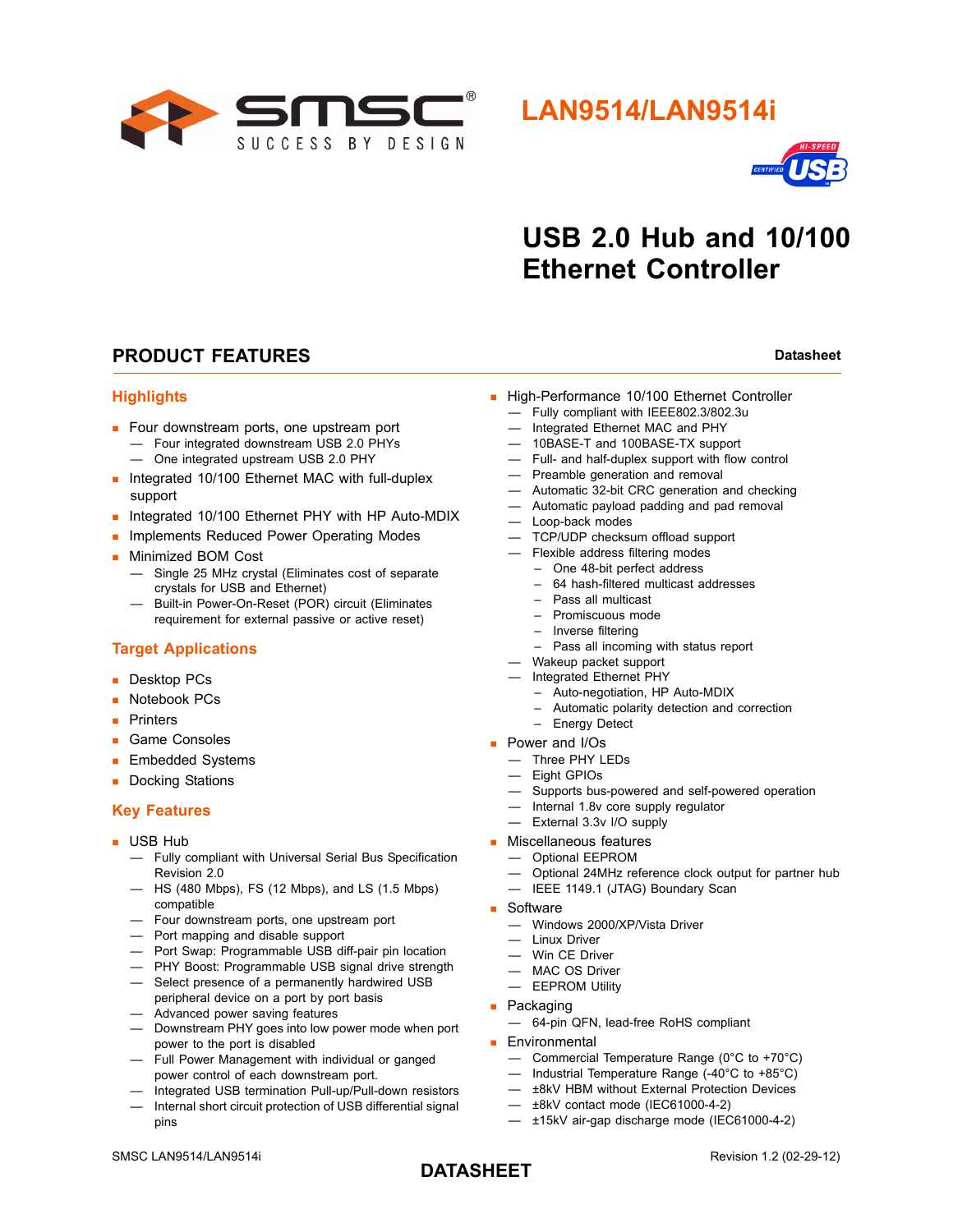

#### **Order Numbers:**

**LAN9514-JZX for 64-pin, QFN lead-free RoHS compliant package (0 to +70°C temp range) LAN9514i-JZX for 64-pin, QFN lead-free RoHS compliant package (-40 to +85°C temp range)**

**This product meets the halogen maximum concentration values per IEC61249-2-21 For RoHS compliance and environmental information, please visit www.smsc.com/rohs**



Copyright © 2012 SMSC or its subsidiaries. All rights reserved.

Circuit diagrams and other information relating to SMSC products are included as a means of illustrating typical applications. Consequently, complete information sufficient for construction purposes is not necessarily given. Although the information has been checked and is believed to be accurate, no responsibility is assumed for inaccuracies. SMSC reserves the right to make changes to specifications and product descriptions at any time without notice. Contact your local SMSC sales office to obtain the latest specifications<br>before placing your product order. The prov version of SMSC's standard Terms of Sale Agreement dated before the date of your order (the "Terms of Sale Agreement"). The product may contain design defects or errors known as anomalies which may cause the product's functions to deviate from published specifications. Anomaly sheets are available upon request. SMSC products are not designed, intended, authorized or warranted for use in any life support or other application where product failure could cause or contribute to personal injury or severe property<br>damage. Any and all such uses without prior this document or other SMSC literature, as well as the Terms of Sale Agreement, may be obtained by visiting SMSC's website at http://www.smsc.com. SMSC is a registered trademark of Standard Microsystems Corporation ("SMSC"). Product names and company names are the trademarks of their respective holders.

**SMSC DISCLAIMS AND EXCLUDES ANY AND ALL WARRANTIES, INCLUDING WITHOUT LIMITATION ANY AND ALL IMPLIED WARRANTIES OF MERCHANTABILITY, FITNESS FOR A PARTICULAR PURPOSE, TITLE, AND AGAINST INFRINGEMENT AND THE LIKE, AND ANY AND ALL WARRANTIES ARISING FROM ANY COURSE** OF DEALING OR USAGE OF TRADE. IN NO EVENT SHALL SMSC BE LIABLE FOR ANY DIRECT, INCIDENTAL, INDIRECT, SPECIAL, PUNITIVE, OR CONSEQUENTIAL<br>DAMAGES; OR FOR LOST DATA, PROFITS, SAVINGS OR REVENUES OF ANY KIND; REGARDLESS OF TH **TORT; NEGLIGENCE OF SMSC OR OTHERS; STRICT LIABILITY; BREACH OF WARRANTY; OR OTHERWISE; WHETHER OR NOT ANY REMEDY OF BUYER IS HELD TO HAVE FAILED OF ITS ESSENTIAL PURPOSE, AND WHETHER OR NOT SMSC HAS BEEN ADVISED OF THE POSSIBILITY OF SUCH DAMAGES.**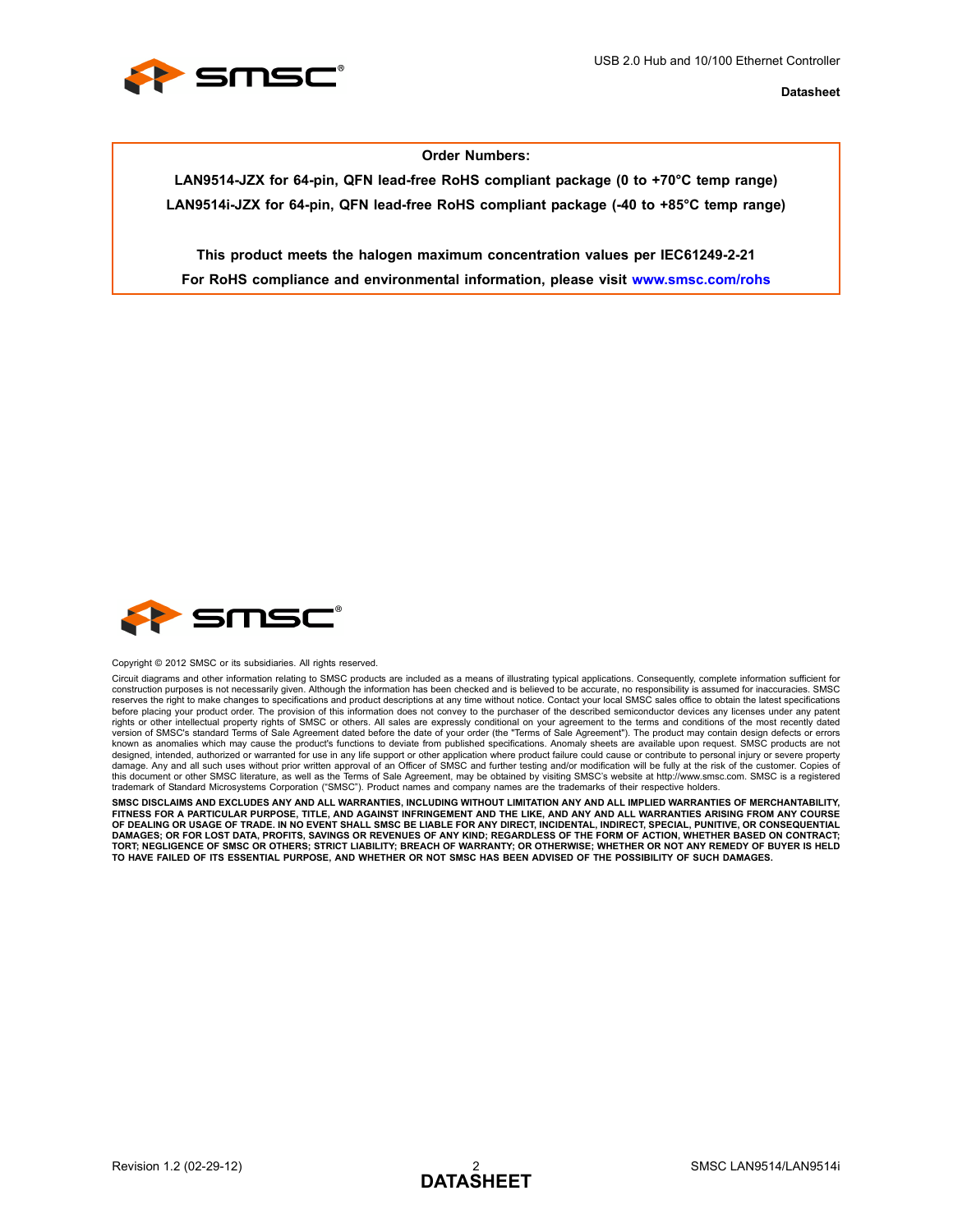

# **Table of Contents**

| 1.1 | <b>Chapter 1</b><br>1.1.1<br>1.1.2<br>1.1.3<br>1.1.4<br>1.1.5<br>1.1.6 |  |
|-----|------------------------------------------------------------------------|--|
|     | <b>Chapter 2</b>                                                       |  |
| 2.1 |                                                                        |  |
| 2.2 |                                                                        |  |
|     | 2.2.1                                                                  |  |
|     | 2.2.2                                                                  |  |
| 2.3 |                                                                        |  |
|     | <b>Chapter 3</b>                                                       |  |
| 3.1 |                                                                        |  |
|     | 3.1.1                                                                  |  |
| 3.2 |                                                                        |  |
| 3.3 |                                                                        |  |
| 3.4 |                                                                        |  |
|     |                                                                        |  |
| 4.1 | <b>Chapter 4</b>                                                       |  |
| 4.2 |                                                                        |  |
| 4.3 |                                                                        |  |
|     | 4.3.1                                                                  |  |
|     | 4.3.2                                                                  |  |
|     | 4.3.3                                                                  |  |
|     | 4.3.4                                                                  |  |
| 4.4 |                                                                        |  |
| 4.5 |                                                                        |  |
|     | 4.5.1                                                                  |  |
|     | 4.5.2                                                                  |  |
|     | 4.5.3                                                                  |  |
|     | 4.5.4                                                                  |  |
| 4.6 |                                                                        |  |
|     |                                                                        |  |
| 5.1 |                                                                        |  |
|     |                                                                        |  |
|     | <b>Chapter 6</b>                                                       |  |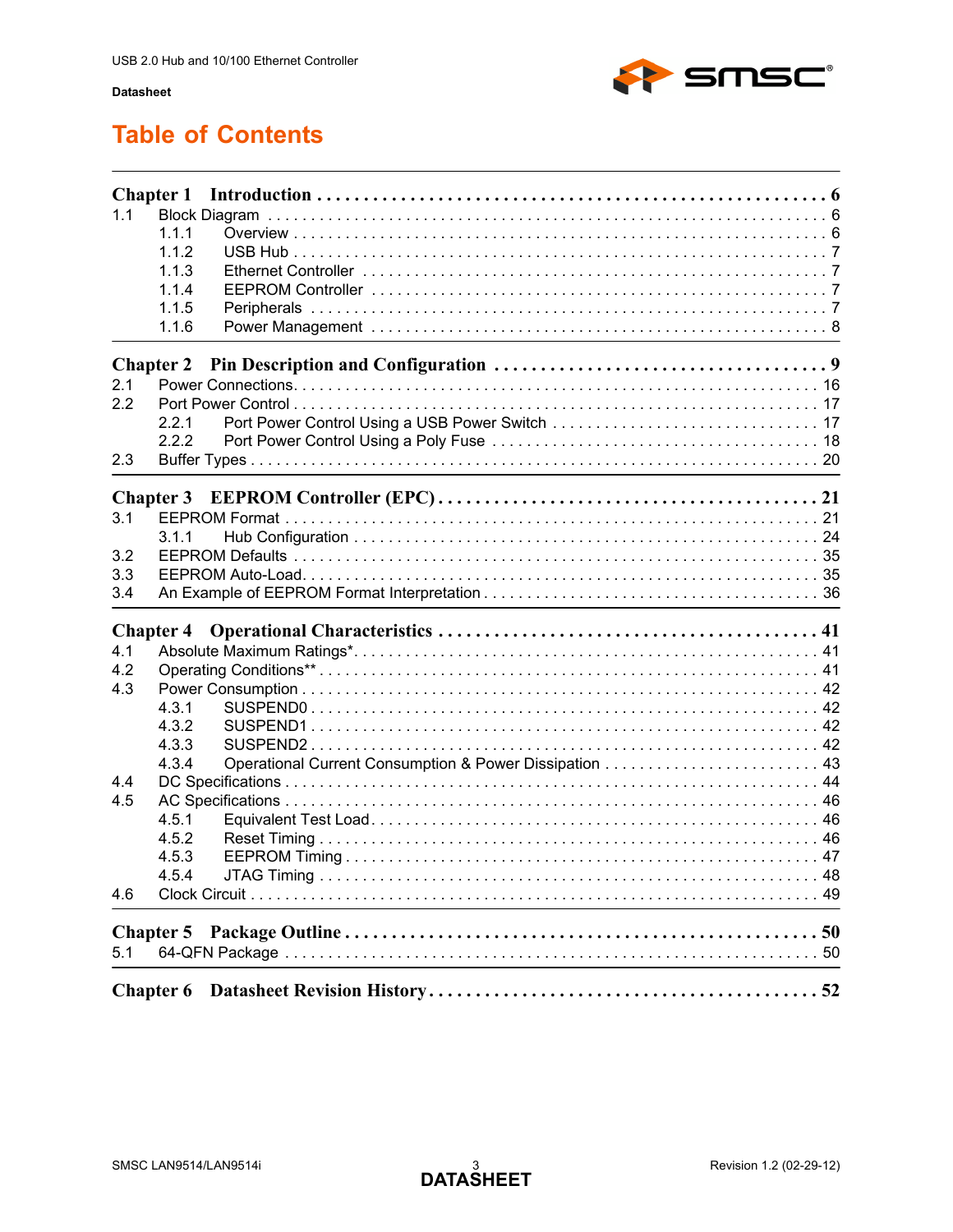

# **List of Figures**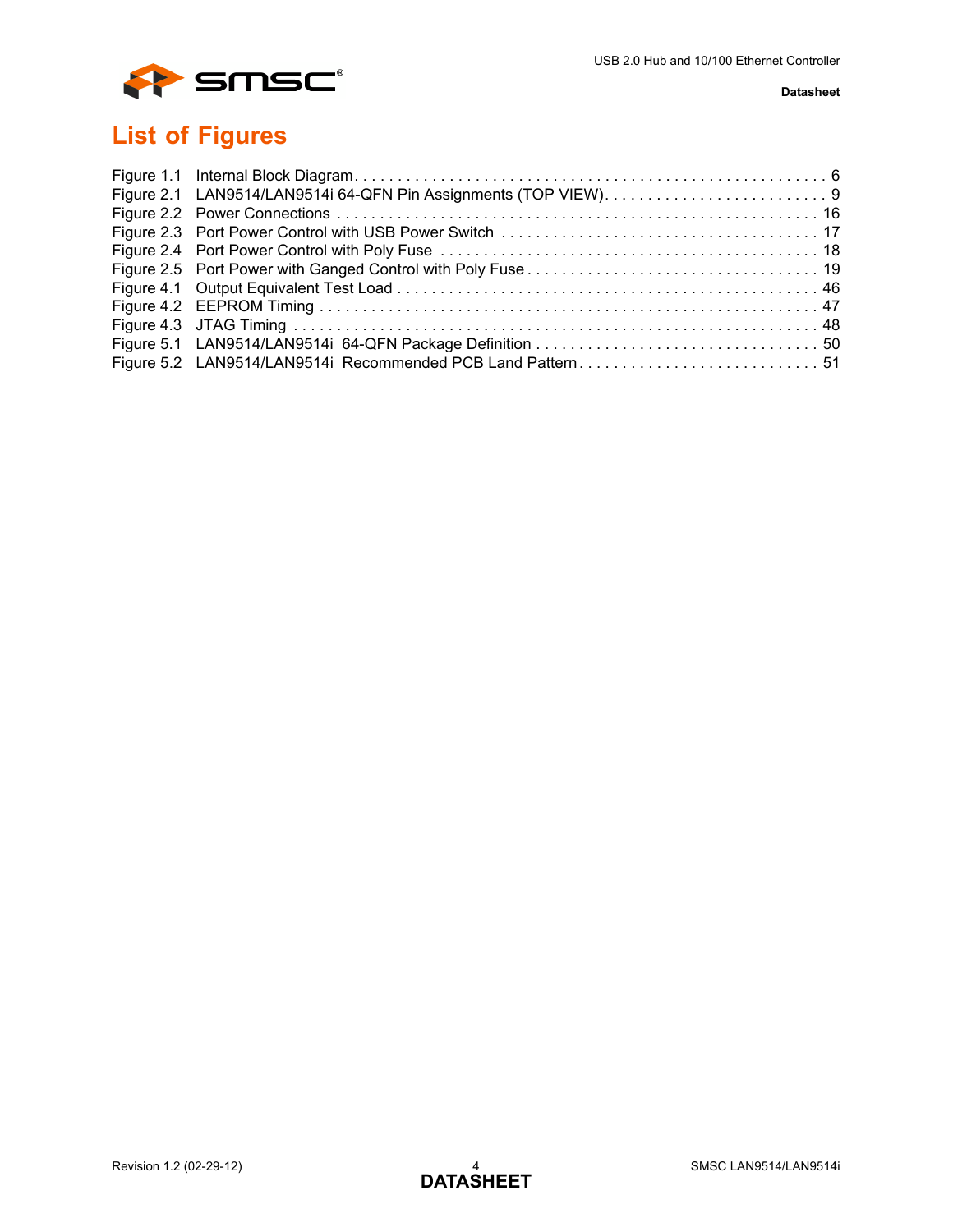

# **List of Tables**

| Table 2.5<br>Table 2.6<br>Table 3.1<br>Table 3.5<br>Table 4.6 | Table 2.7<br>Table 2.8<br>Table 3.2<br>Table 3.4<br>Table 3.6<br>Table 3.8<br>Table 4.1 SUSPEND0 Current Consumption and Power Dissipation (VDD33IO = VDD33A = 3.3V) 42<br>Table 4.2 SUSPEND1 Current Consumption and Power Dissipation (VDD33IO = VDD33A = 3.3V) 42<br>Table 4.3 SUSPEND2 Current Consumption and Power Dissipation (VDD33IO = VDD33A = 3.3V) 42<br>Operational Current Consumption & Power Dissipation (VDD33IO = VDD33A = 3.3V) 43<br>Table 4.4<br>Table 4.5<br>Table 4.7<br>Table 4.8<br>Table 4.9 |
|---------------------------------------------------------------|------------------------------------------------------------------------------------------------------------------------------------------------------------------------------------------------------------------------------------------------------------------------------------------------------------------------------------------------------------------------------------------------------------------------------------------------------------------------------------------------------------------------|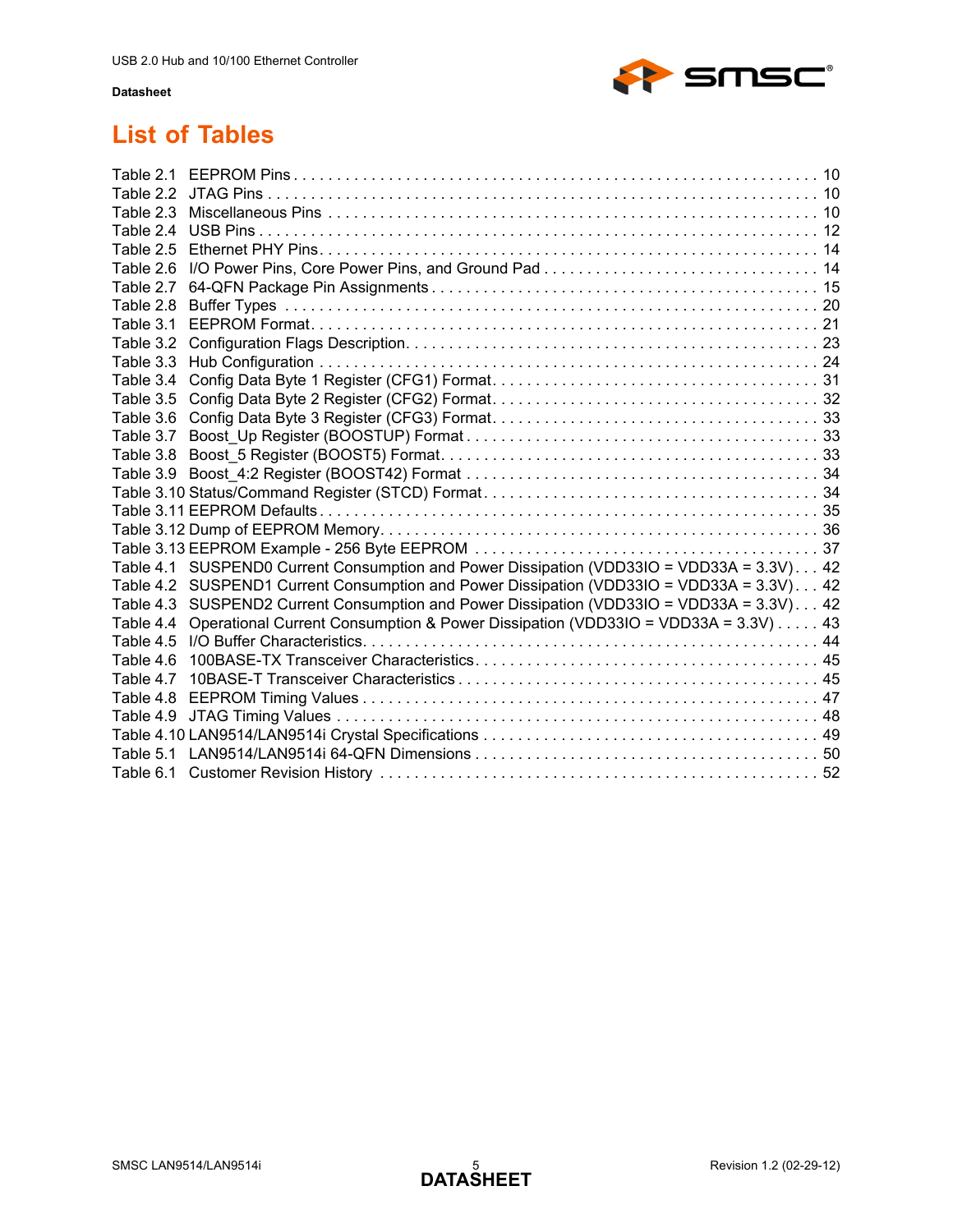

# <span id="page-5-0"></span>**Chapter 1 Introduction**

## <span id="page-5-1"></span>**1.1 Block Diagram**



**Figure 1.1 Internal Block Diagram**

## <span id="page-5-3"></span><span id="page-5-2"></span>**1.1.1 Overview**

The LAN9514/LAN9514i is a high performance Hi-Speed USB 2.0 hub with a 10/100 Ethernet controller. With applications ranging from embedded systems, desktop PCs, notebook PCs, printers, game consoles, and docking stations, the LAN9514/LAN9514i is targeted as a high performance, low cost USB/Ethernet and USB/USB connectivity solution.

The LAN9514/LAN9514i contains an integrated USB 2.0 hub, four integrated downstream USB 2.0 PHYs, an integrated upstream USB 2.0 PHY, a 10/100 Ethernet PHY, a 10/100 Ethernet Controller, a TAP controller, and a EEPROM controller. A block diagram of the LAN9514/LAN9514i is provided in [Figure 1.1](#page-5-3).

The LAN9514/LAN9514i hub provides over 30 programmable features, including:

**PortMap** (also referred to as port remap) which provides flexible port mapping and disabling sequences. The downstream ports of the LAN9514/LAN9514i hub can be reordered or disabled in any sequence to support multiple platform designs' with minimum effort. For any port that is disabled, the LAN9514/LAN9514i automatically reorders the remaining ports to match the USB host controller's port numbering scheme.

**PortSwap** which adds per-port programmability to USB differential-pair pin locations. PortSwap allows direct alignment of USB signals (D+/D-) to connectors avoiding uneven trace length or crossing of the USB differential signals on the PCB.

**PHYBoost** which enables four programmable levels of USB signal drive strength in USB port transceivers. PHYBoost attempts to restore USB signal integrity that has been compromised by system level variables such as poor PCB layout, long cables, etc.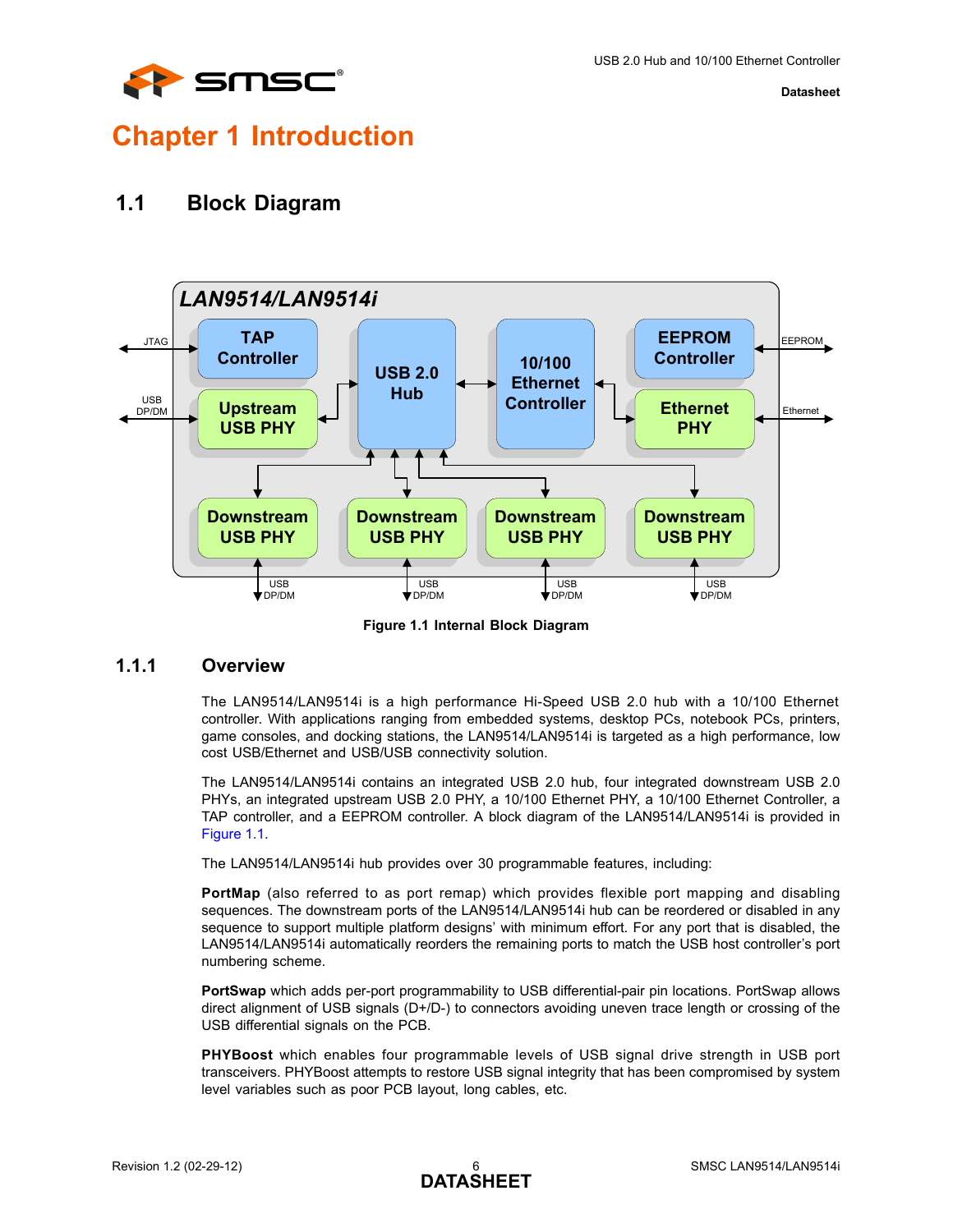

## <span id="page-6-0"></span>**1.1.2 USB Hub**

The integrated USB hub is fully compliant with the USB 2.0 Specification and will attach to a USB host as a Full-Speed Hub or as a Full-/High-Speed Hub. The hub supports Low-Speed, Full-Speed, and High-Speed (if operating as a High-Speed hub) downstream devices on all of the enabled downstream ports.

A dedicated Transaction Translator (TT) is available for each downstream facing port. This architecture ensures maximum USB throughput for each connected device when operating with mixed-speed peripherals.

The hub works with an external USB power distributed switch device to control  $V_{BUS}$  switching to downstream ports, and to limit current and sense over-current conditions.

All required resistors on the USB ports are integrated into the hub. This includes all series termination resistors on D+ and D- pins and all required pull-down and pull-up resistors on D+ and D- pins. The over-current sense inputs for the downstream facing ports have internal pull-up resistors.

Four external ports are available for general USB device connectivity.

## <span id="page-6-1"></span>**1.1.3 Ethernet Controller**

The 10/100 Ethernet controller provides an integrated Ethernet MAC and PHY which are fully IEEE 802.3 10BASE-T and 802.3u 100BASE-TX compliant. The 10/100 Ethernet controller also supports numerous power management wakeup features, including "Magic Packet", "Wake on LAN" and "Link Status Change". These wakeup events can be programmed to initiate a USB remote wakeup.

The 10/100 Ethernet PHY integrates an IEEE 802.3 physical layer for twisted pair Ethernet applications. The PHY block includes support for auto-negotiation, full or half-duplex configuration, auto-polarity correction and Auto-MDIX. Minimal external components are required for the utilization of the integrated PHY.

The Ethernet controller implements four USB endpoints: Control, Interrupt, Bulk-in, and Bulk-out. The Bulk-in and Bulk-out Endpoints allow for Ethernet reception and transmission respectively. Implementation of vendor-specific commands allows for efficient statistics gathering and access to the Ethernet controller's system control and status registers.

## <span id="page-6-2"></span>**1.1.4 EEPROM Controller**

The LAN9514/LAN9514i contains an EEPROM controller for connection to an external EEPROM. This allows for the automatic loading of static configuration data upon power-on reset, pin reset, or software reset. The EEPROM can be configured to load USB descriptors, USB device configuration, and the MAC address.

### <span id="page-6-3"></span>**1.1.5 Peripherals**

The LAN9514/LAN9514i also contains a TAP controller, and provides three PHY LED indicators, as well as eight general purpose I/O pins. All GPIOs can serve as remote wakeup events when LAN9514/LAN9514i is in a suspended state.

The integrated IEEE 1149.1 compliant TAP controller provides boundary scan via JTAG.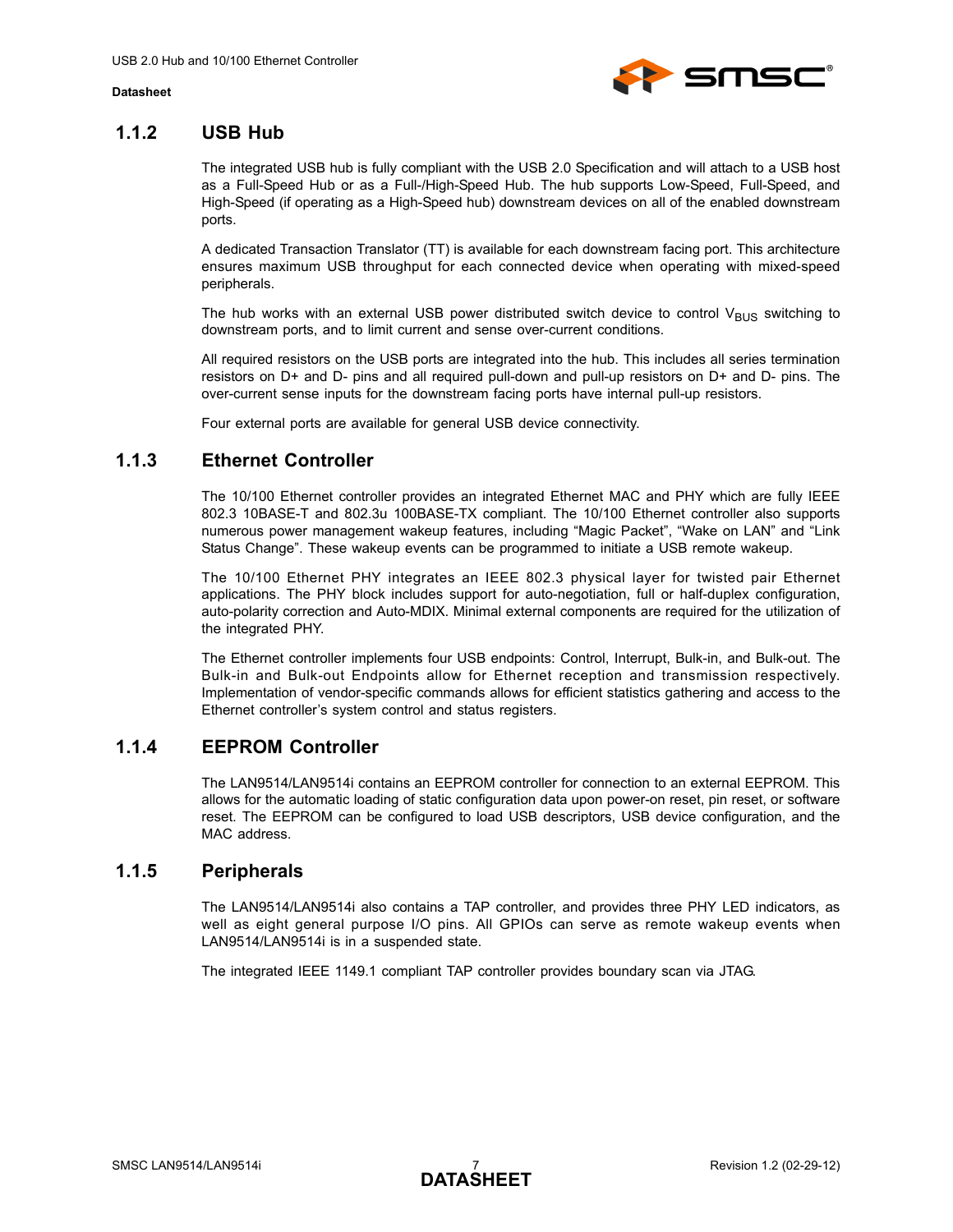

## <span id="page-7-0"></span>**1.1.6 Power Management**

The LAN9514/LAN9514i features three variations of USB suspend: SUSPEND0, SUSPEND1, and SUSPEND2. These modes allow the application to select the ideal balance of remote wakeup functionality and power consumption.

- **SUSPEND0:** Supports GPIO, "Wake On LAN", and "Magic Packet" remote wakeup events. This suspend state reduces power by stopping the clocks of the MAC and other internal modules.
- **SUSPEND1:** Supports GPIO and "Link Status Change" for remote wakeup events. This suspend state consumes less power than SUSPEND0.
- **SUSPEND2:** Supports only GPIO assertion for a remote wakeup event. This is the default suspend mode for the LAN9514/LAN9514i.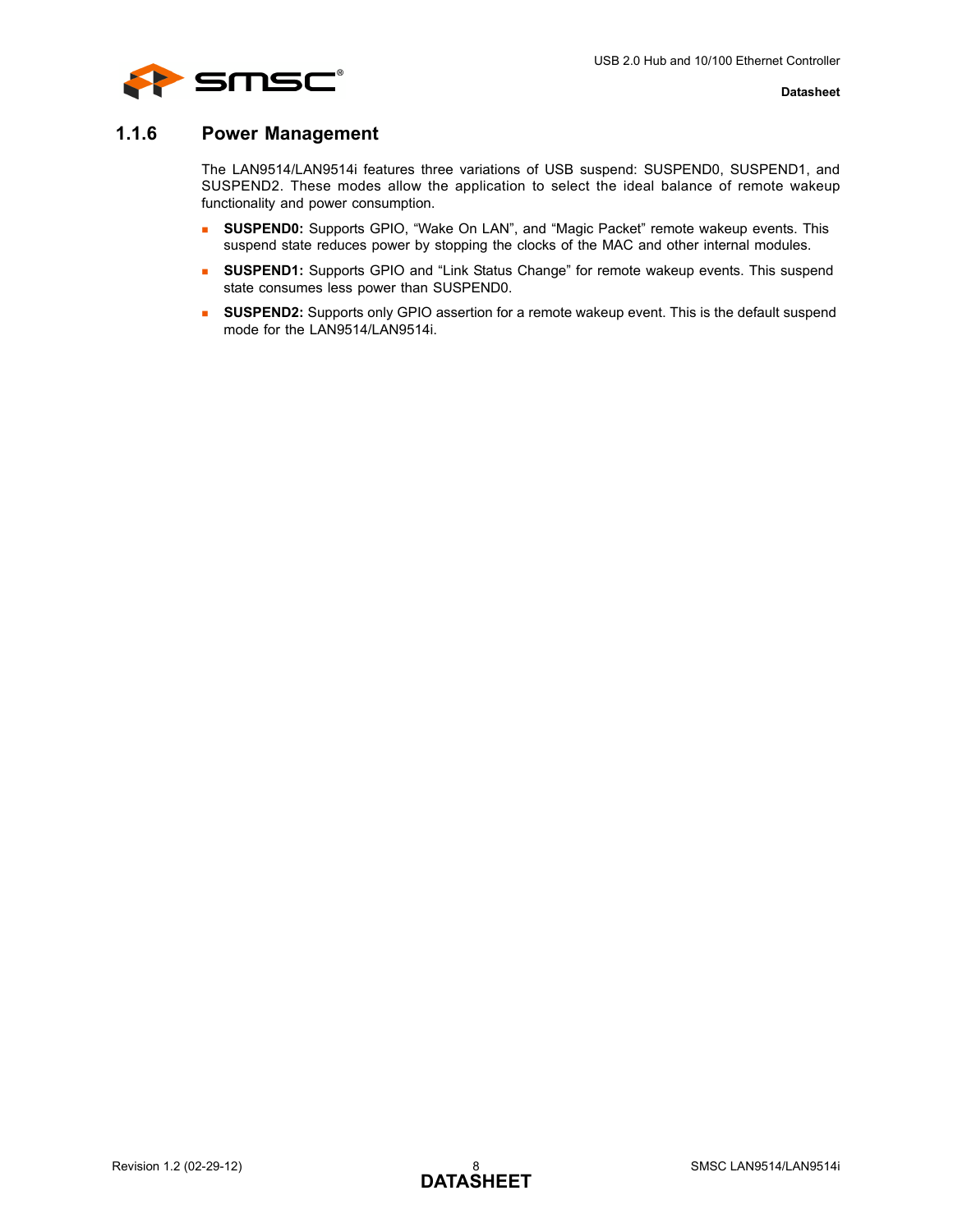

# <span id="page-8-0"></span>**Chapter 2 Pin Description and Configuration**



<span id="page-8-1"></span>**NOTE:** Exposed pad (VSS) on bottom of package must be connected to ground **NOTE:** When HP Auto-MDIX is activated, the TXN/TXP pins can function as RXN/RXP and vice-versa

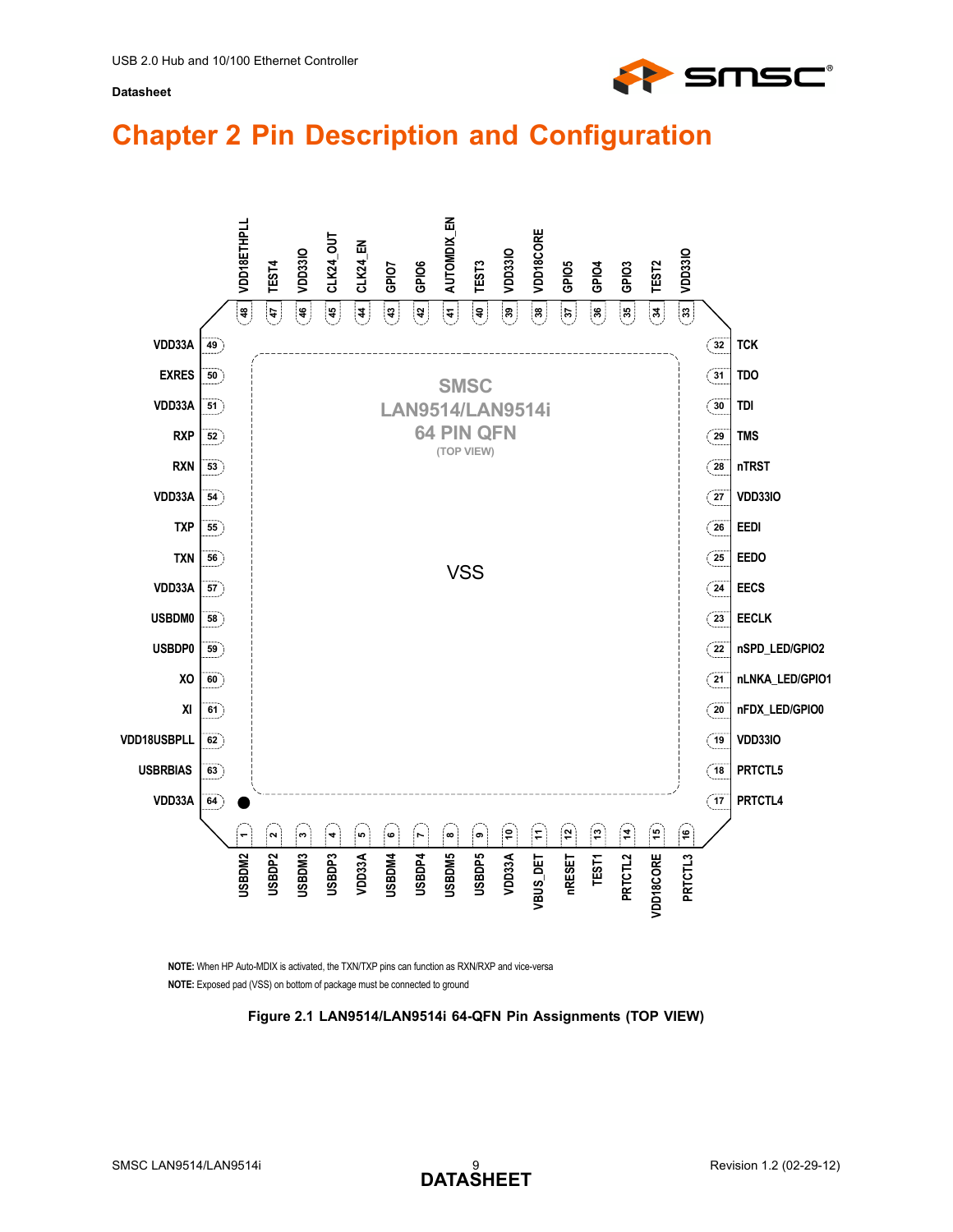

### **Table 2.1 EEPROM Pins**

<span id="page-9-0"></span>

| <b>NUM</b><br><b>PINS</b> | <b>NAME</b>                     | <b>SYMBOL</b> | <b>BUFFER</b><br><b>TYPE</b> | <b>DESCRIPTION</b>                                                |
|---------------------------|---------------------------------|---------------|------------------------------|-------------------------------------------------------------------|
|                           | <b>EEPROM Data</b><br><b>In</b> | FFDI          | IS<br>(PD)                   | This pin is driven by the EEDO output of the<br>external EEPROM.  |
|                           | EEPROM Data<br>Out              | EEDO          | O8                           | This pin drives the EEDI input of the external<br>FFPROM.         |
|                           | <b>EEPROM Chip</b><br>Select    | <b>EECS</b>   | O8                           | This pin drives the chip select output of the external<br>FFPROM. |
|                           | <b>EEPROM Clock</b>             | FFCI K        | O8                           | This pin drives the EEPROM clock of the external<br>EEPROM.       |

### **Table 2.2 JTAG Pins**

<span id="page-9-1"></span>

| <b>NUM</b><br><b>PINS</b> | <b>NAME</b>                     | <b>SYMBOL</b> | <b>BUFFER</b><br><b>TYPE</b> | <b>DESCRIPTION</b>                                                  |
|---------------------------|---------------------------------|---------------|------------------------------|---------------------------------------------------------------------|
|                           | JTAG Test Port<br>Reset         | nTRST         | IS                           | This active low pin functions as the JTAG test port<br>reset input. |
|                           |                                 |               |                              | This pin should be tied high if it is not<br>Note:<br>used.         |
|                           | <b>JTAG Test</b><br>Mode Select | TMS           | IS.                          | This pin functions as the JTAG test mode select.                    |
|                           | JTAG Test Data<br>Input         | TDI           | IS.                          | This pin functions as the JTAG data input.                          |
|                           | JTAG Test Data<br>Out           | <b>TDO</b>    | O <sub>12</sub>              | This pin functions as the JTAG data output.                         |
|                           | <b>JTAG Test</b><br>Clock       | TCK           | IS                           | This pin functions as the JTAG test clock.                          |

#### **Table 2.3 Miscellaneous Pins**

<span id="page-9-2"></span>

| <b>NUM</b><br><b>PINS</b> | <b>NAME</b>                               | <b>SYMBOL</b> | <b>BUFFER</b><br><b>TYPE</b>        | <b>DESCRIPTION</b>                                                                                                                         |
|---------------------------|-------------------------------------------|---------------|-------------------------------------|--------------------------------------------------------------------------------------------------------------------------------------------|
|                           | <b>System Reset</b>                       | nRESET        | IS                                  | This active low pin allows external hardware to<br>reset the device.                                                                       |
|                           |                                           |               |                                     | This pin should be tied high if it is not<br>Note:<br>used.                                                                                |
| 1                         | Ethernet<br>Full-Duplex<br>Indicator I FD | nFDX LED      | OD <sub>12</sub><br>(PU)            | This pin is driven low (LED on) when the Ethernet<br>link is operating in full-duplex mode.                                                |
|                           | General<br>Purpose I/O 0                  | GPIO0         | IS/012/<br>OD <sub>12</sub><br>(PU) | This General Purpose I/O pin is fully programmable<br>as either a push-pull output, an open-drain output,<br>or a Schmitt-triggered input. |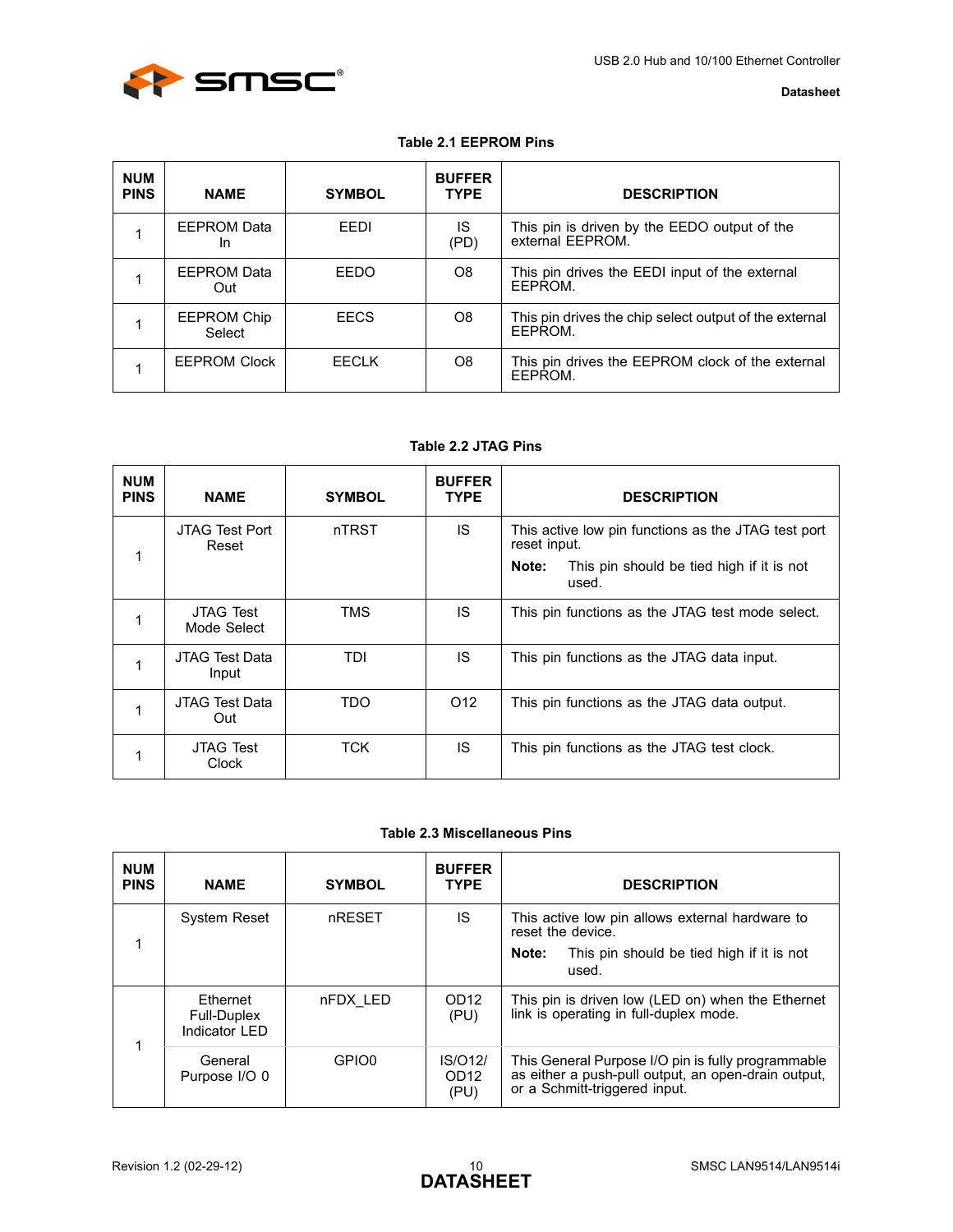

## **Table 2.3 Miscellaneous Pins (continued)**

| <b>NUM</b><br><b>PINS</b> | <b>NAME</b>                                       | <b>SYMBOL</b>     | <b>BUFFER</b><br><b>TYPE</b>        | <b>DESCRIPTION</b>                                                                                                                                                                                                                                                                                                                                                                                                                                                     |
|---------------------------|---------------------------------------------------|-------------------|-------------------------------------|------------------------------------------------------------------------------------------------------------------------------------------------------------------------------------------------------------------------------------------------------------------------------------------------------------------------------------------------------------------------------------------------------------------------------------------------------------------------|
| $\mathbf 1$               | Ethernet Link<br><b>Activity Indicator</b><br>LED | nLNKA_LED         | OD <sub>12</sub><br>(PU)            | This pin is driven low (LED on) when a valid link is<br>detected. This pin is pulsed high (LED off) for<br>80mS whenever transmit or receive activity is<br>detected. This pin is then driven low again for a<br>minimum of 80mS, after which time it will repeat<br>the process if TX or RX activity is detected.<br>Effectively, LED2 is activated solid for a link. When<br>transmit or receive activity is sensed, LED2 will<br>function as an activity indicator. |
|                           | General<br>Purpose I/O 1                          | GPIO1             | IS/012/<br>OD <sub>12</sub><br>(PU) | This General Purpose I/O pin is fully programmable<br>as either a push-pull output, an open-drain output,<br>or a Schmitt-triggered input.                                                                                                                                                                                                                                                                                                                             |
| $\mathbf{1}$              | <b>Ethernet Speed</b><br>Indicator LED            | nSPD_LED          | OD <sub>12</sub><br>(PU)            | This pin is driven low (LED on) when the Ethernet<br>operating speed is 100Mbs, or during auto-<br>negotiation. This pin is driven high during 10Mbs<br>operation, or during line isolation.                                                                                                                                                                                                                                                                           |
|                           | General<br>Purpose I/O 2                          | GPIO <sub>2</sub> | IS/012/<br>OD <sub>12</sub><br>(PU) | This General Purpose I/O pin is fully programmable<br>as either a push-pull output, an open-drain output,<br>or a Schmitt-triggered input.                                                                                                                                                                                                                                                                                                                             |
| $\mathbf 1$               | General<br>Purpose I/O 3                          | GPIO <sub>3</sub> | IS/08/<br>OD <sub>8</sub><br>(PU)   | This General Purpose I/O pin is fully programmable<br>as either a push-pull output, an open-drain output,<br>or a Schmitt-triggered input.                                                                                                                                                                                                                                                                                                                             |
| 1                         | General<br>Purpose I/O 4                          | GPIO4             | IS/08/<br>OD <sub>8</sub><br>(PU)   | This General Purpose I/O pin is fully programmable<br>as either a push-pull output, an open-drain output,<br>or a Schmitt-triggered input.                                                                                                                                                                                                                                                                                                                             |
| $\mathbf 1$               | General<br>Purpose I/O 5                          | GPIO <sub>5</sub> | IS/O8/<br>OD <sub>8</sub><br>(PU)   | This General Purpose I/O pin is fully programmable<br>as either a push-pull output, an open-drain output,<br>or a Schmitt-triggered input.                                                                                                                                                                                                                                                                                                                             |
| 1                         | General<br>Purpose I/O 6                          | GPIO6             | IS/08/<br>OD <sub>8</sub><br>(PU)   | This General Purpose I/O pin is fully programmable<br>as either a push-pull output, an open-drain output,<br>or a Schmitt-triggered input.                                                                                                                                                                                                                                                                                                                             |
| 1                         | General<br>Purpose I/O 7                          | GPIO7             | IS/08/<br>OD <sub>8</sub><br>(PU)   | This General Purpose I/O pin is fully programmable<br>as either a push-pull output, an open-drain output,<br>or a Schmitt-triggered input.                                                                                                                                                                                                                                                                                                                             |
|                           | Detect<br>Upstream<br><b>VBUS Power</b>           | VBUS_DET          | $IS_5V$                             | This pin detects the state of the upstream bus<br>power. The Hub monitors VBUS_DET to determine<br>when to assert the USBDP0 pin's internal pull-up<br>resistor (signaling a connect event).                                                                                                                                                                                                                                                                           |
| 1                         |                                                   |                   |                                     | For bus powered hubs, this pin must be tied to<br>VDD33IO.                                                                                                                                                                                                                                                                                                                                                                                                             |
|                           |                                                   |                   |                                     | For self powered hubs where the device is<br>permanently attached to a host, VBUS DET should<br>be pulled to VDD33IO. For other self powered<br>applications, refer to the device reference<br>schematic for additional connection information.                                                                                                                                                                                                                        |
|                           | Auto-MDIX<br>Enable                               | AUTOMDIX_EN       | IS                                  | Determines the default Auto-MDIX setting.                                                                                                                                                                                                                                                                                                                                                                                                                              |
| 1                         |                                                   |                   |                                     | $0 =$ Auto-MDIX is disabled.<br>$1 =$ Auto-MDIX is enabled.                                                                                                                                                                                                                                                                                                                                                                                                            |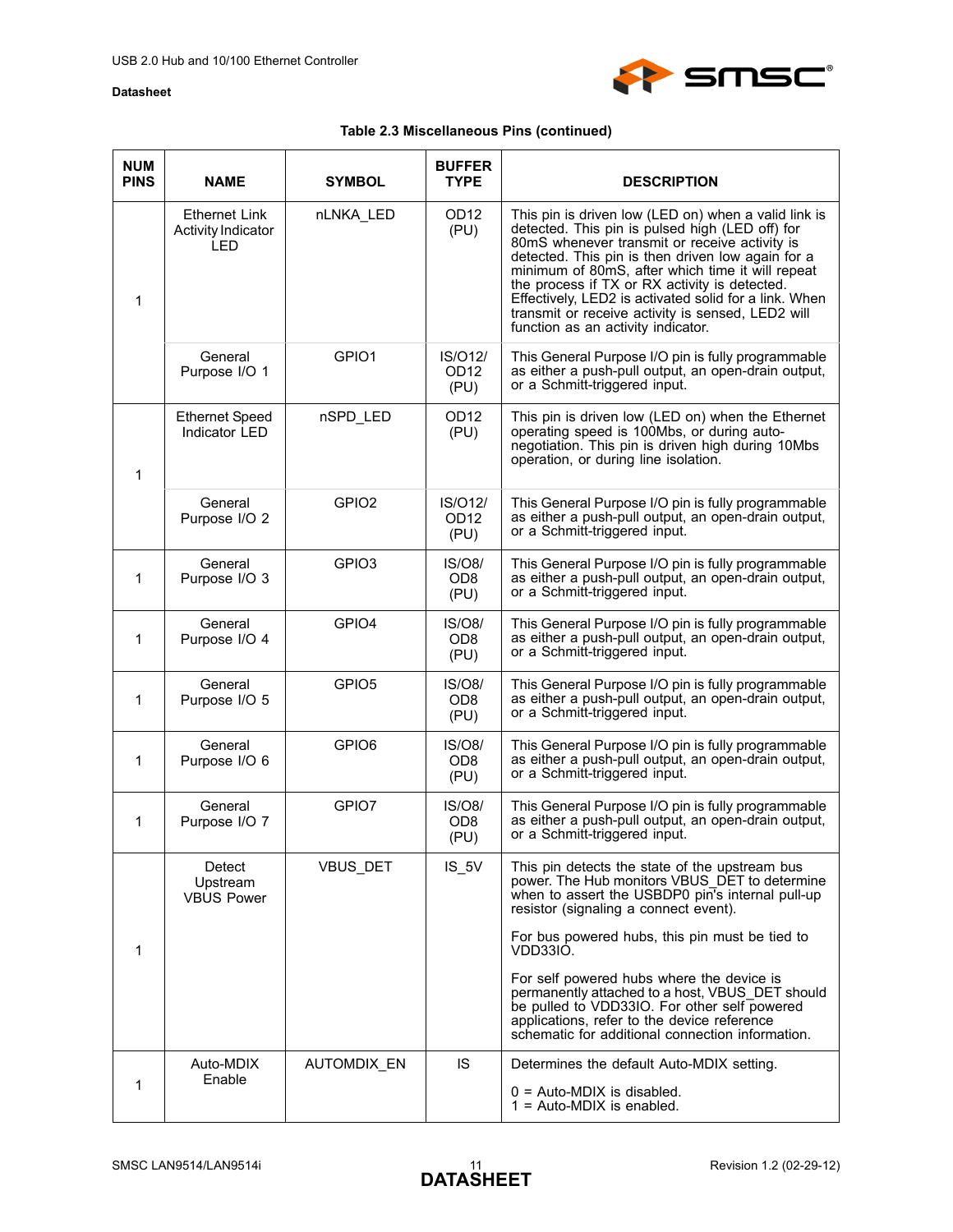

| <b>Datasheet</b> |  |
|------------------|--|
|------------------|--|

| Table 2.3 Miscellaneous Pins (continued) |  |  |  |  |  |  |
|------------------------------------------|--|--|--|--|--|--|
|------------------------------------------|--|--|--|--|--|--|

| <b>NUM</b><br><b>PINS</b> | <b>NAME</b>            | <b>SYMBOL</b>     | <b>BUFFER</b><br><b>TYPE</b> | <b>DESCRIPTION</b>                                                                              |
|---------------------------|------------------------|-------------------|------------------------------|-------------------------------------------------------------------------------------------------|
|                           | Test 1                 | TEST <sub>1</sub> |                              | Used for factory testing, this pin must always be left<br>unconnected.                          |
|                           | Test 2                 | TEST <sub>2</sub> |                              | Used for factory testing, this pin must always be<br>connected to VSS for proper operation.     |
|                           | Test 3                 | TEST3             |                              | Used for factory testing, this pin must always be<br>connected to VDD33IO for proper operation. |
|                           | 24 MHz Clock<br>Enable | CLK24 EN          | IS                           | This pin enables the generation of the 24 MHz<br>clock on the CLK 24 OUT pin.                   |
|                           | 24 MHz Clock           | CLK24 OUT         | 08                           | This pin outputs a 24 MHz clock that can be used<br>a reference clock for a partner hub.        |
|                           | Test 4                 | TEST4             |                              | Used for factory testing, this pin must always be left<br>unconnected.                          |

#### **Table 2.4 USB Pins**

<span id="page-11-0"></span>

| <b>NUM</b><br><b>PINS</b> | <b>NAME</b>                       | <b>SYMBOL</b> | <b>BUFFER</b><br><b>TYPE</b> | <b>DESCRIPTION</b>                         |
|---------------------------|-----------------------------------|---------------|------------------------------|--------------------------------------------|
| 1                         | Upstream<br>USB DMINUS 0          | USBDM0        | <b>AIO</b>                   | Upstream USB DMINUS signal.                |
| 1                         | Upstream<br><b>USB</b><br>DPLUS 0 | USBDP0        | <b>AIO</b>                   | Upstream USB DPLUS signal.                 |
| 1                         | Downstream<br><b>USB DMINUS 2</b> | USBDM2        | AIO                          | Downstream USB peripheral 2 DMINUS signal. |
| 1                         | Downstream<br><b>USB DPLUS 2</b>  | USBDP2        | <b>AIO</b>                   | Downstream USB peripheral 2 DPLUS signal.  |
| 1                         | Downstream<br><b>USB DMINUS 3</b> | USBDM3        | <b>AIO</b>                   | Downstream USB peripheral 3 DMINUS signal. |
| 1                         | Downstream<br><b>USB DPLUS 3</b>  | USBDP3        | <b>AIO</b>                   | Downstream USB peripheral 3 DPLUS signal.  |
| 1                         | Downstream<br><b>USB DMINUS 4</b> | USBDM4        | <b>AIO</b>                   | Downstream USB peripheral 4 DMINUS signal. |
| 1                         | Downstream<br>USB DPLUS 4         | USBDP4        | <b>AIO</b>                   | Downstream USB peripheral 4 DPLUS signal.  |
| 1                         | Downstream<br>USB DMINUS 5        | USBDM5        | <b>AIO</b>                   | Downstream USB peripheral 5 DMINUS signal. |
| 1                         | Downstream<br>USB DPLUS 5         | USBDP5        | <b>AIO</b>                   | Downstream USB peripheral 5 DPLUS signal.  |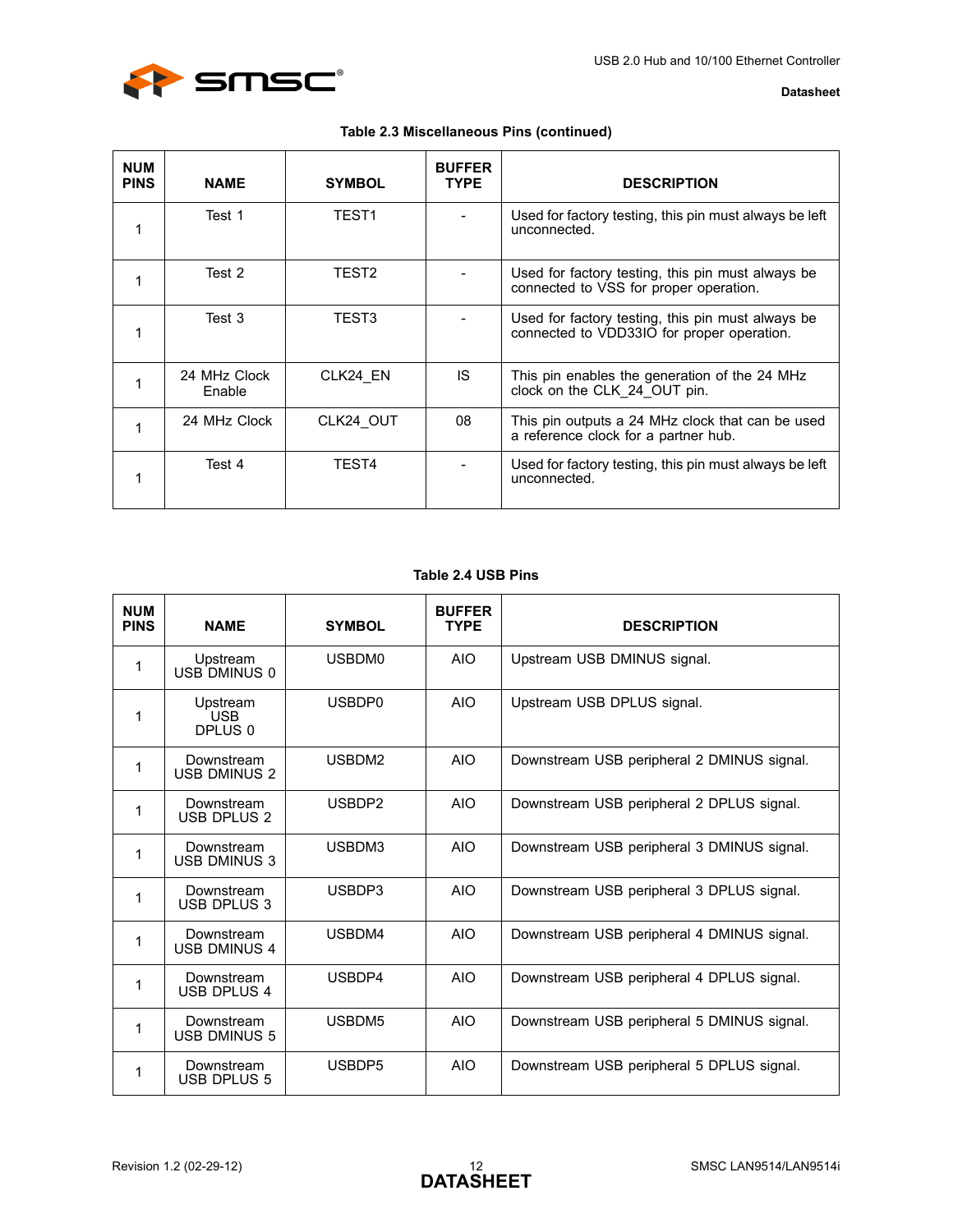

## **Table 2.4 USB Pins (continued)**

| <b>NUM</b><br><b>PINS</b> | <b>NAME</b>                                 | <b>SYMBOL</b>       | <b>BUFFER</b><br><b>TYPE</b> | <b>DESCRIPTION</b>                                                                                                                                                                                           |
|---------------------------|---------------------------------------------|---------------------|------------------------------|--------------------------------------------------------------------------------------------------------------------------------------------------------------------------------------------------------------|
|                           | <b>USB Port Power</b><br>Control 2          | PRTCTL <sub>2</sub> | IS/OD12<br>(PU)              | When used as an output, this pin enables power to<br>downstream USB peripheral 2.                                                                                                                            |
| 1                         |                                             |                     |                              | When used as an input, this pin is used to sample<br>the output signal from an external current monitor<br>for downstream USB peripheral 2. An overcurrent<br>condition is indicated when the signal is low. |
|                           |                                             |                     |                              | Refer to Section 2.2 for additional information.                                                                                                                                                             |
|                           | USB Port Power<br>Control 3                 | PRTCTL3             | IS/OD12<br>(PU)              | When used as an output, this pin enables power to<br>downstream USB peripheral 3.                                                                                                                            |
| $\mathbf 1$               |                                             |                     |                              | When used as an input, this pin is used to sample<br>the output signal from an external current monitor<br>for downstream USB peripheral 3. An overcurrent<br>condition is indicated when the signal is low. |
|                           |                                             |                     |                              | Refer to Section 2.2 for additional information.                                                                                                                                                             |
|                           | <b>USB Port Power</b><br>Control 4          | PRTCTL4             | IS/OD12<br>(PU)              | When used as an output, this pin enables power to<br>downstream USB peripheral 4.                                                                                                                            |
| $\mathbf 1$               |                                             |                     |                              | When used as an input, this pin is used to sample<br>the output signal from an external current monitor<br>for downstream USB peripheral 4. An overcurrent<br>condition is indicated when the signal is low. |
|                           |                                             |                     |                              | Refer to Section 2.2 for additional information.                                                                                                                                                             |
|                           | <b>USB Port Power</b><br>Control 5          | PRTCTL5             | IS/OD12<br>(PU)              | When used as an output, this pin enables power to<br>downstream USB peripheral 5.                                                                                                                            |
| 1                         |                                             |                     |                              | When used as an input, this pin is used to sample<br>the output signal from an external current monitor<br>for downstream USB peripheral 5. An overcurrent<br>condition is indicated when the signal is low. |
|                           |                                             |                     |                              | Refer to Section 2.2 for additional information.                                                                                                                                                             |
| $\mathbf{1}$              | <b>External USB</b><br><b>Bias Resistor</b> | <b>USBRBIAS</b>     | AI                           | Used for setting HS transmit current level and on-<br>chip termination impedance. Connect to an<br>external 12K 1.0% resistor to ground.                                                                     |
| 1                         | USB PLL +1.8V<br>Power Supply               | VDD18USBPLL         | P                            | Refer to the LAN9514/LAN9514i reference<br>schematics for additional connection information.                                                                                                                 |
|                           | Crystal Input                               | XI                  | <b>ICLK</b>                  | External 25 MHz crystal input.                                                                                                                                                                               |
| 1                         |                                             |                     |                              | Note:<br>This pin can also be driven by a single-<br>ended clock oscillator. When this method<br>is used, XO should be left unconnected                                                                      |
| $\mathbf{1}$              | Crystal Output                              | XO                  | OCLK                         | External 25 MHz crystal output.                                                                                                                                                                              |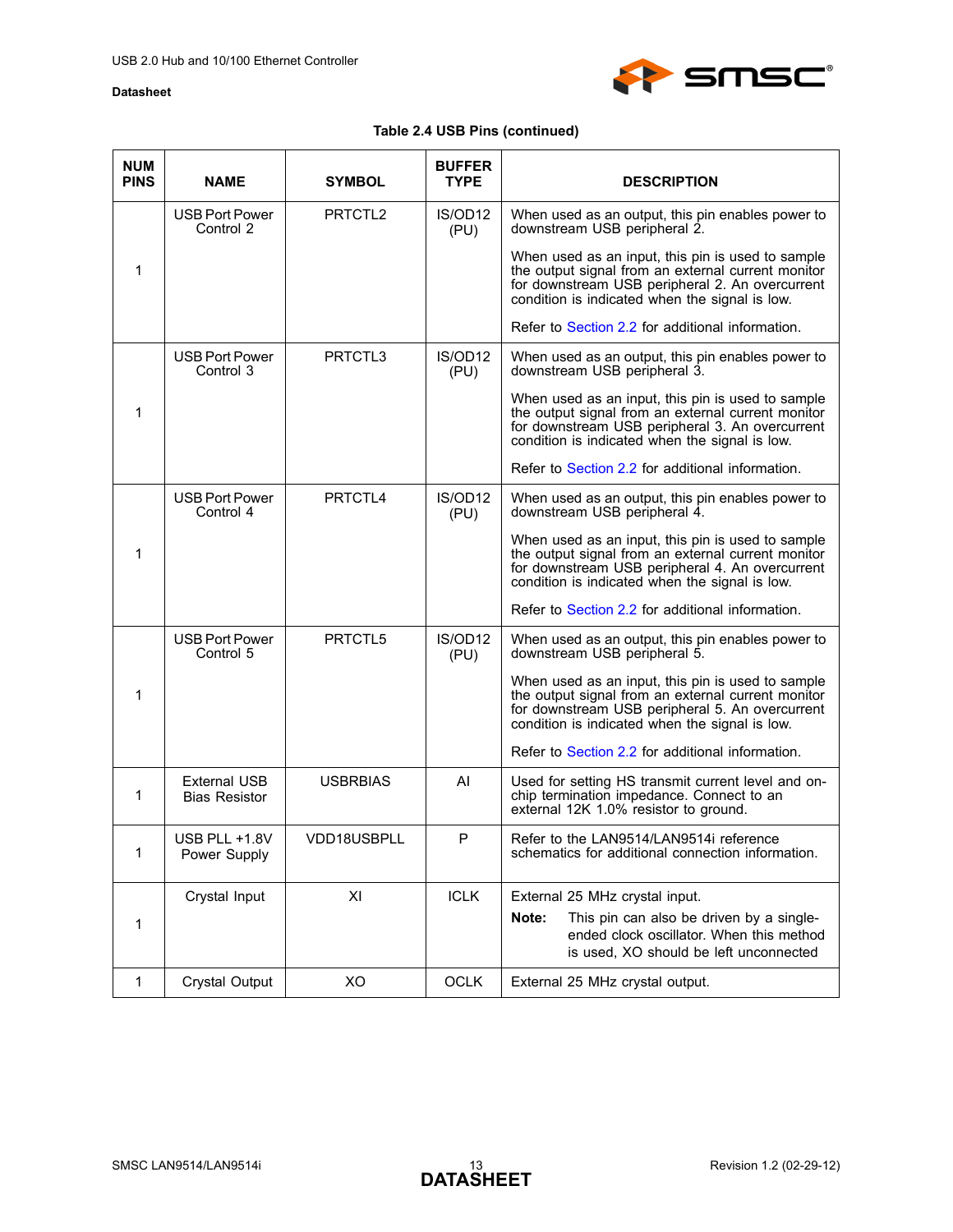

#### **Table 2.5 Ethernet PHY Pins**

<span id="page-13-0"></span>

| <b>NUM</b><br><b>PINS</b> | <b>NAME</b>                                  | <b>SYMBOL</b> | <b>BUFFER</b><br><b>TYPE</b> | <b>DESCRIPTION</b>                                                                                                                                            |
|---------------------------|----------------------------------------------|---------------|------------------------------|---------------------------------------------------------------------------------------------------------------------------------------------------------------|
| 1                         | Ethernet TX<br>Data Out<br>Negative          | <b>TXN</b>    | AIO.                         | Negative output of the Ethernet transmitter. The<br>transmit data outputs may be swapped internally<br>with receive data inputs when Auto-MDIX is<br>enabled. |
| 1                         | Ethernet TX<br>Data Out<br>Positive          | <b>TXP</b>    | <b>AIO</b>                   | Positive output of the Ethernet transmitter. The<br>transmit data outputs may be swapped internally<br>with receive data inputs when Auto-MDIX is<br>enabled. |
| 1                         | Ethernet RX<br>Data In<br>Negative           | <b>RXN</b>    | <b>AIO</b>                   | Negative input of the Ethernet receiver. The receive<br>data inputs may be swapped internally with<br>transmit data outputs when Auto-MDIX is enabled.        |
| 1                         | <b>Fthernet RX</b><br>Data In Positive       | <b>RXP</b>    | <b>AIO</b>                   | Positive input of the Ethernet receiver. The receive<br>data inputs may be swapped internally with<br>transmit data outputs when Auto-MDIX is enabled.        |
| 7                         | +3.3V Analog<br>Power Supply                 | VDD33A        | P                            | Refer to the LAN9514/LAN9514i reference<br>schematics for connection information.                                                                             |
| 1                         | <b>Fxternal PHY</b><br><b>Bias Resistor</b>  | <b>EXRES</b>  | AI                           | Used for the internal bias circuits. Connect to an<br>external 12.4K 1.0% resistor to ground.                                                                 |
| 1                         | <b>Ethernet PLL</b><br>+1.8V Power<br>Supply | VDD18ETHPLL   | P                            | Refer to the LAN9514/LAN9514i reference<br>schematics for additional connection information.                                                                  |

#### **Table 2.6 I/O Power Pins, Core Power Pins, and Ground Pad**

<span id="page-13-1"></span>

| <b>NUM</b><br><b>PINS</b> | <b>NAME</b>                                         | <b>SYMBOL</b> | <b>BUFFER</b><br><b>TYPE</b> | <b>DESCRIPTION</b>                                                                                                                                                                                               |
|---------------------------|-----------------------------------------------------|---------------|------------------------------|------------------------------------------------------------------------------------------------------------------------------------------------------------------------------------------------------------------|
| 5                         | $+3.3V$ I/O<br>Power                                | VDD33IO       | P                            | +3.3V Power Supply for I/O Pins.<br>Refer to the LAN9514/LAN9514i reference<br>schematics for connection information.                                                                                            |
| $\overline{2}$            | Digital Core<br>+1.8V Power<br><b>Supply Output</b> | VDD18CORE     | P                            | +1.8 V power from the internal core voltage<br>regulator. All VDD18CORE pins must be tied<br>together for proper operation.<br>Refer to the LAN9514/LAN9514i reference<br>schematics for connection information. |
| <b>Note</b><br>2.1        | Ground                                              | VSS           | P                            | Ground                                                                                                                                                                                                           |

<span id="page-13-2"></span>**Note 2.1** Exposed pad on package bottom [\(Figure 2.1\)](#page-8-1).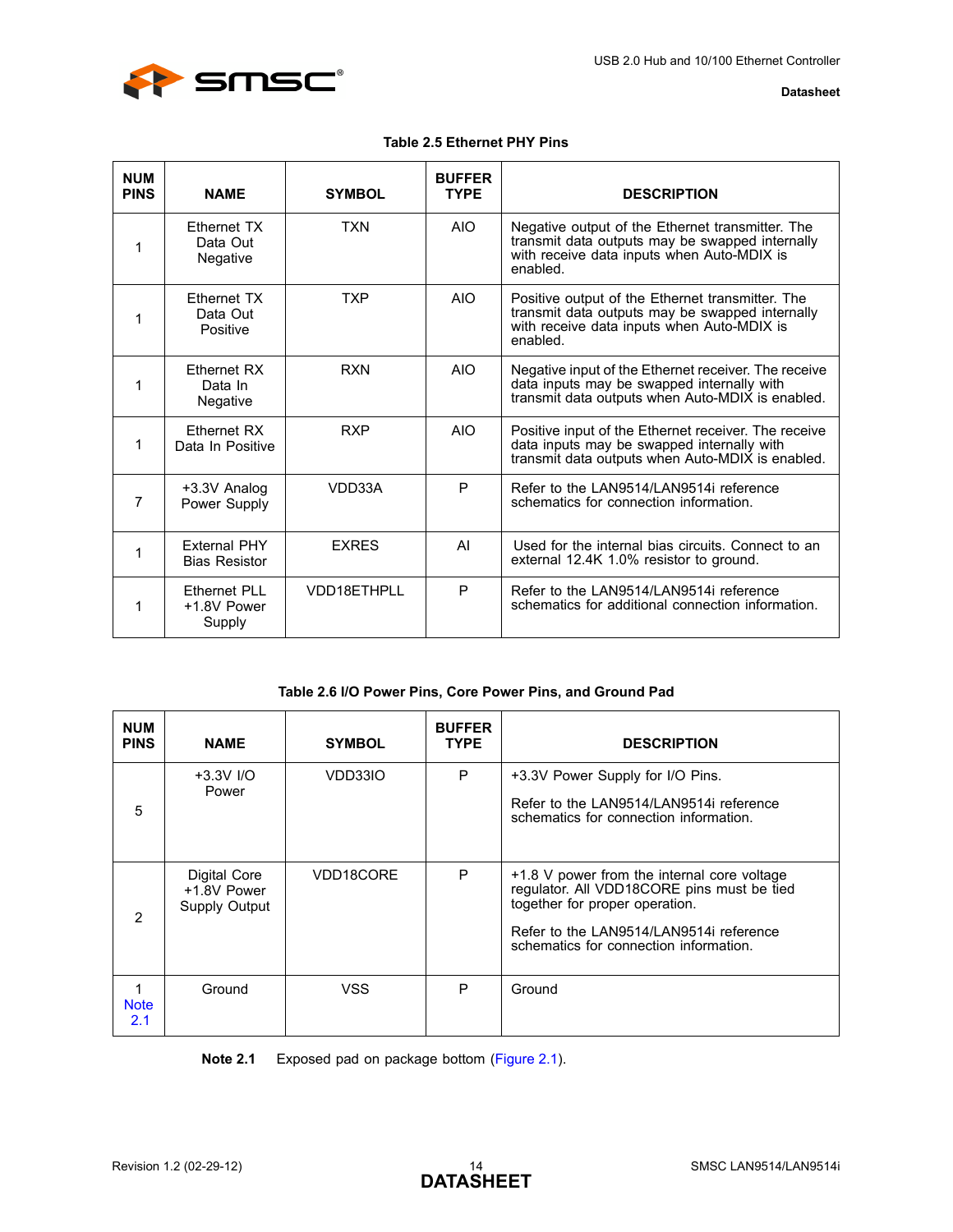

<span id="page-14-0"></span>

| <b>PIN</b><br><b>NUM</b>                       | <b>PIN NAME</b> | <b>PIN</b><br><b>NUM</b> | <b>PIN NAME</b>                 | <b>PIN</b><br><b>NUM</b> | <b>PIN NAME</b>    | <b>PIN</b><br><b>NUM</b> | <b>PIN NAME</b> |
|------------------------------------------------|-----------------|--------------------------|---------------------------------|--------------------------|--------------------|--------------------------|-----------------|
| $\mathbf{1}$                                   | USBDM2          | 17                       | PRTCTL4                         | 33                       | VDD33IO            | 49                       | VDD33A          |
| $\overline{2}$                                 | USBDP2          | 18                       | PRTCTL5                         | 34                       | TEST <sub>2</sub>  | 50                       | <b>EXRES</b>    |
| 3                                              | USBDM3          | 19                       | VDD33IO                         | 35                       | GPIO <sub>3</sub>  | 51                       | VDD33A          |
| 4                                              | USBDP3          | 20                       | nFDX LED/<br>GPIO0              | 36                       | GPIO4              | 52                       | <b>RXP</b>      |
| 5                                              | VDD33A          | 21                       | nLNKA LED/<br>GPIO <sub>1</sub> | 37                       | GPIO <sub>5</sub>  | 53                       | <b>RXN</b>      |
| $\,6\,$                                        | USBDM4          | 22                       | nSPD LED/<br>GPIO <sub>2</sub>  | 38                       | VDD18CORE          | 54                       | VDD33A          |
| $\overline{7}$                                 | USBDP4          | 23                       | <b>EECLK</b>                    | 39                       | VDD33IO            | 55                       | <b>TXP</b>      |
| 8                                              | USBDM5          | 24                       | <b>EECS</b>                     | 40                       | TEST <sub>3</sub>  | 56                       | <b>TXN</b>      |
| $\boldsymbol{9}$                               | USBDP5          | 25                       | <b>EEDO</b>                     | 41                       | <b>AUTOMDIX EN</b> | 57                       | VDD33A          |
| 10                                             | VDD33A          | 26                       | EEDI                            | 42                       | GPIO6              | 58                       | USBDM0          |
| 11                                             | VBUS_DET        | 27                       | VDD33IO                         | 43                       | GPIO7              | 59                       | USBDP0          |
| 12                                             | nRESET          | 28                       | nTRST                           | 44                       | CLK24 EN           | 60                       | XO              |
| 13                                             | TEST1           | 29                       | <b>TMS</b>                      | 45                       | CLK24 OUT          | 61                       | XI              |
| 14                                             | PRTCTL2         | 30                       | TDI                             | 46                       | VDD33IO            | 62                       | VDD18USBPLL     |
| 15                                             | VDD18CORE       | 31                       | <b>TDO</b>                      | 47                       | TEST <sub>4</sub>  | 63                       | <b>USBRBIAS</b> |
| 16                                             | PRTCTL3         | 32                       | <b>TCK</b>                      | 48                       | VDD18ETHPLL        | 64                       | VDD33A          |
| <b>EXPOSED PAD</b><br>MUST BE CONNECTED TO VSS |                 |                          |                                 |                          |                    |                          |                 |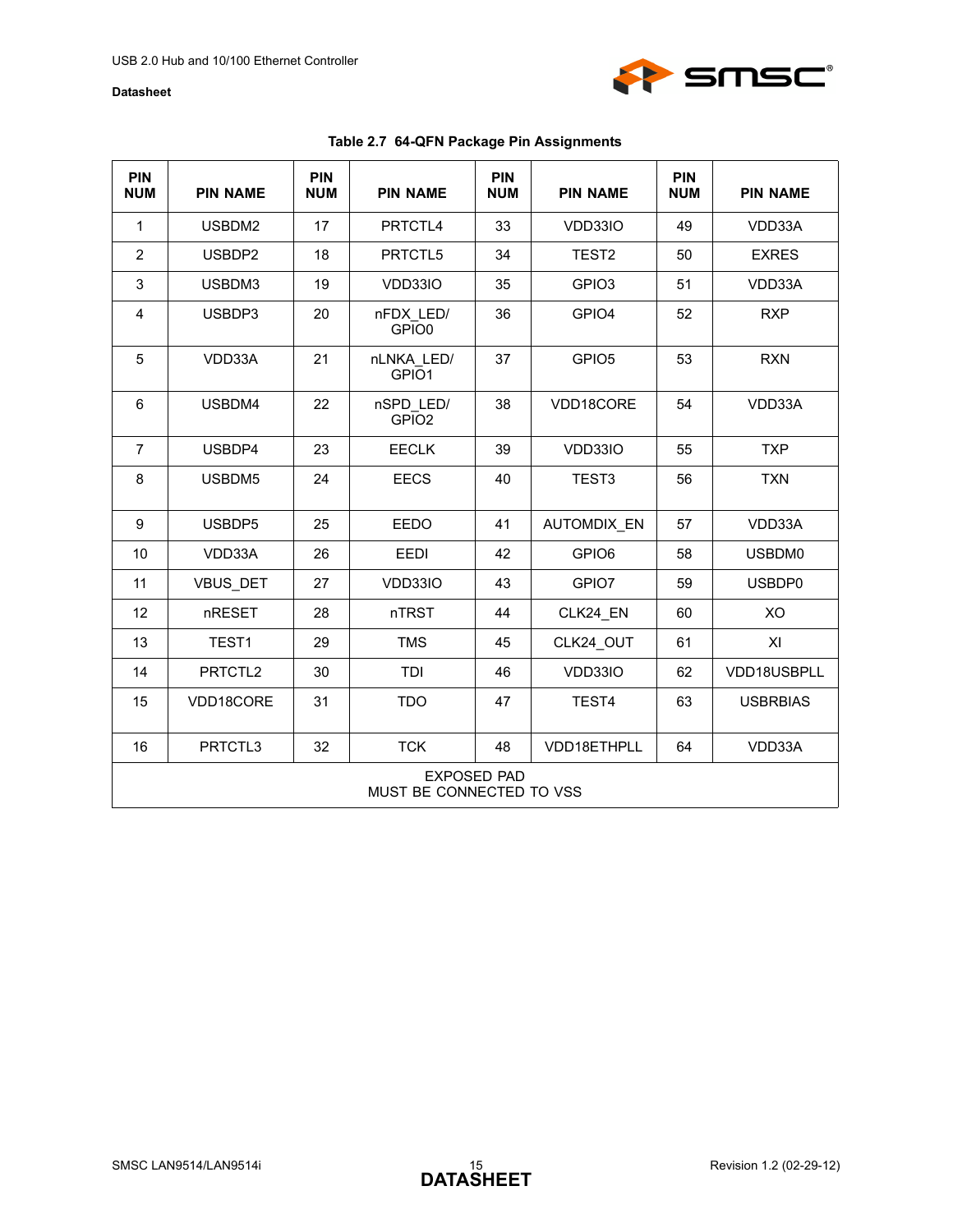

## <span id="page-15-0"></span>**2.1 Power Connections**

<span id="page-15-2"></span>[Figure 2.2](#page-15-1) illustrates the power connections for LAN9514/LAN9514i..



<span id="page-15-1"></span>**Figure 2.2 Power Connections**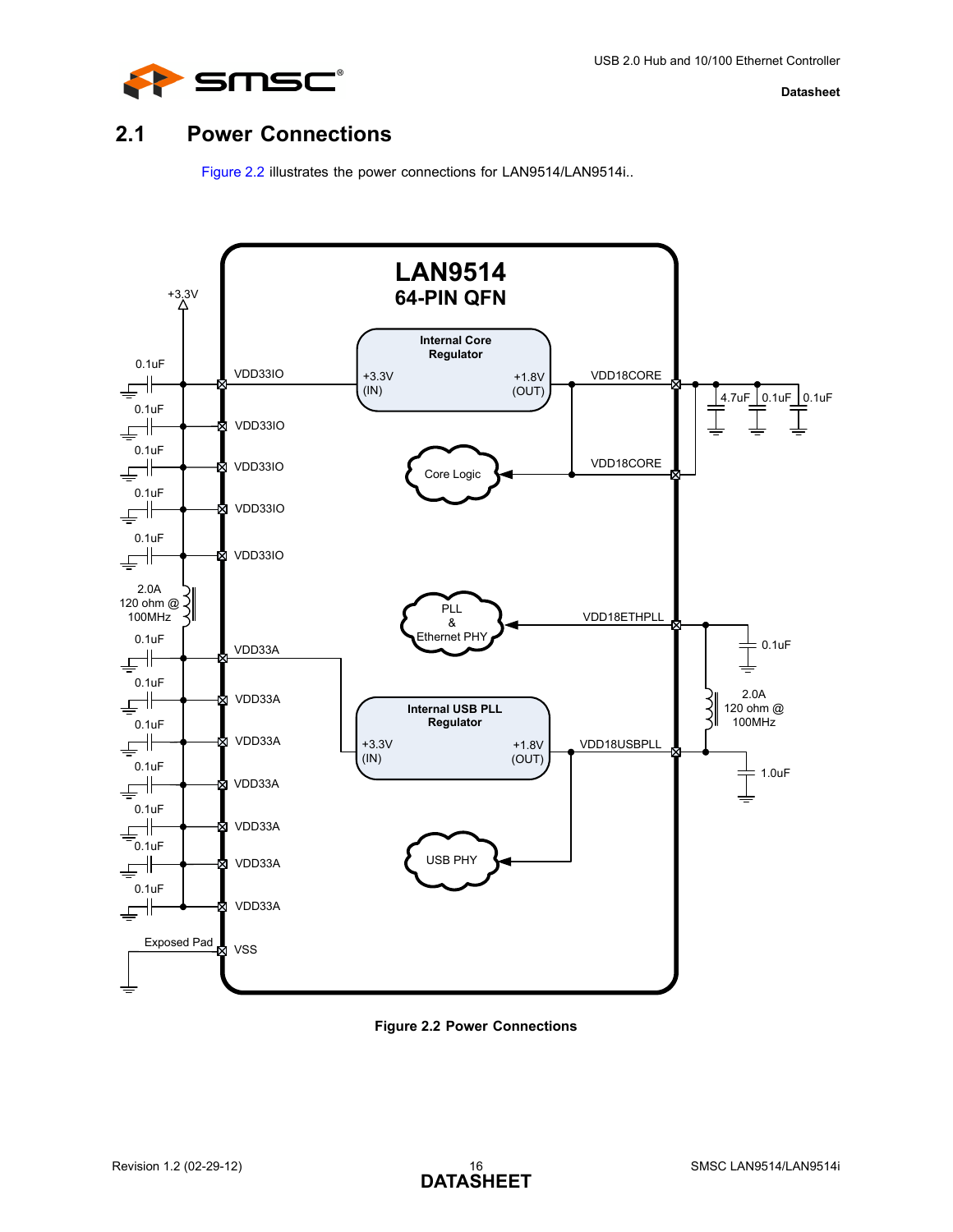

## <span id="page-16-0"></span>**2.2 Port Power Control**

This section details the usage of the port power control pins PRTCTL[5:2].

## <span id="page-16-1"></span>**2.2.1 Port Power Control Using a USB Power Switch**

The LAN9514/LAN9514i has a single port power control and over-current sense signal for each downstream port. When disabling port power the driver will actively drive a '0'. To avoid unnecessary power dissipation, the internal pull-up resistor will be disabled at that time. When port power is enabled, the output driver is disabled and the pull-up resistor is enabled, creating an open drain output. If there is an over-current situation, the USB Power Switch will assert the open drain OCS signal. The schmitt trigger input will recognize this situation as a low. The open drain output does not interfere. The overcurrent sense filter handles the transient conditions, such as low voltage, while the device is powering up.



<span id="page-16-2"></span>**Figure 2.3 Port Power Control with USB Power Switch**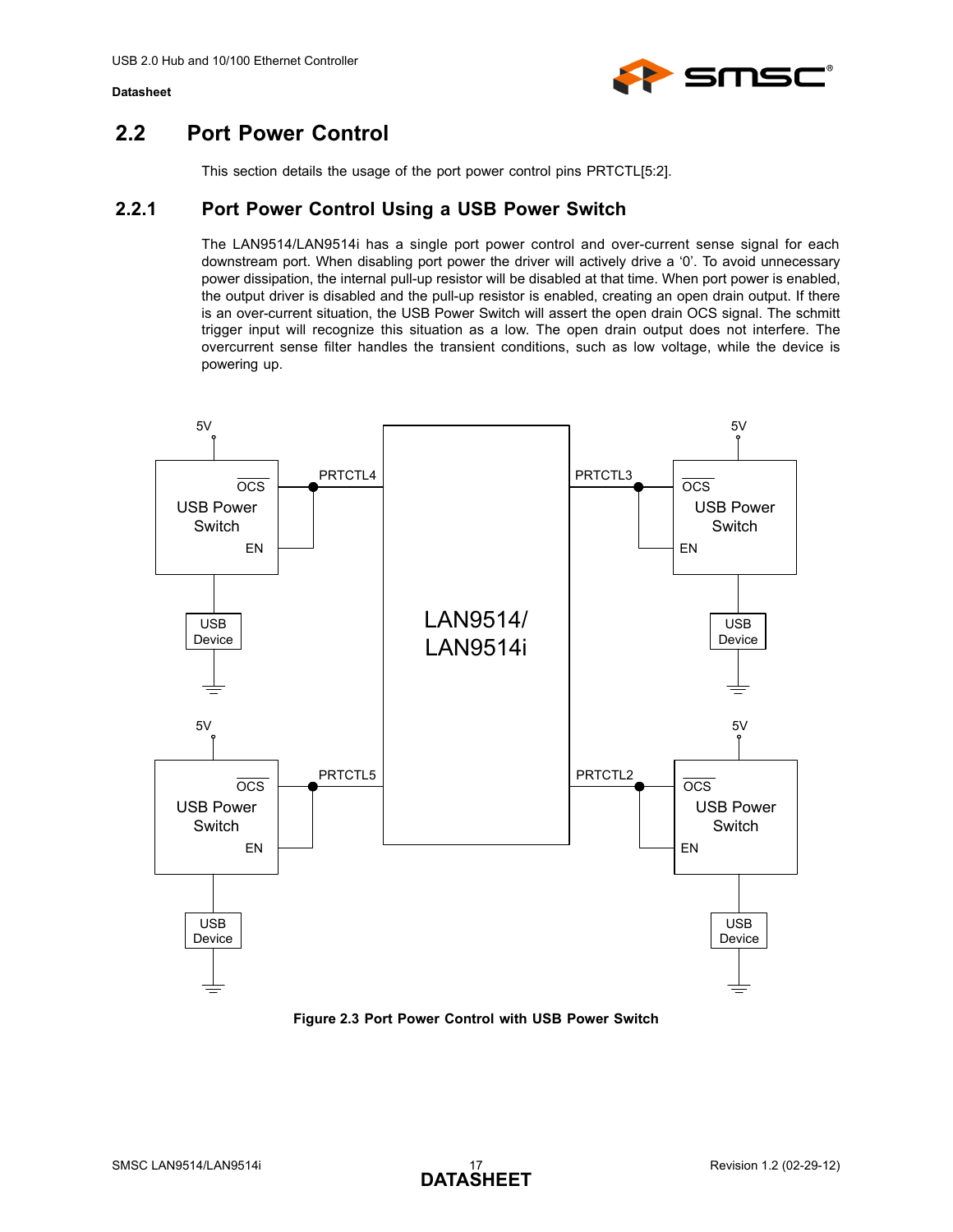

## <span id="page-17-0"></span>**2.2.2 Port Power Control Using a Poly Fuse**

When using the LAN9514/LAN9514i with a poly fuse, an external diode must be used (See [Figure 2.4\)](#page-17-1). When disabling port power, the driver will drive a '0'. This procedure will have no effect since the external diode will isolate the pin from the load. When port power is enabled, the output driver is disabled and the pull-up resistor is enabled, which creates an open drain output. This means that the pull-up resistor is providing 3.3 volts to the anode of the diode. If there is an over-current situation, the poly fuse will open. This will cause the cathode of the diode to go to 0 volts. The anode of the diode will be at 0.7 volts, and the Schmidt trigger input will register this as a low, resulting in an overcurrent detection. The open drain output does not interfere.



<span id="page-17-1"></span>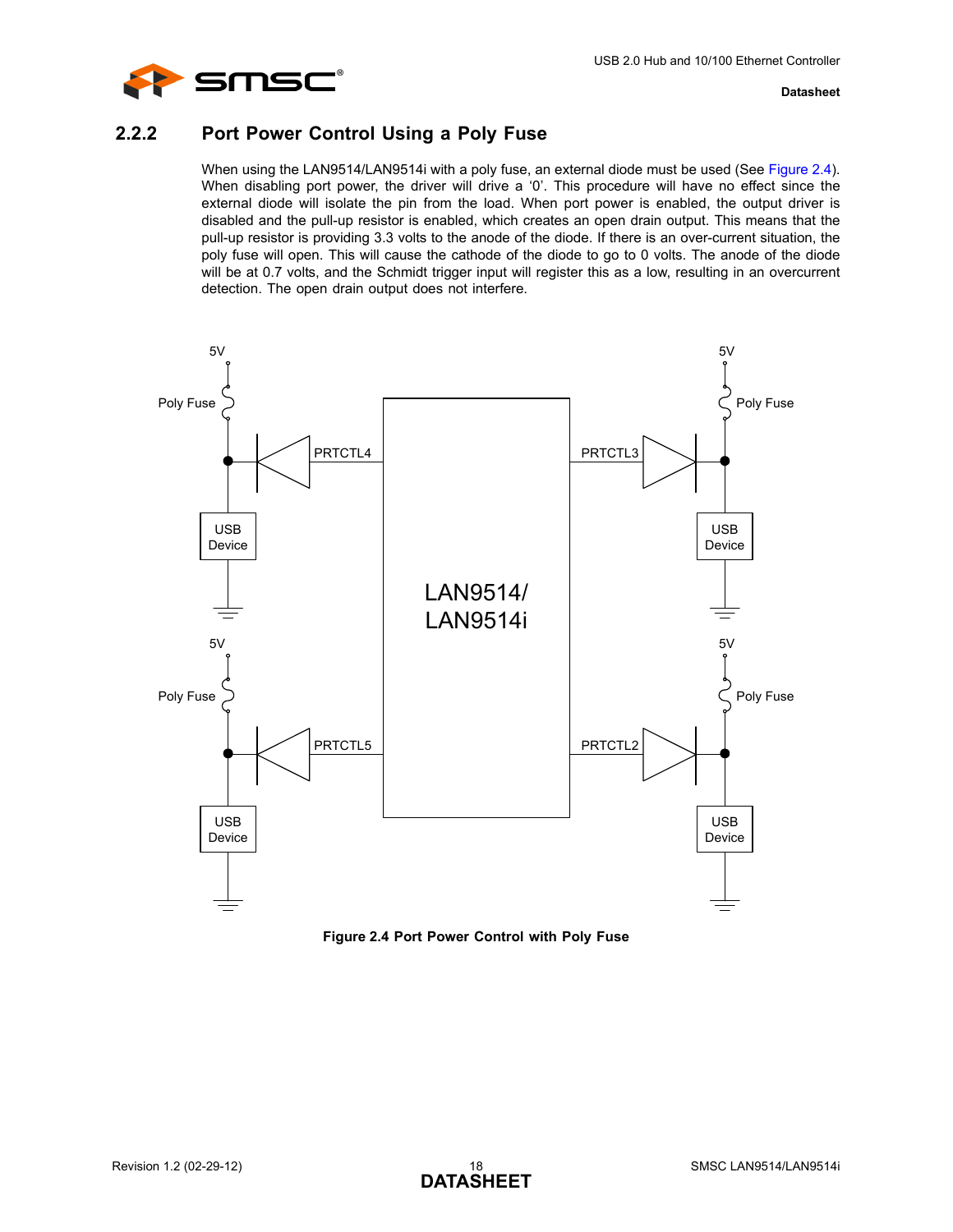

Many customers use a single poly fuse to power all their devices. For the ganged situation, all power control pins must be tied together.



<span id="page-18-0"></span>**Figure 2.5 Port Power with Ganged Control with Poly Fuse**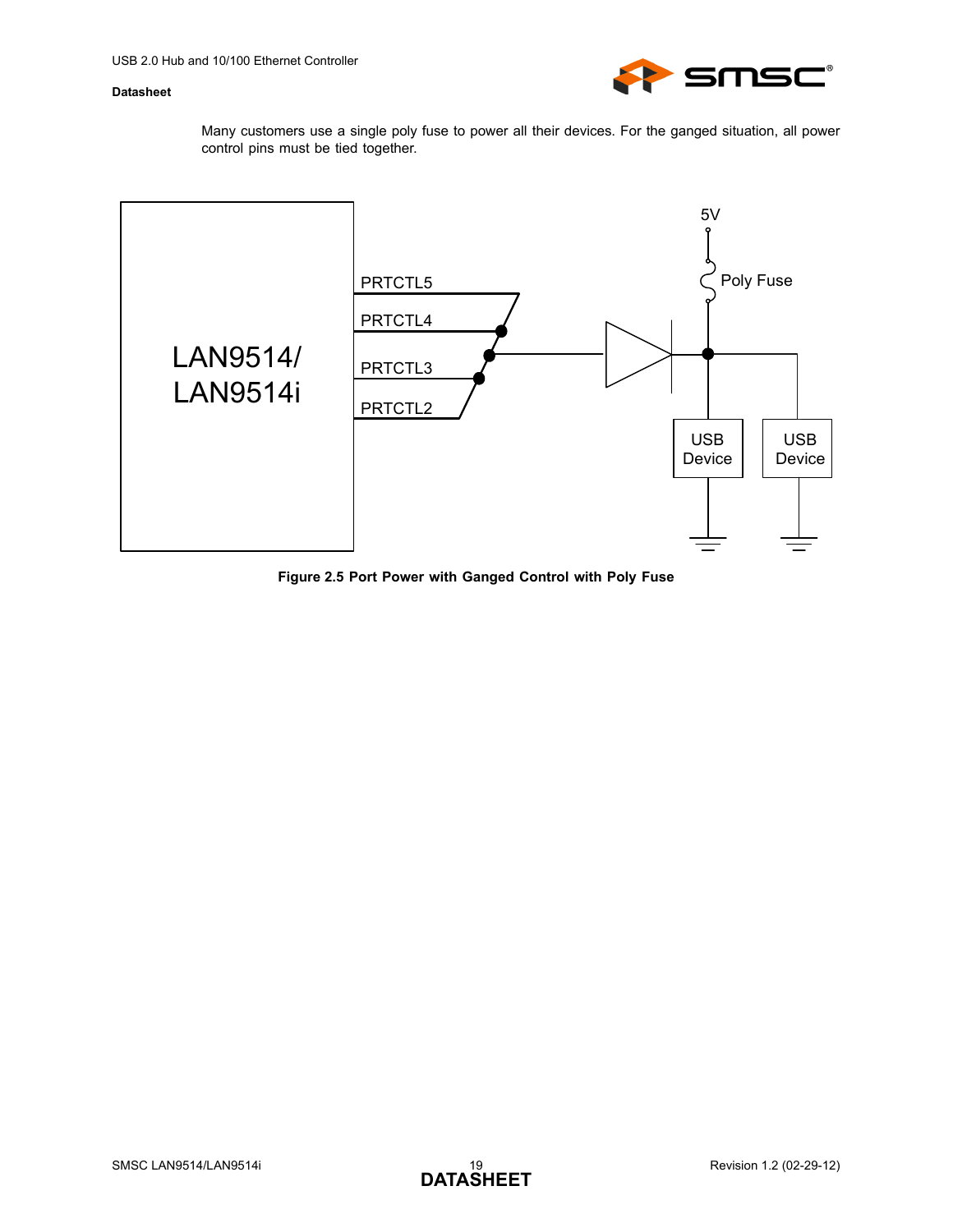

# <span id="page-19-0"></span>**2.3 Buffer Types**

### **Table 2.8 Buffer Types**

<span id="page-19-1"></span>

| <b>BUFFER TYPE</b> | <b>DESCRIPTION</b>                                                                                                                                                                                                                                           |
|--------------------|--------------------------------------------------------------------------------------------------------------------------------------------------------------------------------------------------------------------------------------------------------------|
| <b>IS</b>          | Schmitt-triggered Input                                                                                                                                                                                                                                      |
| IS 5V              | 5V Tolerant Schmitt-triggered Input                                                                                                                                                                                                                          |
| O <sub>8</sub>     | Output with 8mA sink and 8mA source                                                                                                                                                                                                                          |
| OD <sub>8</sub>    | Open-drain output with 8mA sink                                                                                                                                                                                                                              |
| O <sub>12</sub>    | Output with 12mA sink and 12mA source                                                                                                                                                                                                                        |
| OD <sub>12</sub>   | Open-drain output with 12mA sink                                                                                                                                                                                                                             |
| PU                 | 50uA (typical) internal pull-up. Unless otherwise noted in the pin description, internal pull-<br>ups are always enabled.                                                                                                                                    |
|                    | Internal pull-up resistors prevent unconnected inputs from floating. Do not rely on<br>Note:<br>internal resistors to drive signals external to LAN9514/LAN9514i. When<br>connected to a load that must be pulled high, an external resistor must be added.  |
| <b>PD</b>          | 50uA (typical) internal pull-down. Unless otherwise noted in the pin description, internal<br>pull-downs are always enabled.                                                                                                                                 |
|                    | Note:<br>Internal pull-down resistors prevent unconnected inputs from floating. Do not rely<br>on internal resistors to drive signals external to LAN9514/LAN9514i. When<br>connected to a load that must be pulled low, an external resistor must be added. |
| AI                 | Analog input                                                                                                                                                                                                                                                 |
| <b>AIO</b>         | Analog bi-directional                                                                                                                                                                                                                                        |
| <b>ICLK</b>        | Crystal oscillator input pin                                                                                                                                                                                                                                 |
| <b>OCLK</b>        | Crystal oscillator output pin                                                                                                                                                                                                                                |
| P                  | Power pin                                                                                                                                                                                                                                                    |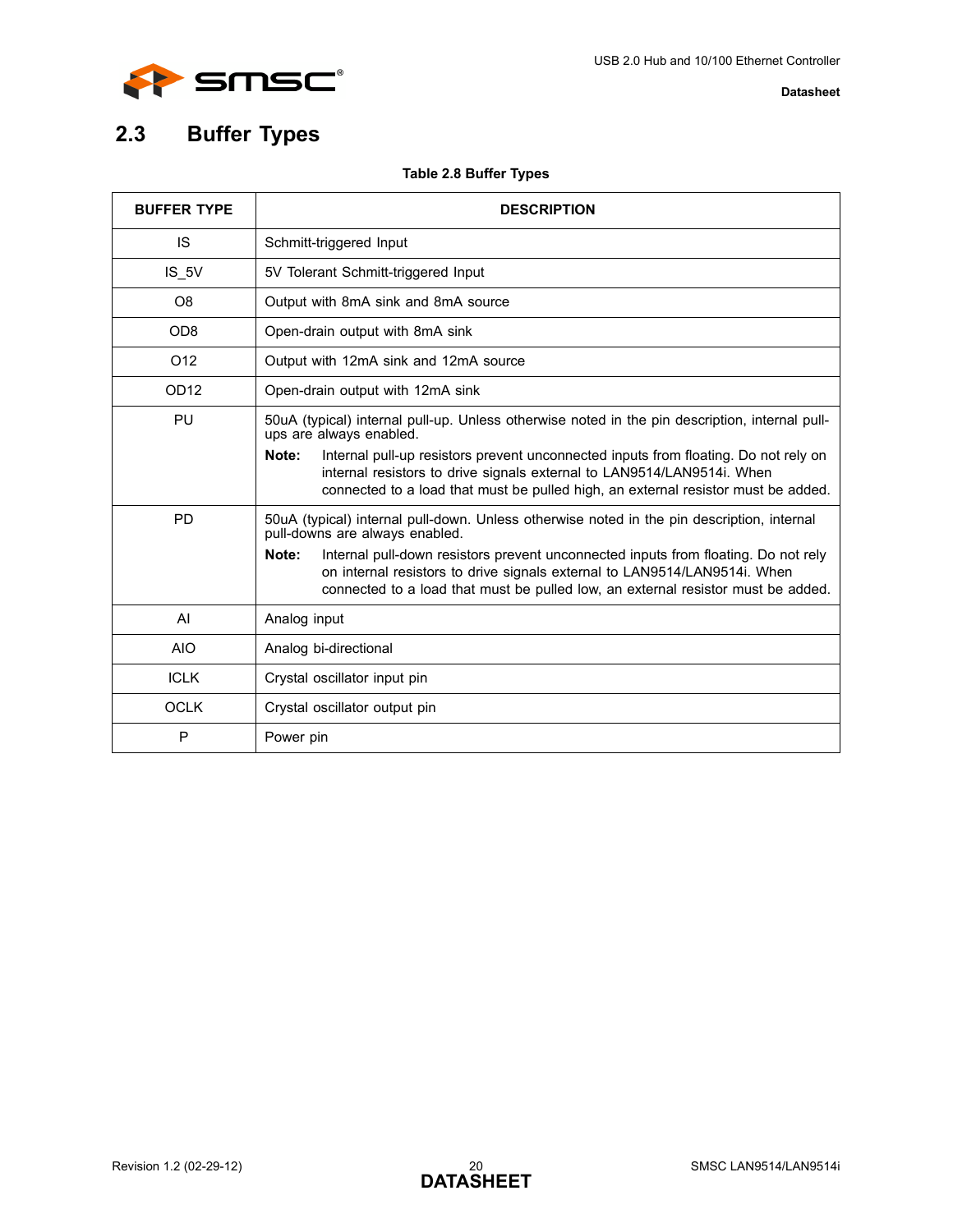

# <span id="page-20-0"></span>**Chapter 3 EEPROM Controller (EPC)**

<span id="page-20-3"></span>LAN9514/LAN9514i may use an external EEPROM to store the default values for the USB descriptors and the MAC address. The EEPROM controller supports most "93C46" type EEPROMs. A total of nine address bits are used to support 256/512 byte EEPROMs.

**Note:** A 3-wire style 2K/4K EEPROM that is organized for 256/512 x 8-bit operation must be used.

The MAC address is used as the default Ethernet MAC address and is loaded into the MAC's ADDRH and ADDRL registers. If a properly configured EEPROM is not detected, it is the responsibility of the Host LAN Driver to set the IEEE addresses.

After a system-level reset occurs, the device will load the default values from a properly configured EEPROM. The device will not accept USB transactions from the Host until this process is completed.

The EEPROM controller also allows the Host system to read, write and erase the contents of the Serial EEPROM.

## <span id="page-20-1"></span>**3.1 EEPROM Format**

[Table 3.1](#page-20-2) illustrates the format in which data is stored inside of the EEPROM.

Note the EEPROM offsets are given in units of 16-bit word offsets. A length field with a value of zero indicates that the field does not exist in the EEPROM. The device will use the field's HW default value in this case.

- **Note:** For Device Descriptors, the only valid values for the length are 0 and 18.
- **Note:** For Configuration and Interface Descriptors, the only valid values for the length are 0 and 18.
- **Note:** The EEPROM programmer must ensure that if a String Descriptor does not exist in the EEPROM, the referencing descriptor must contain 00h for the respective string index field.
- **Note:** If no Configuration Descriptor is present in the EEPROM, then the Configuration Flags affect the values of bmAttributes and bMaxPower in the Ethernet Controller Configuration Descriptor.
- **Note:** If all String Descriptor lengths are zero, then a Language ID will not be supported.

<span id="page-20-2"></span>

| <b>EEPROM ADDRESS</b> | <b>EEPROM CONTENTS</b>                             |
|-----------------------|----------------------------------------------------|
| 00h                   | 0xA <sub>5</sub>                                   |
| 01h                   | MAC Address [7:0]                                  |
| 02h                   | MAC Address [15:8]                                 |
| 03h                   | MAC Address [23:16]                                |
| 04h                   | MAC Address [31:24]                                |
| 05h                   | MAC Address [39:32]                                |
| 06h                   | MAC Address [47:40]                                |
| 07h                   | Full-Speed Polling Interval for Interrupt Endpoint |
| 08h                   | Hi-Speed Polling Interval for Interrupt Endpoint   |

#### **Table 3.1 EEPROM Format**

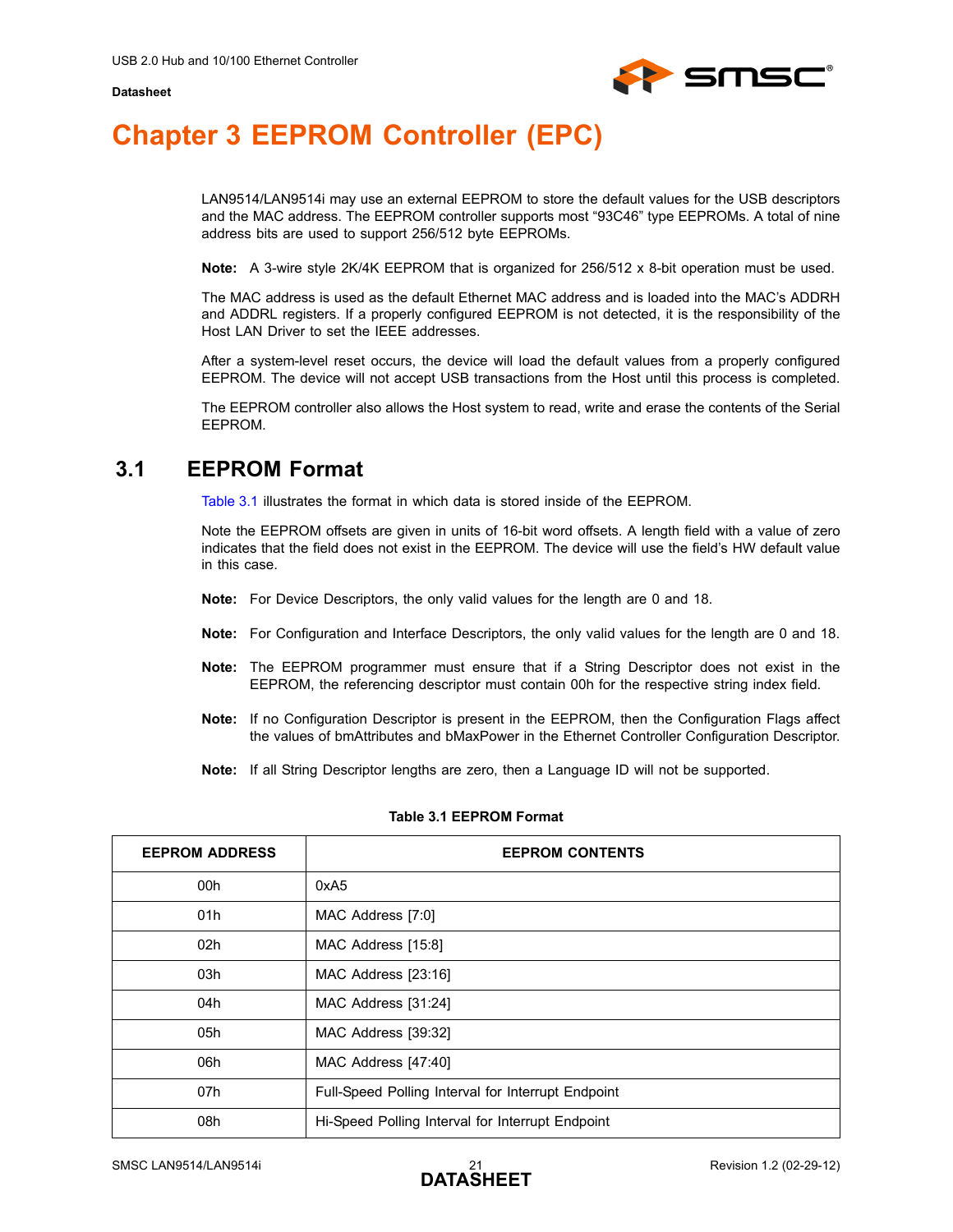

### **Table 3.1 EEPROM Format (continued)**

| <b>EEPROM ADDRESS</b> | <b>EEPROM CONTENTS</b>                                           |
|-----------------------|------------------------------------------------------------------|
| 09h                   | <b>Configuration Flags</b>                                       |
| 0Ah                   | Language ID Descriptor [7:0]                                     |
| 0Bh                   | Language ID Descriptor [15:8]                                    |
| 0Ch                   | Manufacturer ID String Descriptor Length (bytes)                 |
| 0 <sub>Dh</sub>       | Manufacturer ID String Descriptor EEPROM Word Offset             |
| 0Eh                   | Product Name String Descriptor Length (bytes)                    |
| 0Fh                   | Product Name String Descriptor EEPROM Word Offset                |
| 10h                   | Serial Number String Descriptor Length (bytes)                   |
| 11h                   | Serial Number String Descriptor EEPROM Word Offset               |
| 12h                   | Configuration String Descriptor Length (bytes)                   |
| 13h                   | Configuration String Descriptor Word Offset                      |
| 14h                   | Interface String Descriptor Length (bytes)                       |
| 15h                   | Interface String Descriptor Word Offset                          |
| 16h                   | Hi-Speed Device Descriptor Length (bytes)                        |
| 17h                   | Hi-Speed Device Descriptor Word Offset                           |
| 18h                   | Hi-Speed Configuration and Interface Descriptor Length (bytes)   |
| 19h                   | Hi-Speed Configuration and Interface Descriptor Word Offset      |
| 1Ah                   | Full-Speed Device Descriptor Length (bytes)                      |
| 1Bh                   | Full-Speed Device Descriptor Word Offset                         |
| 1Ch                   | Full-Speed Configuration and Interface Descriptor Length (bytes) |
| 1Dh                   | Full-Speed Configuration and Interface Descriptor Word Offset    |
| 1Eh-1Fh               | <b>RESERVED</b>                                                  |
| 20h                   | Vendor ID LSB Register (VIDL)                                    |
| 21h                   | Vendor ID MSB Register (VIDM)                                    |
| 22h                   | Product ID LSB Register (PIDL)                                   |
| 23h                   | Product ID MSB Register (PIDM)                                   |
| 24h                   | Device ID LSB Register (DIDL)                                    |
| 25h                   | Device ID MSB Register (DIDM)                                    |
| 26h                   | Config Data Byte 1 Register (CFG1)                               |
| 27h                   | Config Data Byte 2 Register (CFG2)                               |
| 28h                   | Config Data Byte 3 Register (CFG3)                               |
| 29h                   | Non-Removable Devices Register (NRD)                             |

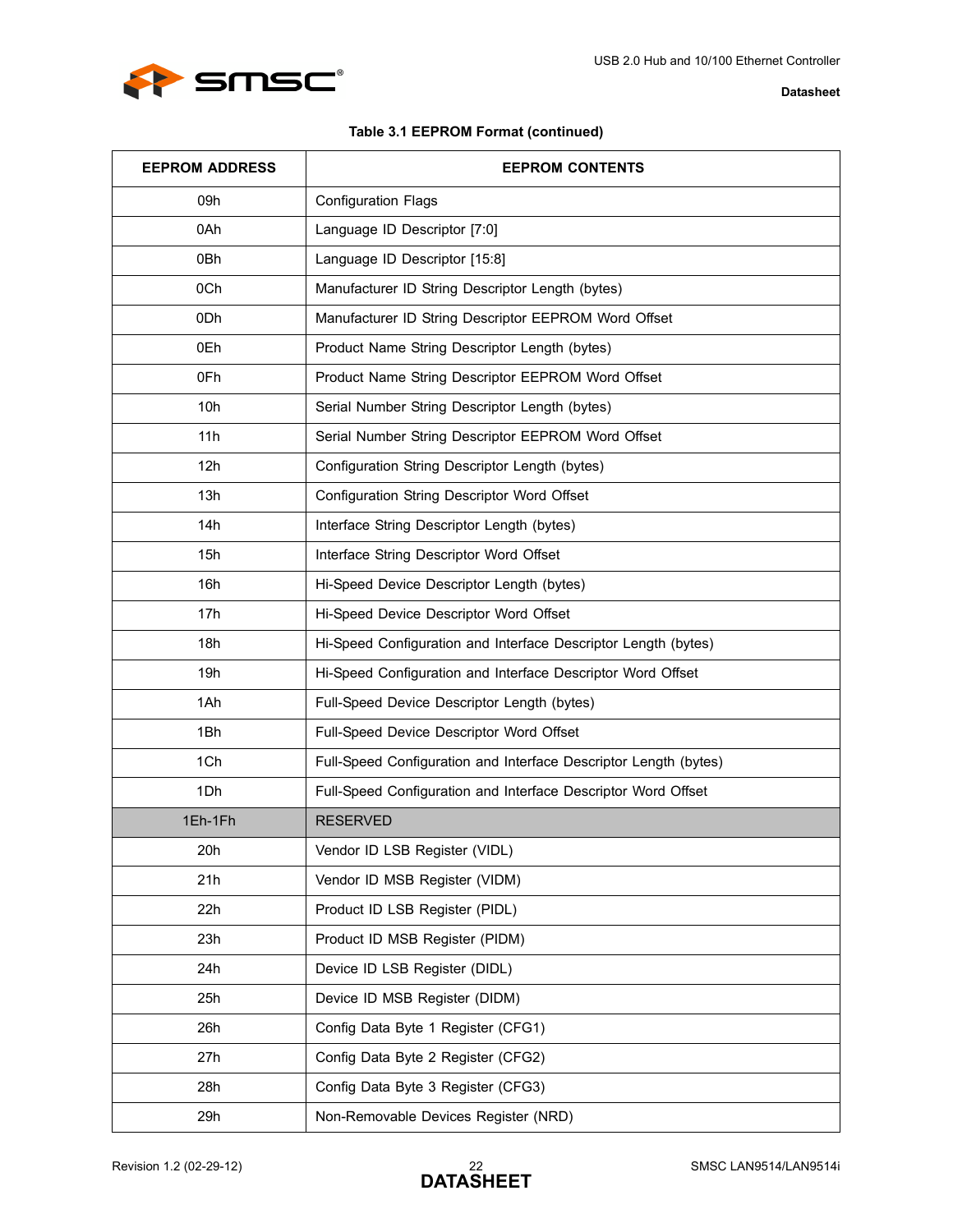

| <b>EEPROM ADDRESS</b> | <b>EEPROM CONTENTS</b>                             |
|-----------------------|----------------------------------------------------|
| 2Ah                   | Port Disable (Self) Register (PDS)                 |
| 2Bh                   | Port Disable (Bus) Register (PDB)                  |
| 2Ch                   | Max Power (Self) Register (MAXPS)                  |
| 2Dh                   | Max Power (Bus) Register (MAXPB)                   |
| 2Eh                   | Hub Controller Max Current (Self) Register (HCMCS) |
| 2Fh                   | Hub Controller Max Current (Bus) Register (HCMCB)  |
| 30h                   | Power-on Time Register (PWRT)                      |
| 31h                   | Boost Up Register (BOOSTUP)                        |
| 32h                   | Boost 5 Register (BOOST5)                          |
| 33h                   | Boost_4:2 Register (BOOST42)                       |
| 34h                   | <b>RESERVED</b>                                    |
| 35h                   | Port Swap Register (PRTSP)                         |
| 36h                   | Port Remap 12 Register (PRTR12)                    |
| 37h                   | Port Remap 34 Register (PRTR34)                    |
| 38h                   | Port Remap 5 Register (PRTR5)                      |
| 39h                   | Status/Command Register (STCD)                     |

**Note:** EEPROM byte addresses past 39h can be used to store data for any purpose.

[Table 3.2](#page-22-0) describes the Configuration Flags

### **Table 3.2 Configuration Flags Description**

<span id="page-22-0"></span>

| <b>BIT</b> | <b>NAME</b>           | <b>DESCRIPTION</b>                                                                           |
|------------|-----------------------|----------------------------------------------------------------------------------------------|
| 7:3        | <b>RESERVED</b>       | 00000b                                                                                       |
| 2          | Remote Wakeup Support | $0 =$ The device does not support remote wakeup.<br>$1$ = The device supports remote wakeup. |
|            | <b>RESERVED</b>       | 0b                                                                                           |
|            | Power Method          | $0 =$ The device Controller is bus powered.<br>1 = The device Controller is self powered.    |

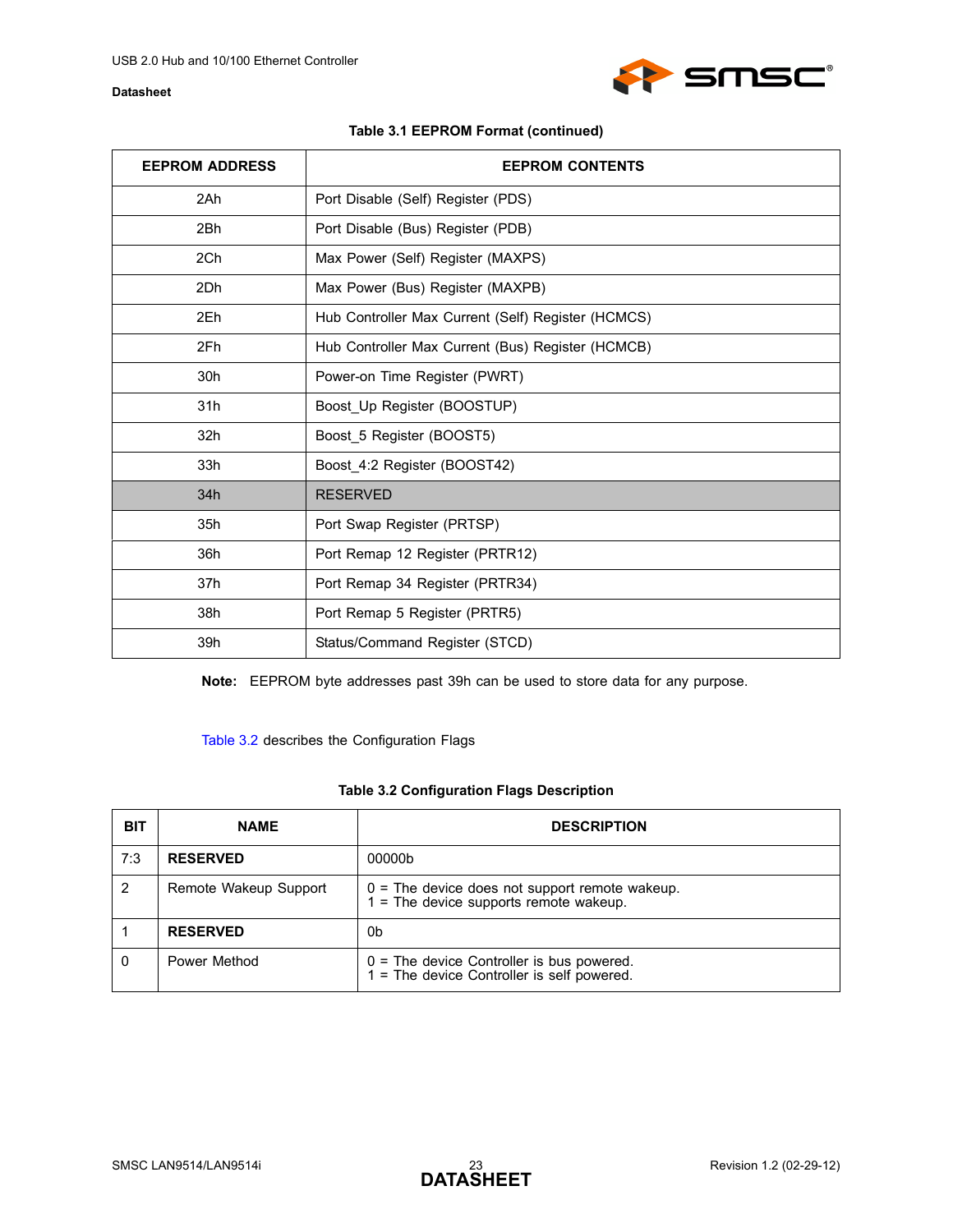



## <span id="page-23-0"></span>**3.1.1 Hub Configuration**

EEPROM offsets 20h through 39h comprise the Hub Configuration parameters. [Table 3.3](#page-23-1) describes these parameters and their default ROM values (Values assumed if no valid EEPROM present).

### **Table 3.3 Hub Configuration**

<span id="page-23-1"></span>

| <b>EEPROM</b><br><b>OFFSET</b> | <b>DESCRIPTION</b>                                                                                                                                                                                       | <b>DEFAULT</b>  |
|--------------------------------|----------------------------------------------------------------------------------------------------------------------------------------------------------------------------------------------------------|-----------------|
| 20h                            | Vendor ID LSB Register (VIDL)<br>Least Significant Byte of the Vendor ID. This is a 16-bit value that uniquely identifies<br>the Vendor of the user device (assigned by USB-Interface Forum).            | 24h             |
| 21h                            | Vendor ID MSB (VIDM)<br>Most Significant Byte of the Vendor ID. This is a 16-bit value that uniquely identifies<br>the Vendor of the user device (assigned by USB-Interface Forum).                      | 04h             |
| 22h                            | Product ID LSB Register (PIDL)<br>Least Significant Byte of the Product ID. This is a 16-bit value that the Vendor can<br>assign that uniquely identifies this particular product (assigned by the OEM). | 14h             |
| 23h                            | Product ID MSB Register (PIDM)<br>Most Significant Byte of the Product ID. This is a 16-bit value that the Vendor can<br>assign that uniquely identifies this particular product (assigned by the OEM).  | 95h             |
| 24h                            | Device ID LSB Register (DIDL)<br>Least Significant Byte of the Device ID. This is a 16-bit device release number in BCD<br>format (assigned by the OEM).                                                 | 00h             |
| 25h                            | Device ID MSB Register (DIDM)<br>Most Significant Byte of the Device ID. This is a 16-bit device release number in BCD<br>format (assigned by the OEM).                                                  | <b>Note 3.1</b> |
| 26h                            | Config Data Byte 1 Register (CFG1)<br>Refer to Table 3.4, "Config Data Byte 1 Register (CFG1) Format," on page 31 for<br>details.                                                                        | 9Bh             |
| 27h                            | Config Data Byte 2 Register (CFG2)<br>Refer to Table 3.5, "Config Data Byte 2 Register (CFG2) Format," on page 32 for<br>details.                                                                        | 18h             |
| 28h                            | Config Data Byte 3 Register (CFG3)<br>Refer to Table 3.6, "Config Data Byte 3 Register (CFG3) Format," on page 33 for<br>details.                                                                        | 00h             |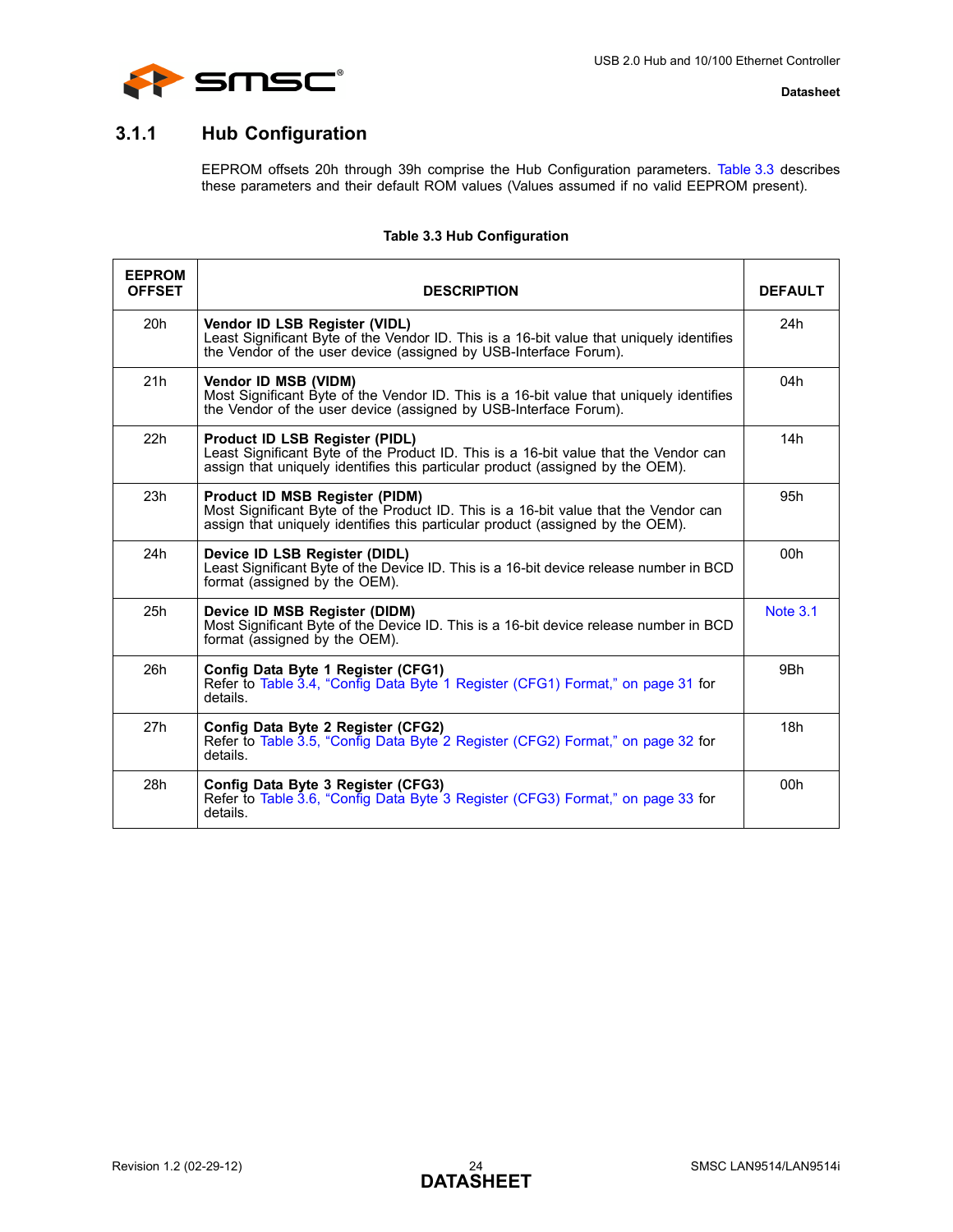

| <b>EEPROM</b><br><b>OFFSET</b> | <b>DESCRIPTION</b>                                                                                                                                                                                                                                                                                                                                                                            | <b>DEFAULT</b> |
|--------------------------------|-----------------------------------------------------------------------------------------------------------------------------------------------------------------------------------------------------------------------------------------------------------------------------------------------------------------------------------------------------------------------------------------------|----------------|
| 29h                            | Non-Removable Devices Register (NRD)<br>Indicates which port(s) include non-removable devices.                                                                                                                                                                                                                                                                                                | 02h            |
|                                | $0 =$ Port is removable<br>$1 =$ Port is non-removable                                                                                                                                                                                                                                                                                                                                        |                |
|                                | Informs the host if one of the active ports has a permanent device that is not<br>detachable from the Hub.                                                                                                                                                                                                                                                                                    |                |
|                                | Note:<br>The device must provide its own descriptor data.                                                                                                                                                                                                                                                                                                                                     |                |
|                                | $Bit 7 = RESERVED$<br>$Bit 6 = RESERVED$<br>Bit $5 = 1$ ; Port 5 non-removable<br>Bit $4 = 1$ ; Port 4 non-removable<br>Bit $3 = 1$ ; Port 3 non-removable<br>Bit $2 = 1$ ; Port 2 non-removable<br>Bit $1 = 1$ ; Port 1 non-removable<br>Bit 0 is RESERVED, always = 0b                                                                                                                      |                |
|                                | Note:<br>Bit 1 must be set to 1 by firmware for proper identification of the Ethernet<br>Controller as a non-removable device.                                                                                                                                                                                                                                                                |                |
| 2Ah                            | Port Disable (Self) Register (PDS)<br>Disables 1 or more ports.                                                                                                                                                                                                                                                                                                                               | 00h            |
|                                | $0 =$ Port is available<br>$1 =$ Port is disabled                                                                                                                                                                                                                                                                                                                                             |                |
|                                | During Self-Powered operation, this selects the ports which will be permanently<br>disabled, and are not available to be enabled or enumerated by a host controller. The<br>ports can be disabled in any order, the internal logic will automatically report the<br>correct number of enabled ports to the USB host, and will reorder the active ports in<br>order to ensure proper function. |                |
|                                | $Bit 7 = RESERVED$<br>$Bit 6 = RESERVED$<br>Bit $5 = 1$ ; Port 5 disabled<br>Bit $4 = 1$ ; Port 4 disabled<br>Bit $3 = 1$ ; Port 3 disabled<br>Bit $2 = 1$ ; Port 2 disabled<br>Bit $1 = 1$ ; Port 1 disabled<br>Bit 0 is RESERVED, always = 0b                                                                                                                                               |                |
| 2Bh                            | Port Disable (Bus) Register (PDB)<br>Disables 1 or more ports.                                                                                                                                                                                                                                                                                                                                | 00h            |
|                                | $0 =$ Port is available<br>$1 =$ Port is disabled                                                                                                                                                                                                                                                                                                                                             |                |
|                                | During Bus-Powered operation, this selects the ports which will be permanently<br>disabled, and are not available to be enabled or enumerated by a host controller. The<br>ports can be disabled in any order, the internal logic will automatically report the<br>correct number of enabled ports to the USB host, and will reorder the active ports in<br>order to ensure proper function.  |                |
|                                | $Bit 7 = RESERVED$<br>$Bit 6 = RESERVED$<br>Bit $5 = 1$ ; Port 5 disabled<br>Bit $4 = 1$ ; Port 4 disabled<br>Bit $3 = 1$ ; Port 3 disabled<br>Bit $2 = 1$ ; Port 2 disabled<br>Bit $1 = 1$ ; Port 1 disabled<br>Bit 0 is RESERVED, always = 0b                                                                                                                                               |                |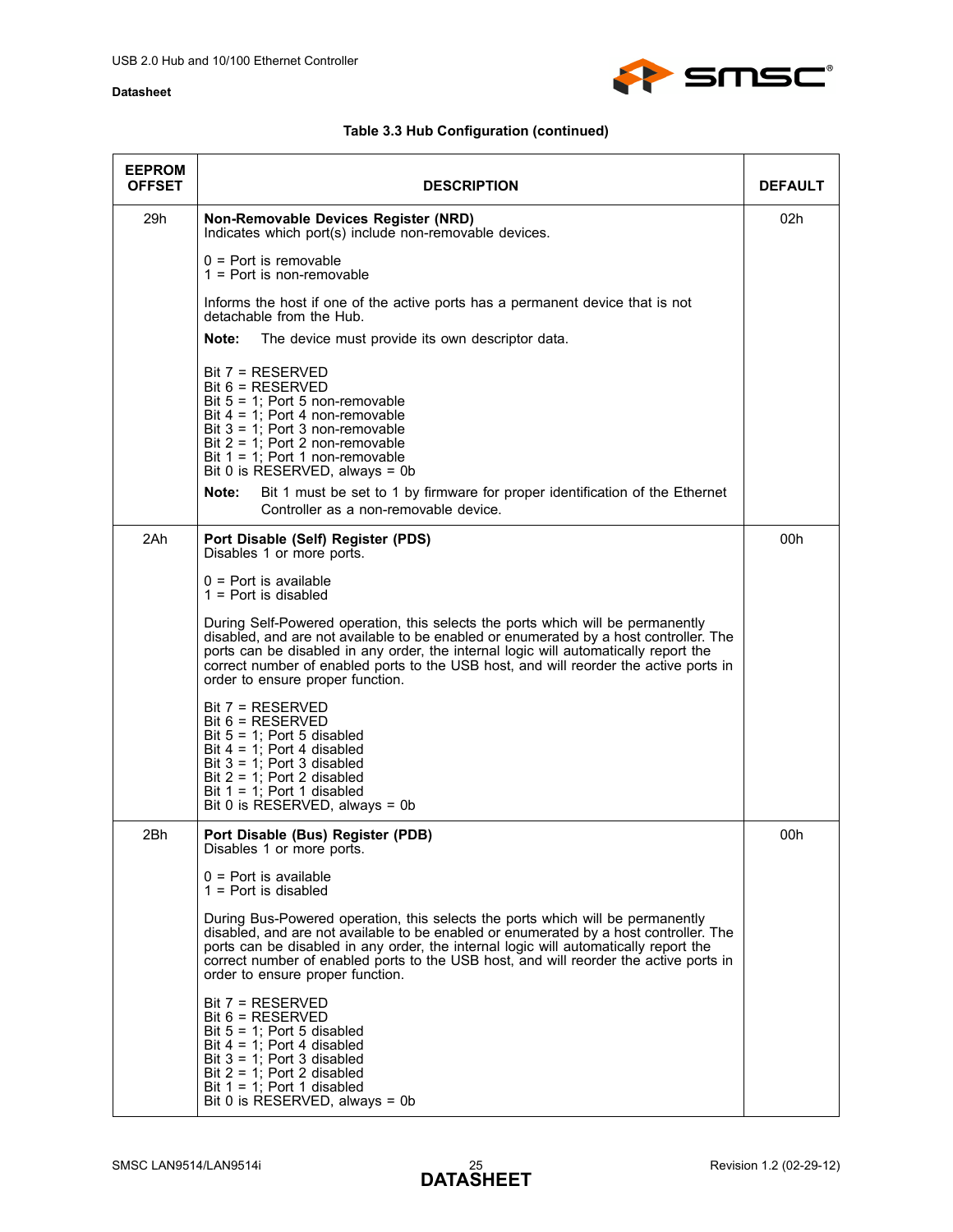

| <b>EEPROM</b><br><b>OFFSET</b> | <b>DESCRIPTION</b>                                                                                                                                                                                                                                                                                                                                                                                                                                                                                                                            | <b>DEFAULT</b> |
|--------------------------------|-----------------------------------------------------------------------------------------------------------------------------------------------------------------------------------------------------------------------------------------------------------------------------------------------------------------------------------------------------------------------------------------------------------------------------------------------------------------------------------------------------------------------------------------------|----------------|
| 2Ch                            | Max Power (Self) Register (MAXPS)<br>Value in 2mA increments that the Hub consumes from an upstream port (VBUS) when<br>operating as a self-powered hub. This value includes the hub silicon along with the<br>combined power consumption (from VBUS) of all associated circuitry on the board.<br>This value also includes the power consumption of a permanently attached peripheral<br>if the hub is configured as a compound device, and the embedded peripheral reports<br>0mA in its descriptors.                                       | 01h            |
|                                | The USB2.0 Specification does not permit this value to exceed 100mA.<br>Note:                                                                                                                                                                                                                                                                                                                                                                                                                                                                 |                |
| 2Dh                            | Max Power (Bus) Register (MAXPB)<br>Value in 2mA increments that the Hub consumes from an upstream port (VBUS) when<br>operating as a bus-powered hub. This value includes the hub silicon along with the<br>combined power consumption (from VBUS) of all associated circuitry on the board.<br>This value also includes the power consumption of a permanently attached peripheral<br>if the hub is configured as a compound device, and the embedded peripheral reports<br>0mA in its descriptors.                                         | 00h            |
| 2Eh                            | Hub Controller Max Current (Self) Register (HCMCS)<br>Value in 2mA increments that the Hub consumes from an upstream port (VBUS) when<br>operating as a self-powered hub. This value includes the hub silicon along with the<br>combined power consumption (from VBUS) of all associated circuitry on the board.<br>This value does NOT include the power consumption of a permanently attached<br>peripheral if the hub is configured as a compound device.<br>Note:<br>The USB2.0 Specification does not permit this value to exceed 100mA. | 01h            |
| 2Fh                            | Hub Controller Max Current (Bus) Register (HCMCB)<br>Value in 2mA increments that the Hub consumes from an upstream port (VBUS) when<br>operating as a bus-powered hub. This value includes the hub silicon along with the<br>combined power consumption (from VBUS) of all associated circuitry on the board.<br>This value does NOT include the power consumption of a permanently attached<br>peripheral if the hub is configured as a compound device.                                                                                    | 00h            |
| 30h                            | Power-on Time Register (PWRT)<br>The length of time that it takes (in 2mS intervals) from the time the host initiated<br>power-on sequence begins on a port until power is good on that port. System software<br>uses this value to determine how long to wait before accessing a powered-on port.                                                                                                                                                                                                                                            | 32h            |
| 31h                            | Boost_Up Register (BOOSTUP)<br>Refer to Table 3.7, "Boost Up Register (BOOSTUP) Format," on page 33 for details.                                                                                                                                                                                                                                                                                                                                                                                                                              | 00h            |
| 32h                            | Boost_5 Register (BOOST5)<br>Refer to Table 3.8, "Boost 5 Register (BOOST5) Format," on page 33 for details.                                                                                                                                                                                                                                                                                                                                                                                                                                  | 00h            |
| 33 <sub>h</sub>                | Boost_4:2 Register (BOOST42)<br>Refer to Table 3.9, "Boost 4:2 Register (BOOST42) Format," on page 34 for details.                                                                                                                                                                                                                                                                                                                                                                                                                            | 00h            |
| 34h                            | <b>RESERVED</b>                                                                                                                                                                                                                                                                                                                                                                                                                                                                                                                               | 00h            |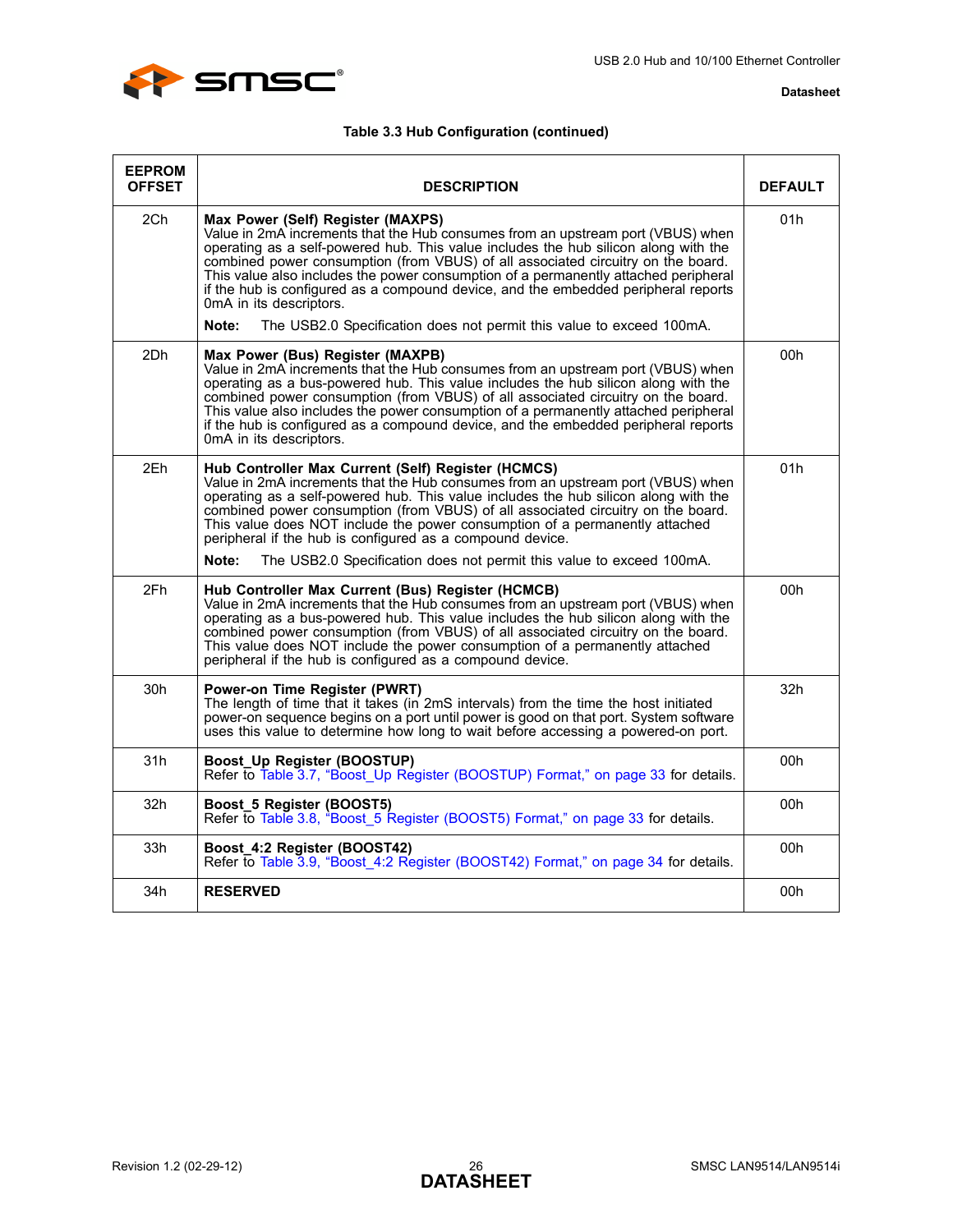

| <b>EEPROM</b><br><b>OFFSET</b> | <b>DESCRIPTION</b>                                                                                                                                                                                                                                                                 | <b>DEFAULT</b> |
|--------------------------------|------------------------------------------------------------------------------------------------------------------------------------------------------------------------------------------------------------------------------------------------------------------------------------|----------------|
| 35h                            | Port Swap Register (PRTSP)<br>Swaps the Upstream and Downstream USB DP and DM pins for ease of board routing<br>to devices and connectors.                                                                                                                                         | 00h            |
|                                | $0 = USB D+$ functionality is associated with the DP pin and D- functionality is<br>associated with the DM pin.                                                                                                                                                                    |                |
|                                | $1 =$ USB D+ functionality is associated with the DM pin and D- functionality is<br>associated with the DP pin.                                                                                                                                                                    |                |
|                                | $Bit 7 = RESERVED$<br>$Bit 6 = RESERVED$<br>Bit $5 = 1$ ; Port 5 DP/DM is swapped<br>Bit $4 = 1$ ; Port 4 DP/DM is swapped<br>Bit $3 = 1$ ; Port 3 DP/DM is swapped<br>Bit $2 = 1$ ; Port 2 DP/DM is swapped<br>$Bit 1 = RESERVED$<br>Bit $0 = 1$ ; Upstream Port DP/DM is swapped |                |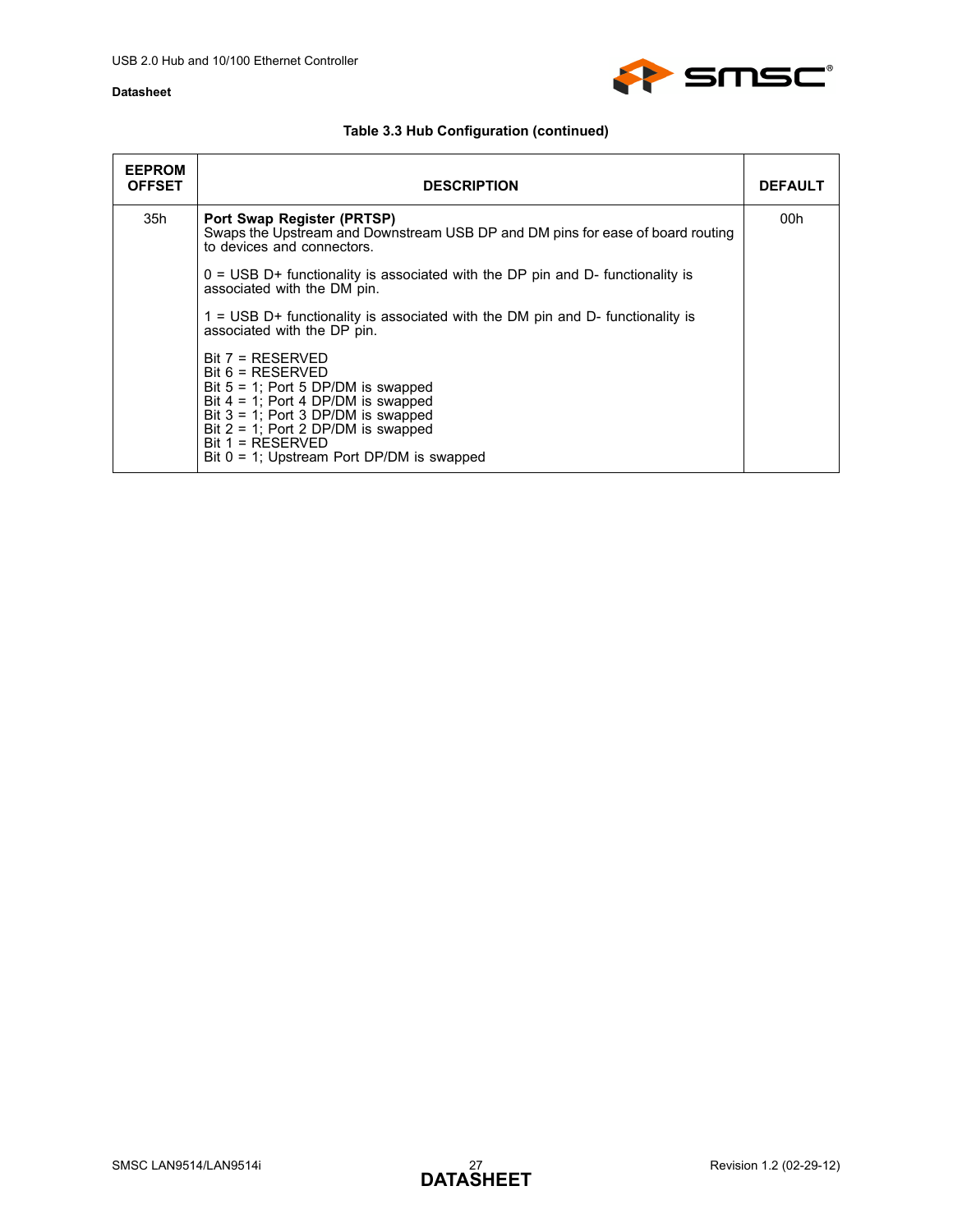

| <b>EEPROM</b><br><b>OFFSET</b> |                                                                             |      | <b>DESCRIPTION</b>                                                                                                                                                                                                                                                                                                                                                                                                                                                                                                                                                                                                                                                                                                                                                                                                                                                                                                                                           | <b>DEFAULT</b> |
|--------------------------------|-----------------------------------------------------------------------------|------|--------------------------------------------------------------------------------------------------------------------------------------------------------------------------------------------------------------------------------------------------------------------------------------------------------------------------------------------------------------------------------------------------------------------------------------------------------------------------------------------------------------------------------------------------------------------------------------------------------------------------------------------------------------------------------------------------------------------------------------------------------------------------------------------------------------------------------------------------------------------------------------------------------------------------------------------------------------|----------------|
| 36h                            | Port Remap 12 Register (PRTR12)<br>numbers (assigned by the host).<br>Note: |      | When a hub is enumerated by a USB Host Controller, the hub is only permitted to<br>report how many ports it has. The hub is not permitted to select a numerical range or<br>assignment. The Host Controller will number the downstream ports of the hub starting<br>with the number 1, up to the number of ports that the hub reported having.<br>The host's port number is referred to as "Logical Port Number" and the physical port<br>on the hub is the "Physical Port Number". When remapping mode is enabled, (see<br>Port Re-Mapping Enable (PRTMAP EN) bit in Config Data Byte 3 Register (CFG3)<br>Format) the hub's downstream port numbers can be remapped to different logical port<br>The OEM must ensure that Contiguous Logical Port Numbers are used,<br>starting from #1 up to the maximum number of enabled ports. This ensures<br>that the hub's ports are numbered in accordance with the way a Host will<br>communicate with the ports. | 21h            |
|                                | Bit $[7:4] =$                                                               | 0000 | Physical Port 2 is Disabled                                                                                                                                                                                                                                                                                                                                                                                                                                                                                                                                                                                                                                                                                                                                                                                                                                                                                                                                  |                |
|                                |                                                                             | 0001 | Physical Port 2 is mapped to Logical Port 1                                                                                                                                                                                                                                                                                                                                                                                                                                                                                                                                                                                                                                                                                                                                                                                                                                                                                                                  |                |
|                                |                                                                             | 0010 | Physical Port 2 is mapped to Logical Port 2                                                                                                                                                                                                                                                                                                                                                                                                                                                                                                                                                                                                                                                                                                                                                                                                                                                                                                                  |                |
|                                |                                                                             | 0011 | Physical Port 2 is mapped to Logical Port 3                                                                                                                                                                                                                                                                                                                                                                                                                                                                                                                                                                                                                                                                                                                                                                                                                                                                                                                  |                |
|                                |                                                                             | 0100 | Physical Port 2 is mapped to Logical Port 4                                                                                                                                                                                                                                                                                                                                                                                                                                                                                                                                                                                                                                                                                                                                                                                                                                                                                                                  |                |
|                                |                                                                             | 0101 | Physical Port 2 is mapped to Logical Port 5                                                                                                                                                                                                                                                                                                                                                                                                                                                                                                                                                                                                                                                                                                                                                                                                                                                                                                                  |                |
|                                |                                                                             |      | All others RESERVED                                                                                                                                                                                                                                                                                                                                                                                                                                                                                                                                                                                                                                                                                                                                                                                                                                                                                                                                          |                |
|                                | Bit $[3:0] =$                                                               | 0000 | Physical Port 1 is Disabled                                                                                                                                                                                                                                                                                                                                                                                                                                                                                                                                                                                                                                                                                                                                                                                                                                                                                                                                  |                |
|                                |                                                                             | 0001 | Physical Port 1 is mapped to Logical Port 1                                                                                                                                                                                                                                                                                                                                                                                                                                                                                                                                                                                                                                                                                                                                                                                                                                                                                                                  |                |
|                                |                                                                             | 0010 | Physical Port 1 is mapped to Logical Port 2                                                                                                                                                                                                                                                                                                                                                                                                                                                                                                                                                                                                                                                                                                                                                                                                                                                                                                                  |                |
|                                |                                                                             | 0011 | Physical Port 1 is mapped to Logical Port 3                                                                                                                                                                                                                                                                                                                                                                                                                                                                                                                                                                                                                                                                                                                                                                                                                                                                                                                  |                |
|                                |                                                                             | 0100 | Physical Port 1 is mapped to Logical Port 4                                                                                                                                                                                                                                                                                                                                                                                                                                                                                                                                                                                                                                                                                                                                                                                                                                                                                                                  |                |
|                                |                                                                             | 0101 | Physical Port 1 is mapped to Logical Port 5                                                                                                                                                                                                                                                                                                                                                                                                                                                                                                                                                                                                                                                                                                                                                                                                                                                                                                                  |                |
|                                |                                                                             |      | All others RESERVED                                                                                                                                                                                                                                                                                                                                                                                                                                                                                                                                                                                                                                                                                                                                                                                                                                                                                                                                          |                |
|                                |                                                                             |      |                                                                                                                                                                                                                                                                                                                                                                                                                                                                                                                                                                                                                                                                                                                                                                                                                                                                                                                                                              |                |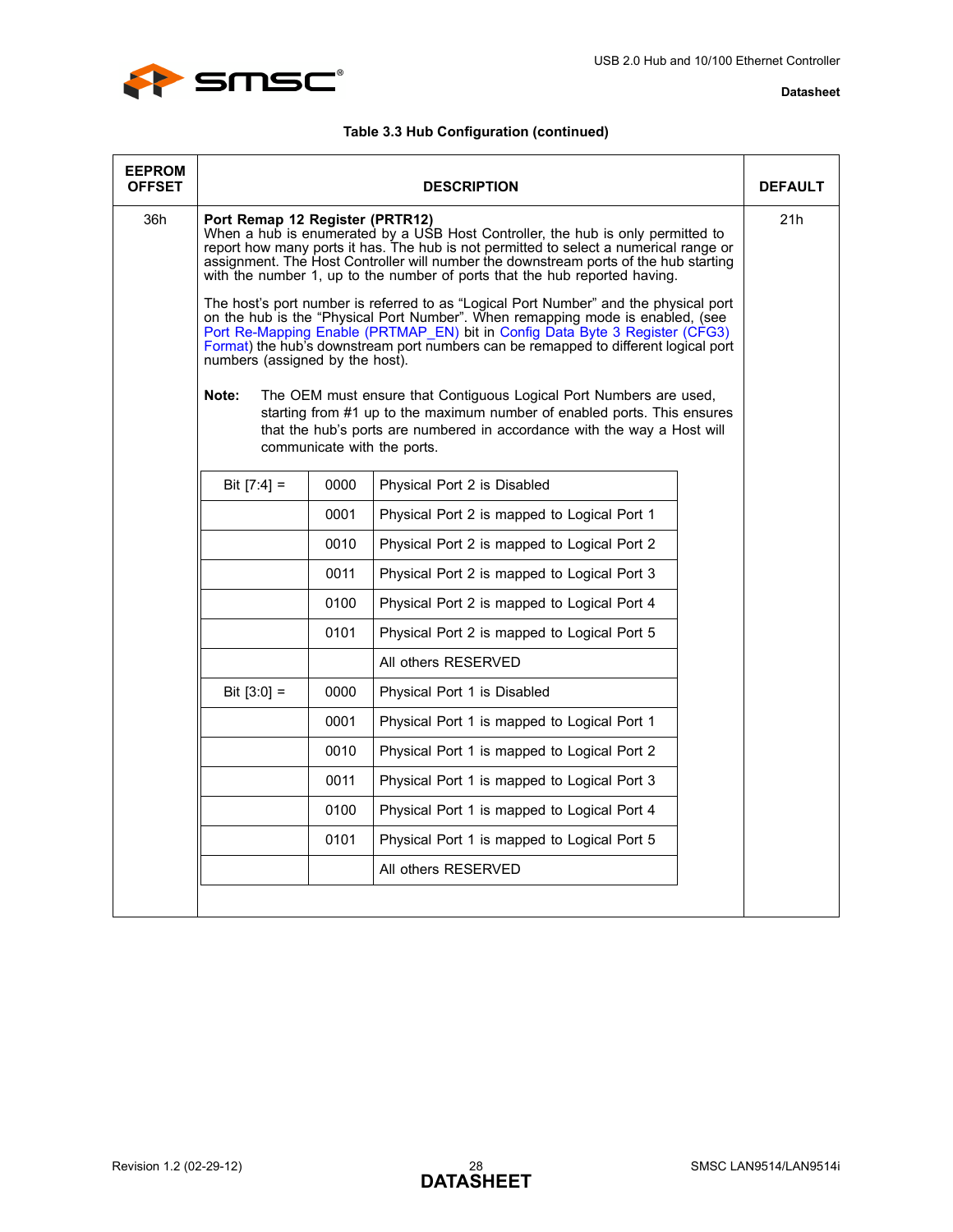

| <b>EEPROM</b><br><b>OFFSET</b> |                                                                             |                             | <b>DESCRIPTION</b>                                                                                                                                                                                                                                                                                                                                                                                                                                                                                                                                                                                                                                                                                                                                                                                                                                | <b>DEFAULT</b> |
|--------------------------------|-----------------------------------------------------------------------------|-----------------------------|---------------------------------------------------------------------------------------------------------------------------------------------------------------------------------------------------------------------------------------------------------------------------------------------------------------------------------------------------------------------------------------------------------------------------------------------------------------------------------------------------------------------------------------------------------------------------------------------------------------------------------------------------------------------------------------------------------------------------------------------------------------------------------------------------------------------------------------------------|----------------|
| 37h                            | Port Remap 34 Register (PRTR34)<br>numbers (assigned by the host).<br>Note: |                             | When a hub is enumerated by a USB Host Controller, the hub is only permitted to<br>report how many ports it has. The hub is not permitted to select a numerical range or<br>assignment. The Host Controller will number the downstream ports of the hub starting<br>with the number 1, up to the number of ports that the hub reported having.<br>The host's port number is referred to as "Logical Port Number" and the physical port<br>on the hub is the "Physical Port Number". When remapping mode is enabled (see<br>Port Re-Mapping Enable (PRTMAP_EN) bit in Config Data Byte 3 Register (CFG3)<br>Format), the hub's downstream port numbers can be remapped to different logical port<br>The OEM must ensure that Contiguous Logical Port Numbers are used,<br>starting from #1 up to the maximum number of enabled ports, this ensures | 43h            |
|                                |                                                                             | communicate with the ports. | that the hub's ports are numbered in accordance with the way a Host will                                                                                                                                                                                                                                                                                                                                                                                                                                                                                                                                                                                                                                                                                                                                                                          |                |
|                                | Bit $[7:4] =$                                                               | 0000                        | Physical Port 4 is Disabled                                                                                                                                                                                                                                                                                                                                                                                                                                                                                                                                                                                                                                                                                                                                                                                                                       |                |
|                                |                                                                             | 0001                        | Physical Port 4 is mapped to Logical Port 1                                                                                                                                                                                                                                                                                                                                                                                                                                                                                                                                                                                                                                                                                                                                                                                                       |                |
|                                |                                                                             | 0010                        | Physical Port 4 is mapped to Logical Port 2                                                                                                                                                                                                                                                                                                                                                                                                                                                                                                                                                                                                                                                                                                                                                                                                       |                |
|                                |                                                                             | 0011                        | Physical Port 4 is mapped to Logical Port 3                                                                                                                                                                                                                                                                                                                                                                                                                                                                                                                                                                                                                                                                                                                                                                                                       |                |
|                                |                                                                             | 0100                        | Physical Port 4 is mapped to Logical Port 4                                                                                                                                                                                                                                                                                                                                                                                                                                                                                                                                                                                                                                                                                                                                                                                                       |                |
|                                |                                                                             | 0101                        | Physical Port 4 is mapped to Logical Port 5                                                                                                                                                                                                                                                                                                                                                                                                                                                                                                                                                                                                                                                                                                                                                                                                       |                |
|                                |                                                                             |                             | All others RESERVED                                                                                                                                                                                                                                                                                                                                                                                                                                                                                                                                                                                                                                                                                                                                                                                                                               |                |
|                                | Bit $[3:0] =$                                                               | 0000                        | Physical Port 3 is Disabled                                                                                                                                                                                                                                                                                                                                                                                                                                                                                                                                                                                                                                                                                                                                                                                                                       |                |
|                                |                                                                             | 0001                        | Physical Port 3 is mapped to Logical Port 1                                                                                                                                                                                                                                                                                                                                                                                                                                                                                                                                                                                                                                                                                                                                                                                                       |                |
|                                |                                                                             | 0010                        | Physical Port 3 is mapped to Logical Port 2                                                                                                                                                                                                                                                                                                                                                                                                                                                                                                                                                                                                                                                                                                                                                                                                       |                |
|                                |                                                                             | 0011                        | Physical Port 3 is mapped to Logical Port 3                                                                                                                                                                                                                                                                                                                                                                                                                                                                                                                                                                                                                                                                                                                                                                                                       |                |
|                                |                                                                             | 0100                        | Physical Port 3 is mapped to Logical Port 4                                                                                                                                                                                                                                                                                                                                                                                                                                                                                                                                                                                                                                                                                                                                                                                                       |                |
|                                |                                                                             | 0101                        | Physical Port 3 is mapped to Logical Port 5                                                                                                                                                                                                                                                                                                                                                                                                                                                                                                                                                                                                                                                                                                                                                                                                       |                |
|                                |                                                                             |                             | All others RESERVED                                                                                                                                                                                                                                                                                                                                                                                                                                                                                                                                                                                                                                                                                                                                                                                                                               |                |
|                                |                                                                             |                             |                                                                                                                                                                                                                                                                                                                                                                                                                                                                                                                                                                                                                                                                                                                                                                                                                                                   |                |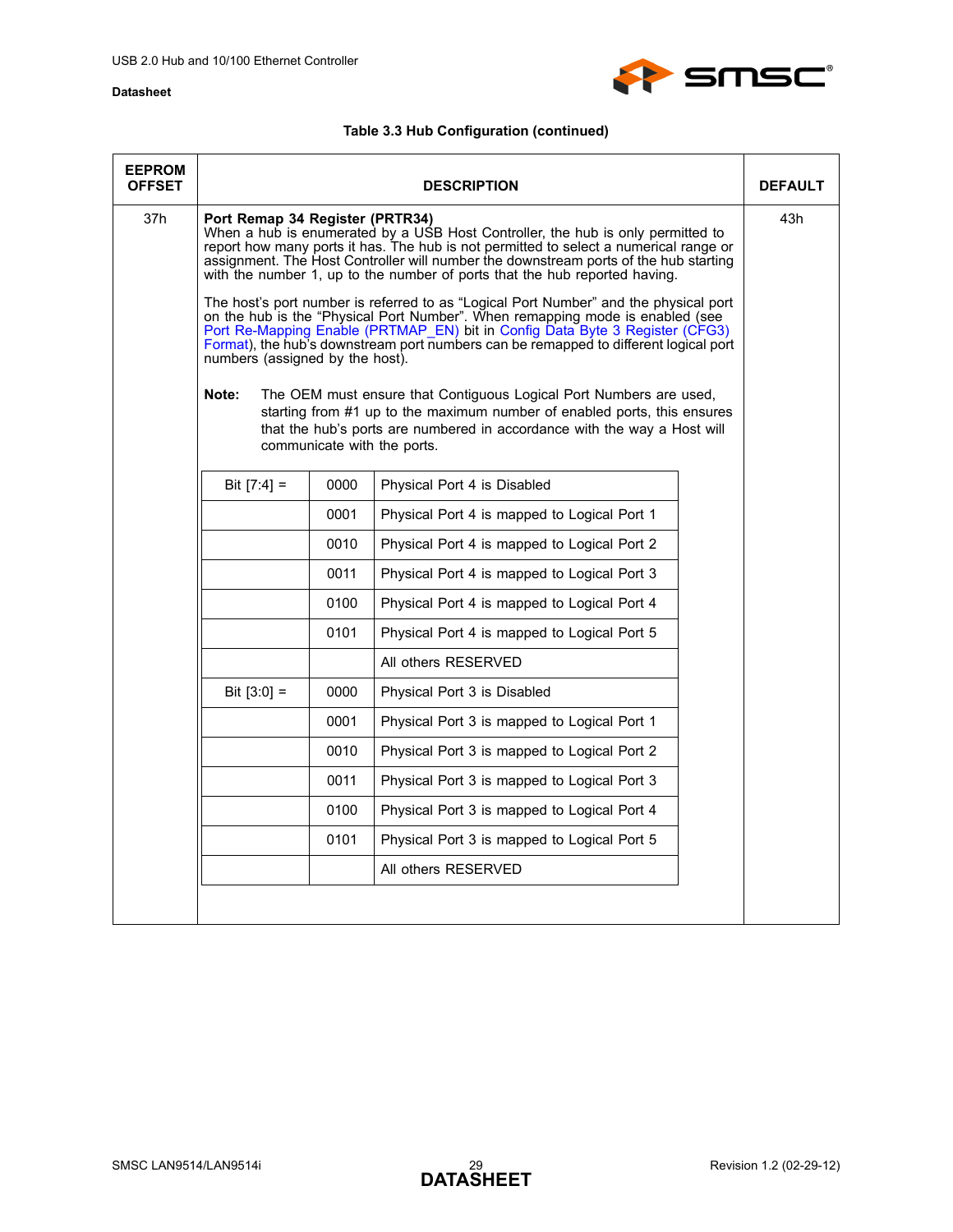

### **Table 3.3 Hub Configuration (continued)**

| <b>EEPROM</b><br><b>OFFSET</b> |                                                                           |      | <b>DESCRIPTION</b>                                                                                                                                                                                                                                                                                                                                                                                                                                                                                                                                                                                                                                                                                                                                                                                                                                                                                                                                          | <b>DEFAULT</b> |
|--------------------------------|---------------------------------------------------------------------------|------|-------------------------------------------------------------------------------------------------------------------------------------------------------------------------------------------------------------------------------------------------------------------------------------------------------------------------------------------------------------------------------------------------------------------------------------------------------------------------------------------------------------------------------------------------------------------------------------------------------------------------------------------------------------------------------------------------------------------------------------------------------------------------------------------------------------------------------------------------------------------------------------------------------------------------------------------------------------|----------------|
| 38h                            | Port Remap 5 Register (PRTR5)<br>numbers (assigned by the host).<br>Note: |      | When a hub is enumerated by a USB Host Controller, the hub is only permitted to<br>report how many ports it has. The hub is not permitted to select a numerical range or<br>assignment. The Host Controller will number the downstream ports of the hub starting<br>with the number 1, up to the number of ports that the hub reported having.<br>The host's port number is referred to as "Logical Port Number" and the physical port<br>on the hub is the "Physical Port Number". When remapping mode is enabled (see<br>Port Re-Mapping Enable (PRTMAP_EN) bit in Config Data Byte 3 Register (CFG3)<br>Format) the hub's downstream port numbers can be remapped to different logical port<br>The OEM must ensure that Contiguous Logical Port Numbers are used,<br>starting from #1 up to the maximum number of enabled ports, this ensures<br>that the hub's ports are numbered in accordance with the way a Host will<br>communicate with the ports. | 05h            |
|                                | Bit $[7:4] =$                                                             |      | <b>RESERVED</b>                                                                                                                                                                                                                                                                                                                                                                                                                                                                                                                                                                                                                                                                                                                                                                                                                                                                                                                                             |                |
|                                | Bit $[3:0] =$                                                             | 0000 | Physical Port 5 is Disabled                                                                                                                                                                                                                                                                                                                                                                                                                                                                                                                                                                                                                                                                                                                                                                                                                                                                                                                                 |                |
|                                |                                                                           | 0001 | Physical Port 5 is mapped to Logical Port 1                                                                                                                                                                                                                                                                                                                                                                                                                                                                                                                                                                                                                                                                                                                                                                                                                                                                                                                 |                |
|                                |                                                                           | 0010 | Physical Port 5 is mapped to Logical Port 2                                                                                                                                                                                                                                                                                                                                                                                                                                                                                                                                                                                                                                                                                                                                                                                                                                                                                                                 |                |
|                                |                                                                           | 0011 | Physical Port 5 is mapped to Logical Port 3                                                                                                                                                                                                                                                                                                                                                                                                                                                                                                                                                                                                                                                                                                                                                                                                                                                                                                                 |                |
|                                |                                                                           | 0100 | Physical Port 5 is mapped to Logical Port 4                                                                                                                                                                                                                                                                                                                                                                                                                                                                                                                                                                                                                                                                                                                                                                                                                                                                                                                 |                |
|                                |                                                                           | 0101 | Physical Port 5 is mapped to Logical Port 5                                                                                                                                                                                                                                                                                                                                                                                                                                                                                                                                                                                                                                                                                                                                                                                                                                                                                                                 |                |
|                                |                                                                           |      | All others RESERVED                                                                                                                                                                                                                                                                                                                                                                                                                                                                                                                                                                                                                                                                                                                                                                                                                                                                                                                                         |                |
|                                |                                                                           |      |                                                                                                                                                                                                                                                                                                                                                                                                                                                                                                                                                                                                                                                                                                                                                                                                                                                                                                                                                             |                |
| 39h                            | <b>Status/Command Register (STCD)</b><br>details.                         |      | Refer to Table 3.10, "Status/Command Register (STCD) Format," on page 34 for                                                                                                                                                                                                                                                                                                                                                                                                                                                                                                                                                                                                                                                                                                                                                                                                                                                                                | 01h            |

<span id="page-29-0"></span>**Note 3.1** Default value is dependent on device revision.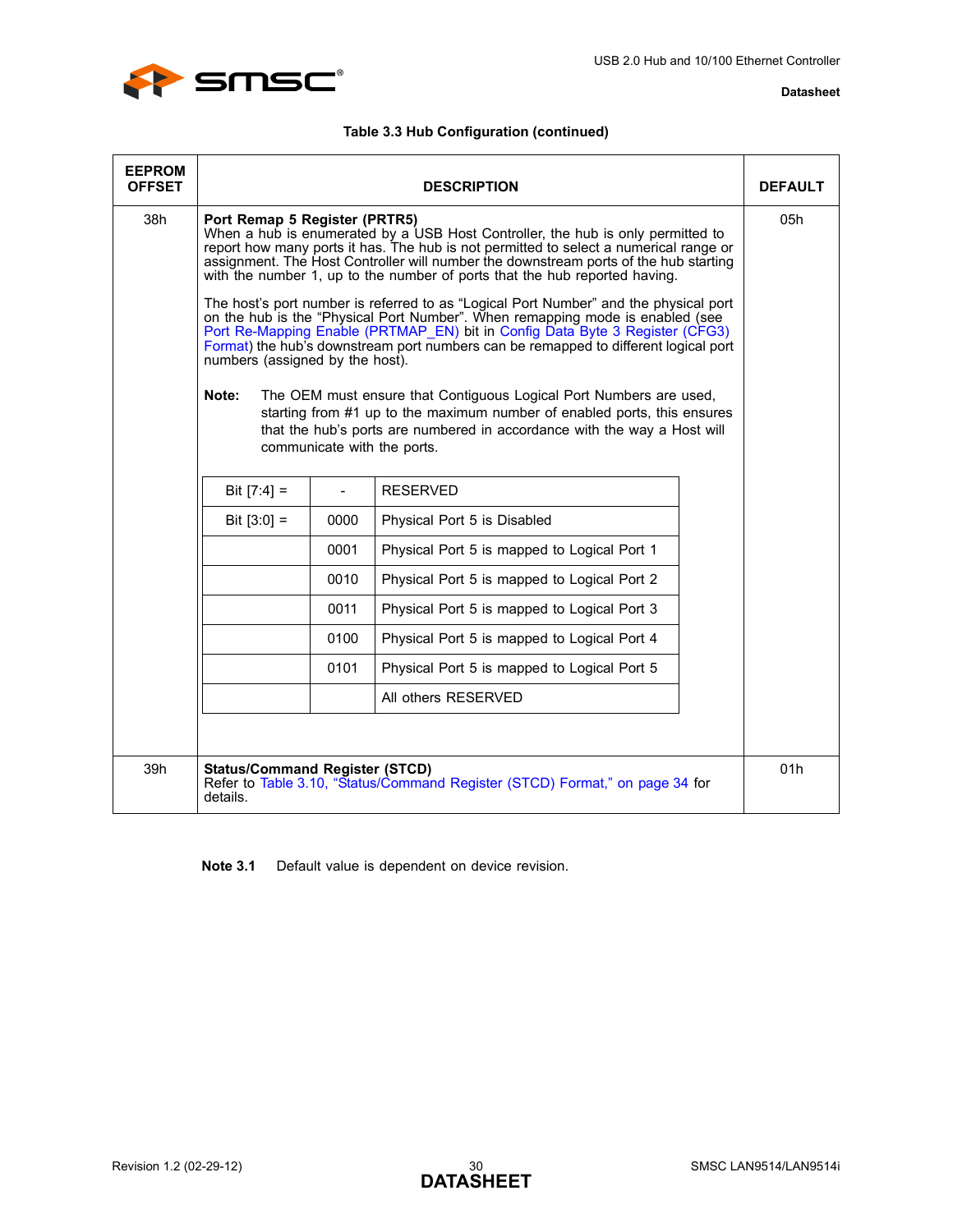

## **Table 3.4 Config Data Byte 1 Register (CFG1) Format**

<span id="page-30-0"></span>

| <b>BITS</b>    | <b>DESCRIPTION</b>                                                                                                                                                                                                                                                                                                                                                                                                                                                                                                    | <b>DEFAULT</b> |
|----------------|-----------------------------------------------------------------------------------------------------------------------------------------------------------------------------------------------------------------------------------------------------------------------------------------------------------------------------------------------------------------------------------------------------------------------------------------------------------------------------------------------------------------------|----------------|
| $\overline{7}$ | Self or Bus Power (SELF_BUS_PWR)<br>Selects between Self or Bus-Powered operation.                                                                                                                                                                                                                                                                                                                                                                                                                                    | 1b             |
|                | $0 = Bus-Powered$<br>$1 = Self-Powered$                                                                                                                                                                                                                                                                                                                                                                                                                                                                               |                |
|                | The Hub is either Self-Powered (draws less than 2mA of upstream bus power) or Bus-<br>Powered (limited to a 100mA maximum of upstream power prior to being configured<br>by the host controller).                                                                                                                                                                                                                                                                                                                     |                |
|                | When configured as a Bus-Powered device, the SMSC Hub consumes less than<br>100mA of current prior to being configured. After configuration, the Bus-Powered<br>SMSC Hub (along with all associated hub circuitry, any embedded devices if part of<br>a compound device, and 100mA per externally available downstream port) must<br>consume no more than 500mA of upstream VBUS current. The current consumption<br>is system dependent, and the OEM must ensure that the USB2.0 specifications are<br>not violated. |                |
|                | When configured as a Self-Powered device, <1mA of upstream VBUS current is<br>consumed and all ports are available, with each port being capable of sourcing 500mA<br>of current.                                                                                                                                                                                                                                                                                                                                     |                |
| 6              | <b>RESERVED</b>                                                                                                                                                                                                                                                                                                                                                                                                                                                                                                       | 0b             |
| 5              | High Speed Disable (HS_DISABLE)<br>Disables the capability to attach as either a High/Full-Speed device, and forces<br>attachment as Full-Speed only (no High-Speed support).                                                                                                                                                                                                                                                                                                                                         | 0b             |
|                | $0 = High-$ /Full-Speed<br>1 = Full-Speed-Only (High-Speed disabled)                                                                                                                                                                                                                                                                                                                                                                                                                                                  |                |
| 4              | Multiple TT Enable (MTT_ENABLE)<br>Enables one transaction translator per port operation.                                                                                                                                                                                                                                                                                                                                                                                                                             | 1 <sub>b</sub> |
|                | Selects between a mode where only one transaction translator is available for all ports<br>(Single-TT), or each port gets a dedicated transaction translator (Multi-TT) {Note: The<br>host may force Single-TT mode only}.                                                                                                                                                                                                                                                                                            |                |
|                | $0 =$ Single TT for all ports.<br>1 = One TT per port (multiple TT's supported)                                                                                                                                                                                                                                                                                                                                                                                                                                       |                |
| 3              | EOP Disable (EOP_DISABLE)<br>Disables EOP generation of EOF1 when in Full-Speed mode. During FS operation<br>only, this permits the Hub to send EOP if no downstream traffic is detected at EOF1.<br>See Section 11.3.1 of the USB 2.0 Specification for additional details.                                                                                                                                                                                                                                          | 1b             |
|                | Generation of an EOP at the EOF1 point may prevent a Host controller<br>Note:<br>(operating in FS mode) from placing the USB bus in suspend.                                                                                                                                                                                                                                                                                                                                                                          |                |
|                | $0 = An EOP$ is generated at the EOF1 point if no traffic is detected.<br>1 = EOP generation at EOF1 is disabled (note: this is normal USB operation).                                                                                                                                                                                                                                                                                                                                                                |                |
|                | This is a rarely used feature in the PC environment, existing drivers may not<br>Note:<br>have been thoroughly debugged with this feature enabled. It is included<br>because it is a permitted feature in Chapter 11 of the USB specification.                                                                                                                                                                                                                                                                        |                |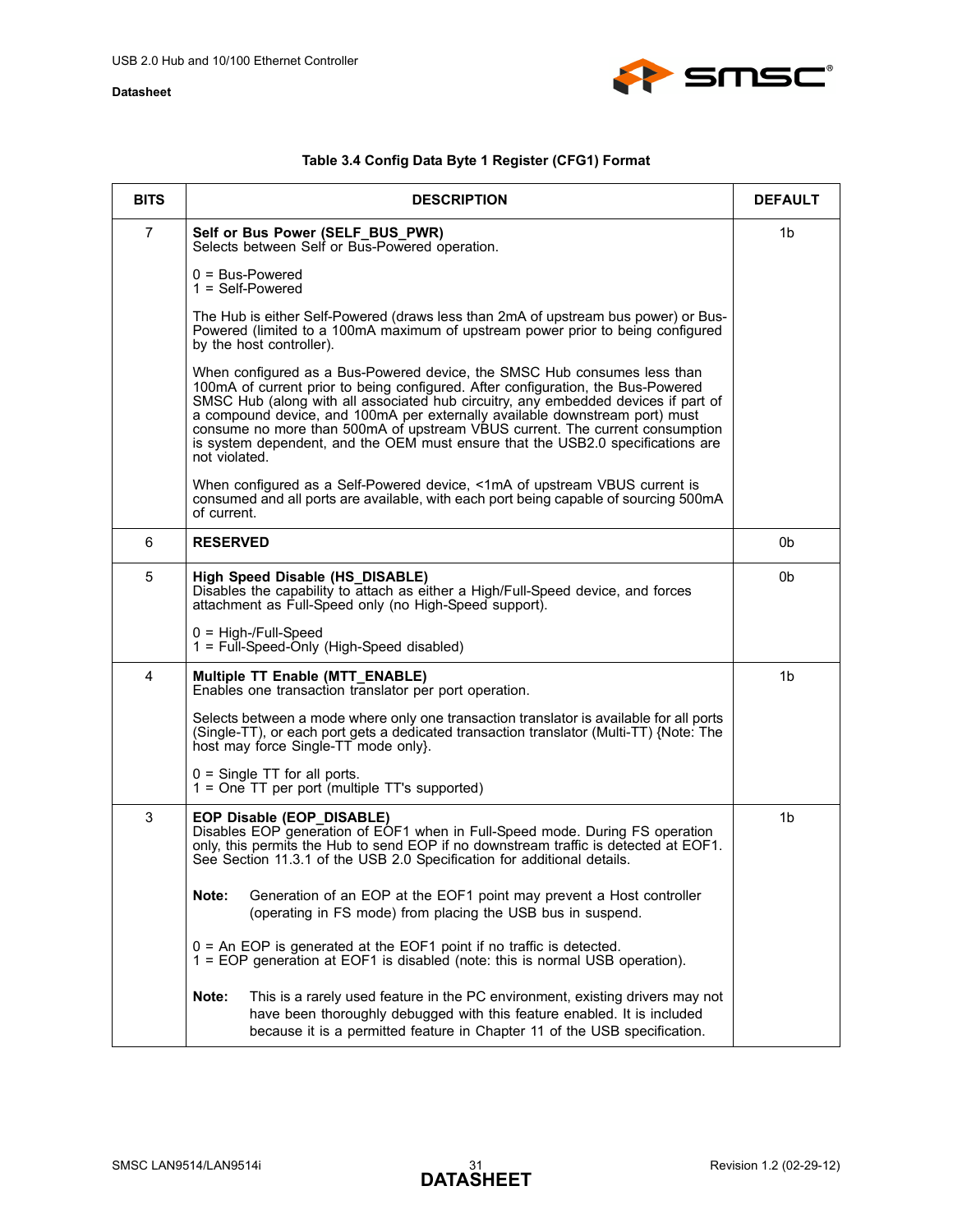

### **Table 3.4 Config Data Byte 1 Register (CFG1) Format (continued)**

| <b>BITS</b> | <b>DESCRIPTION</b>                                                                                                                                                                                                                                                                                                                                                                                                                               | <b>DEFAULT</b>  |
|-------------|--------------------------------------------------------------------------------------------------------------------------------------------------------------------------------------------------------------------------------------------------------------------------------------------------------------------------------------------------------------------------------------------------------------------------------------------------|-----------------|
| 2:1         | <b>Over Current Sense (CURRENT SNS)</b><br>Selects current sensing on a port-by-port basis, all ports ganged, or none (only for<br>bus-powered hubs) The ability to support current sensing on a port or ganged basis<br>is hardware implementation dependent.<br>00 = Ganged sensing (all ports together)<br>$01 =$ Individual port-by-port<br>1x = Over current sensing not supported (must only be used with Bus- Powered<br>configurations!) | 01 <sub>b</sub> |
| 0           | Port Power Switching (PORT PWR)<br>Enables power switching on all ports simultaneously (ganged), or port power is<br>individually switched on and off on a port by port basis (individual). The ability to<br>support power enabling on a port or ganged basis is hardware implementation<br>dependent.<br>$0 =$ Ganged switching (all ports together)<br>$1 =$ Individual port by port switching                                                | 1b              |

## **Table 3.5 Config Data Byte 2 Register (CFG2) Format**

<span id="page-31-0"></span>

| <b>BITS</b> | <b>DESCRIPTION</b>                                                                                                                                                                                                                                                                                      | <b>DEFAULT</b>  |
|-------------|---------------------------------------------------------------------------------------------------------------------------------------------------------------------------------------------------------------------------------------------------------------------------------------------------------|-----------------|
| 7:6         | <b>RESERVED</b>                                                                                                                                                                                                                                                                                         | 00b             |
| 5:4         | Over Current Timer (OC_TIMER)<br>Over Current Timer delay<br>$00 = 50$ ns<br>$01 = 100$ ns (This is the recommended value)<br>$10 = 200ns$<br>$11 = 400ns$                                                                                                                                              | 01 <sub>b</sub> |
| 3           | <b>Compound Device (COMPOUND)</b><br>Allows the OEM to indicate that the Hub is part of a compound (see the USB<br>Specification for definition) device. The applicable port(s) must also be defined as<br>having a "Non-Removable Device".<br>$0 = No$<br>$1 = Yes$ , Hub is part of a compound device | 1 <sub>b</sub>  |
| 2:0         | <b>RESERVED</b>                                                                                                                                                                                                                                                                                         | 000b            |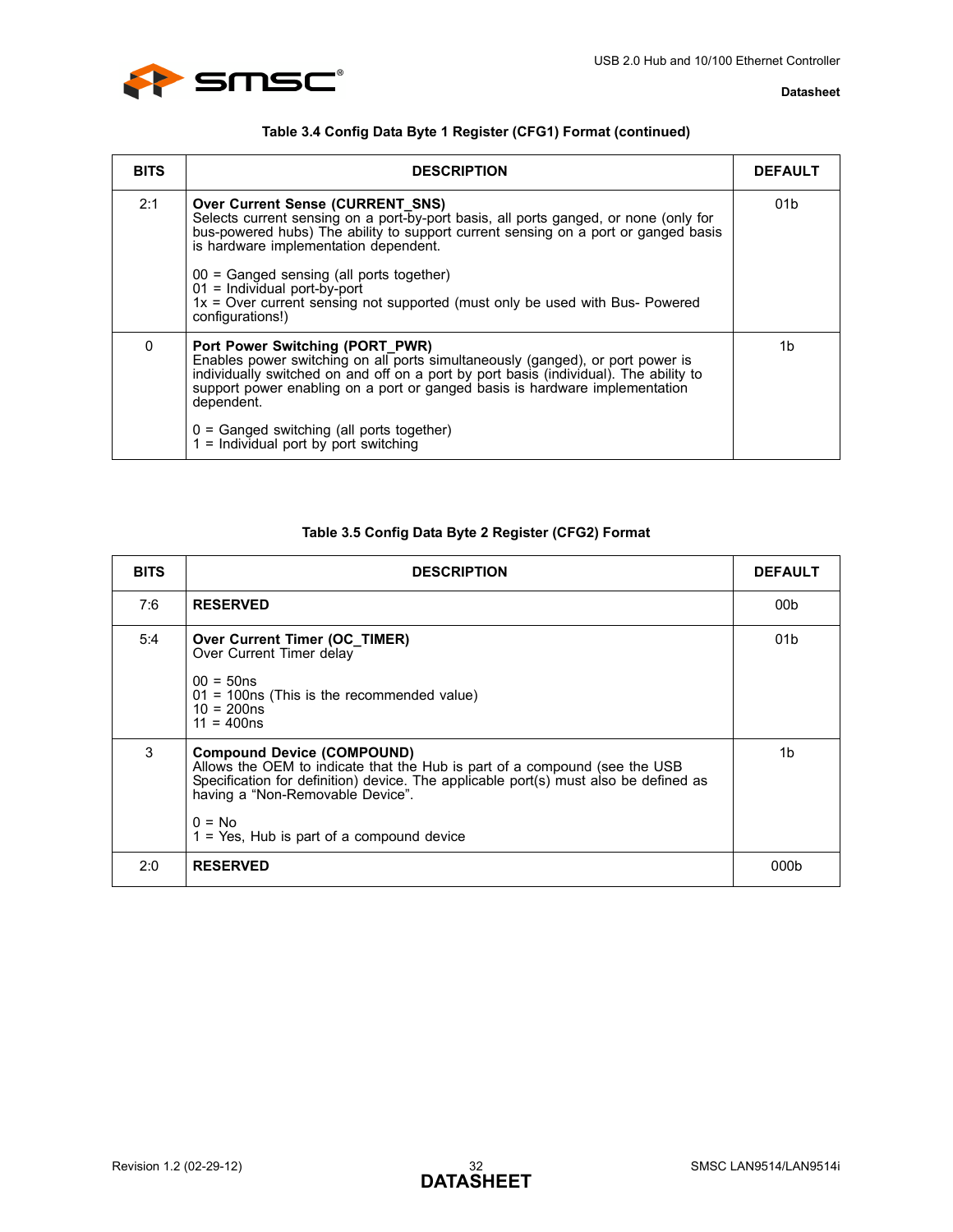

<span id="page-32-3"></span><span id="page-32-0"></span>

| <b>BITS</b> | <b>DESCRIPTION</b>                                                                                                                                                                                                                                                                                                            | <b>DEFAULT</b> |
|-------------|-------------------------------------------------------------------------------------------------------------------------------------------------------------------------------------------------------------------------------------------------------------------------------------------------------------------------------|----------------|
| 7:4         | <b>RESERVED</b>                                                                                                                                                                                                                                                                                                               | 0h             |
| 3           | Port Re-Mapping Enable (PRTMAP EN)<br>Selects the method used by the Hub to assign port numbers and disable ports.                                                                                                                                                                                                            | 0b             |
|             | $0$ = Standard Mode. The following EEPROM addresses are used to define which ports<br>are enabled. The ports mapped as Port'n' on the Hub are reported as Port'n' to the<br>host, unless one of the ports is disabled, then the higher numbered ports are<br>remapped in order to report contiguous port numbers to the host. |                |
|             | EEPROM Address 2Ah: Port Disable for Self-Powered operation<br>EEPROM Address 2Bh: Port Disable for Bus-Powered operation                                                                                                                                                                                                     |                |
|             | 1 = Port Re-Map mode. The mode enables remapping via the following EEPROM<br>addresses:                                                                                                                                                                                                                                       |                |
|             | EEPROM Address 36h: Port Remap 12<br>EEPROM Address 37h: Port Remap 34<br>EEPROM Address 38h: Port Remap 5                                                                                                                                                                                                                    |                |

### **Table 3.6 Config Data Byte 3 Register (CFG3) Format**

### **Table 3.7 Boost\_Up Register (BOOSTUP) Format**

2:0 **RESERVED** 000b

<span id="page-32-1"></span>

| <b>BITS</b> | <b>DESCRIPTION</b>                                                                                                                                                                                                  | <b>DEFAULT</b> |
|-------------|---------------------------------------------------------------------------------------------------------------------------------------------------------------------------------------------------------------------|----------------|
| 7:2         | <b>RESERVED</b>                                                                                                                                                                                                     | 000000b        |
| 1:0         | Upstream USB Electrical Signaling Drive Strength Boost Bit for Upstream Port<br>A (BOOST IOUT A)                                                                                                                    | 00b            |
|             | 00 = Normal electrical drive strength<br>$01$ = Elevated electrical drive strength (+4% boost)<br>10 = Elevated electrical drive strength $(+8\%$ boost)<br>11 = Elevated electrical drive strength $(+12\%$ boost) |                |

### **Table 3.8 Boost\_5 Register (BOOST5) Format**

<span id="page-32-2"></span>

| <b>BITS</b> | <b>DESCRIPTION</b>                                                                                                                                                                                                  | <b>DEFAULT</b>  |
|-------------|---------------------------------------------------------------------------------------------------------------------------------------------------------------------------------------------------------------------|-----------------|
| 7:2         | <b>RESERVED</b>                                                                                                                                                                                                     | 000000b         |
| 1:0         | Upstream USB Electrical Signaling Drive Strength Boost Bit for Downstream<br>Port 5 (BOOST IOUT 5)                                                                                                                  | 00 <sub>b</sub> |
|             | 00 = Normal electrical drive strength<br>$01$ = Elevated electrical drive strength (+4% boost)<br>10 = Elevated electrical drive strength $(+8\%$ boost)<br>11 = Elevated electrical drive strength $(+12\%$ boost) |                 |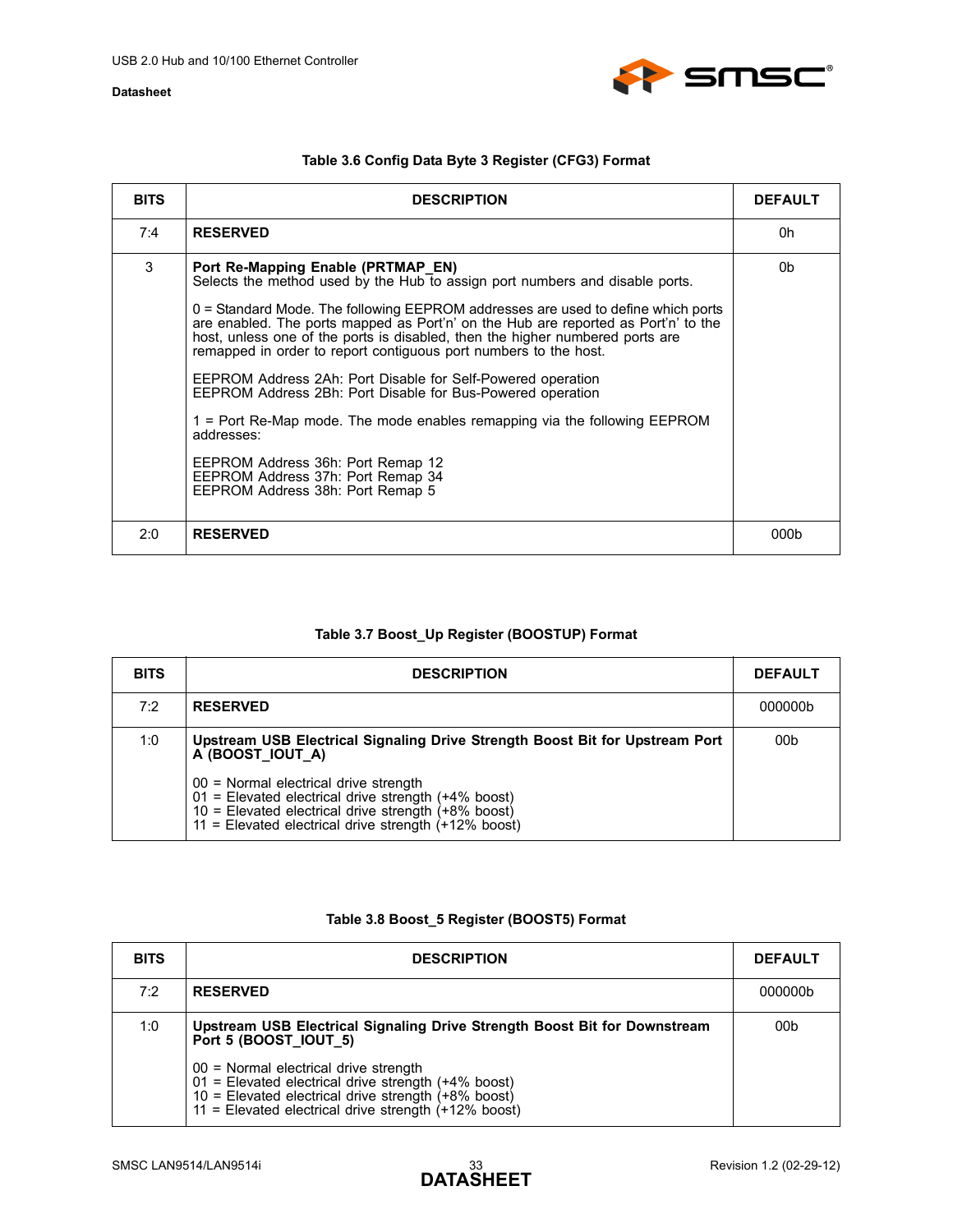

<span id="page-33-0"></span>

| <b>BITS</b> | <b>DESCRIPTION</b>                                                                                                                                                                                                      | <b>DEFAULT</b>  |
|-------------|-------------------------------------------------------------------------------------------------------------------------------------------------------------------------------------------------------------------------|-----------------|
| 7:6         | Upstream USB Electrical Signaling Drive Strength Boost Bit for Downstream<br>Port 4 (BOOST IOUT 4)                                                                                                                      | 00 <sub>b</sub> |
|             | 00 = Normal electrical drive strength<br>01 = Elevated electrical drive strength (+4% boost)<br>$10$ = Elevated electrical drive strength (+8% boost)<br>11 = Elevated electrical drive strength (+12% boost)           |                 |
| 5:4         | Upstream USB Electrical Signaling Drive Strength Boost Bit for Downstream<br>Port 3 (BOOST IOUT 3)                                                                                                                      | 00b             |
|             | $00 =$ Normal electrical drive strength<br>01 = Elevated electrical drive strength (+4% boost)<br>$10$ = Elevated electrical drive strength $(+8\%$ boost)<br>$11$ = Elevated electrical drive strength $(+12\%$ boost) |                 |
| 3:2         | Upstream USB Electrical Signaling Drive Strength Boost Bit for Downstream<br>Port 2 (BOOST IOUT 2)                                                                                                                      | 00 <sub>b</sub> |
|             | $00 =$ Normal electrical drive strength<br>$01$ = Elevated electrical drive strength (+4% boost)<br>10 = Elevated electrical drive strength $(+8\%$ boost)<br>$11$ = Elevated electrical drive strength $(+12\%$ boost) |                 |
| 1:0         | <b>RESERVED</b>                                                                                                                                                                                                         | 00 <sub>b</sub> |

## **Table 3.10 Status/Command Register (STCD) Format**

<span id="page-33-1"></span>

| <b>BITS</b> | <b>DESCRIPTION</b>                                                                                                                                                                                                                                                                                                                                                                  | <b>DEFAULT</b> |
|-------------|-------------------------------------------------------------------------------------------------------------------------------------------------------------------------------------------------------------------------------------------------------------------------------------------------------------------------------------------------------------------------------------|----------------|
| 7:2         | <b>RESERVED</b>                                                                                                                                                                                                                                                                                                                                                                     | 000000b        |
|             | <b>Reset (RESET)</b><br>Resets the internal memory back to nRESET assertion default settings.<br>$0 = Normal Run/$ Idle State<br>$1$ = Force a reset of the registers to their default state<br>During this reset, this bit is automatically cleared to its default value of 0.<br>Note:                                                                                            | 0b             |
| 0           | USB Attach and Write Protect (USB ATTACH)<br>$0 =$ Device is in configuration state<br>$1$ = Hub will signal a USB attach event to an upstream device, and the internal<br>memory (address range 00h - FEh) is "write-protected" to prevent unintentional data<br>corruption.<br>This bit is write once and is only cleared by assertion of the external nRESET<br>Note:<br>or POR. | 1b             |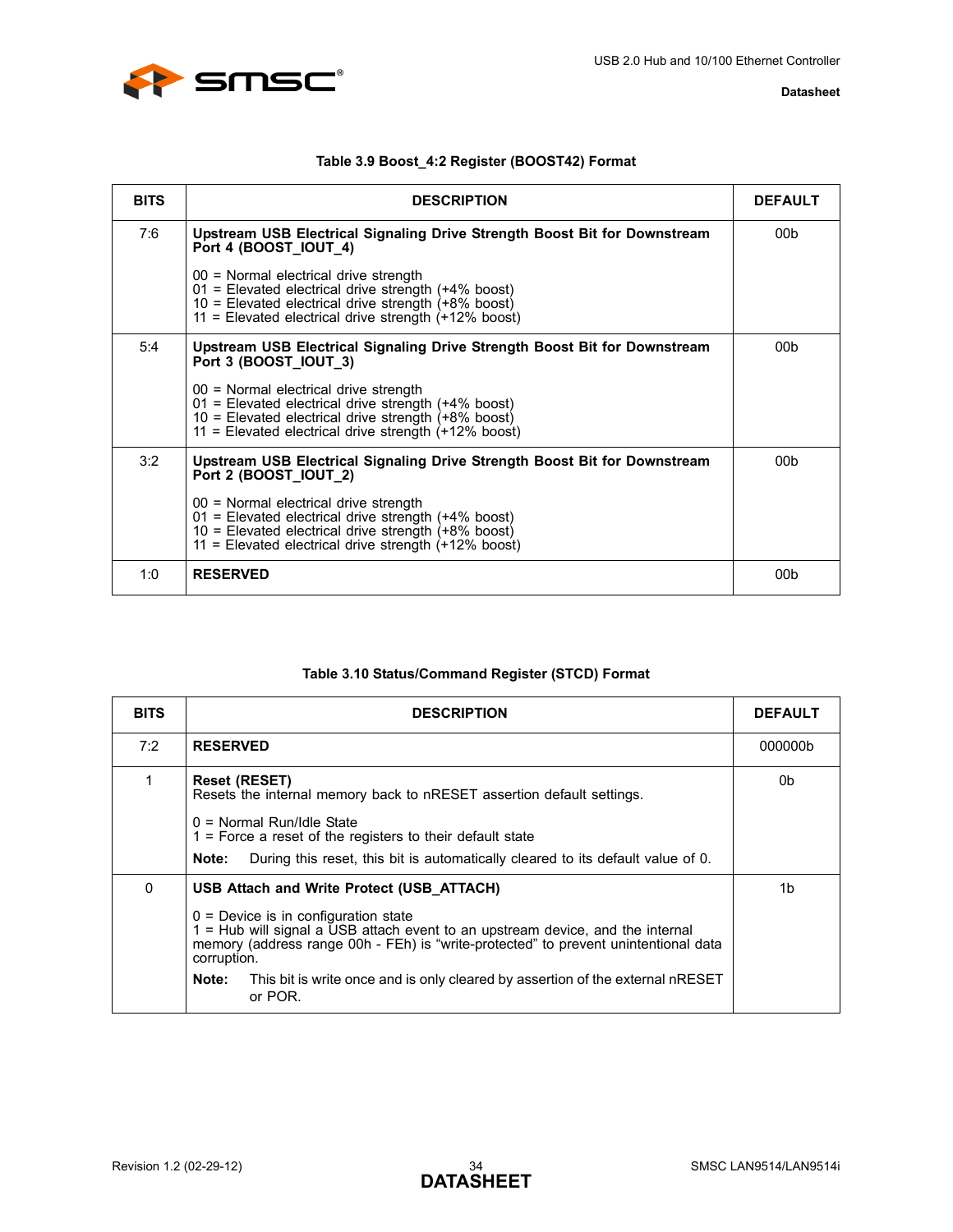

## <span id="page-34-0"></span>**3.2 EEPROM Defaults**

<span id="page-34-2"></span>The signature value of 0xA5 is stored at address 0. A different signature value indicates to the EEPROM controller that no EEPROM or an un-programmed EEPROM is attached to the device. In this case, the hardware default values are used, as shown in [Table 3.11.](#page-34-2)

| <b>FIELD</b>                                                      | <b>DEFAULT VALUE</b> |
|-------------------------------------------------------------------|----------------------|
| Ethernet Controller<br>MAC Address                                | FFFFFFFFFFFFh        |
| Ethernet Controller<br><b>Full-Speed Polling</b><br>Interval (mS) | 01h                  |
| <b>Fthernet Controller</b><br>Hi-Speed Polling Interval<br>(mS)   | 04h                  |
| <b>Ethernet Controller</b><br><b>Configuration Flags</b>          | 05h                  |
| <b>Ethernet Controller</b><br>Maximum Power (mA)                  | 01h                  |
| Ethernet Controller<br>Vendor ID                                  | 0424h                |
| <b>Ethernet Controller</b><br>Product ID                          | EC00h                |

#### **Table 3.11 EEPROM Defaults**

## <span id="page-34-1"></span>**3.3 EEPROM Auto-Load**

Certain system level resets (USB reset, POR, nRESET, and SRST) cause the EEPROM contents to be loaded into the device. After a reset, the EEPROM controller attempts to read the first byte of data from the EEPROM. If the value 0xA5 is read from the first address, then the EEPROM controller will assume that the external Serial EEPROM is configured for auto-loading. If a value other than 0xA5 is read from the first address, the EEPROM auto-load will not commense.

**Note:** The EEPROM contents are loaded for both the Hub and the Ethernet Controller as a result of a POR or nRESET. The USB reset results only in the loading of the MAC address from the EEPROM. A software reset (SRST) or a EEPROM Reload Command causes the EEPROM contents related solely to the Ethernet Controller to be loaded.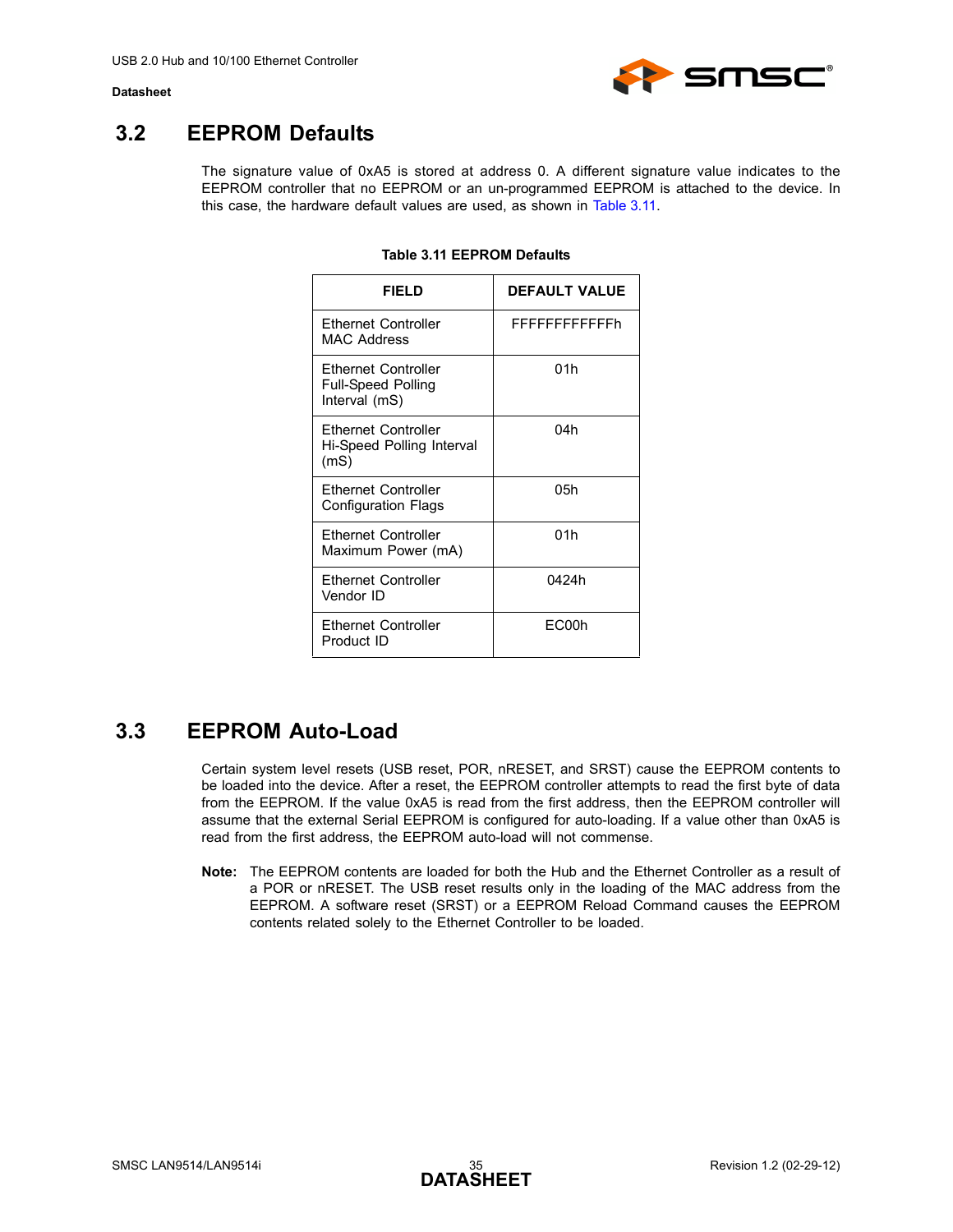

## <span id="page-35-0"></span>**3.4 An Example of EEPROM Format Interpretation**

[Table 3.12](#page-35-1) and [Table 3.13](#page-36-0) provide an example of how the contents of a EEPROM are formatted. [Table 3.12](#page-35-1) is a dump of the EEPROM memory (256-byte EEPROM), while [Table 3.13](#page-36-0) illustrates, byte by byte, how the EEPROM is formatted.

<span id="page-35-1"></span>

| <b>OFFSET</b><br><b>BYTE</b> | <b>VALUE</b>            |
|------------------------------|-------------------------|
| 0000h                        | A5 12 34 56 78 9A BC 01 |
| 0008h                        | 04 05 09 04 0A 1D 00 00 |
| 0010h                        | 00 00 00 00 00 00 12 22 |
| 0018h                        | 12 2B 12 34 12 3D 00 00 |
| 0020h                        | 24 04 14 95 00 01 9B 18 |
| 0028h                        | 00 02 00 00 01 00 01 00 |
| 0030h                        | 32 00 00 00 00 00 21 43 |
| 0038h                        | 05 01 0A 03 53 00 4D 00 |
| 0040h                        | 53 00 43 00 12 01 00 02 |
| 0048h                        | FF 00 01 40 24 04 00 EC |
| 0050h                        | 00 01 01 00 00 01 09 02 |
| 0058h                        | 27 00 01 01 00 E0 01 09 |
| 0060h                        | 04 00 00 03 FF 00 FF 00 |
| 0068h                        | 12 01 00 02 FF 00 FF 40 |
| 0070h                        | 24 04 00 EC 00 01 01 00 |
| 0078h                        | 00 01 09 02 27 00 01 01 |
| 0080h                        | 00 E0 01 09 04 00 00 03 |
| 0088h                        | FF 00 FF 00             |
| 0090h - 00FFh                |                         |

### **Table 3.12 Dump of EEPROM Memory**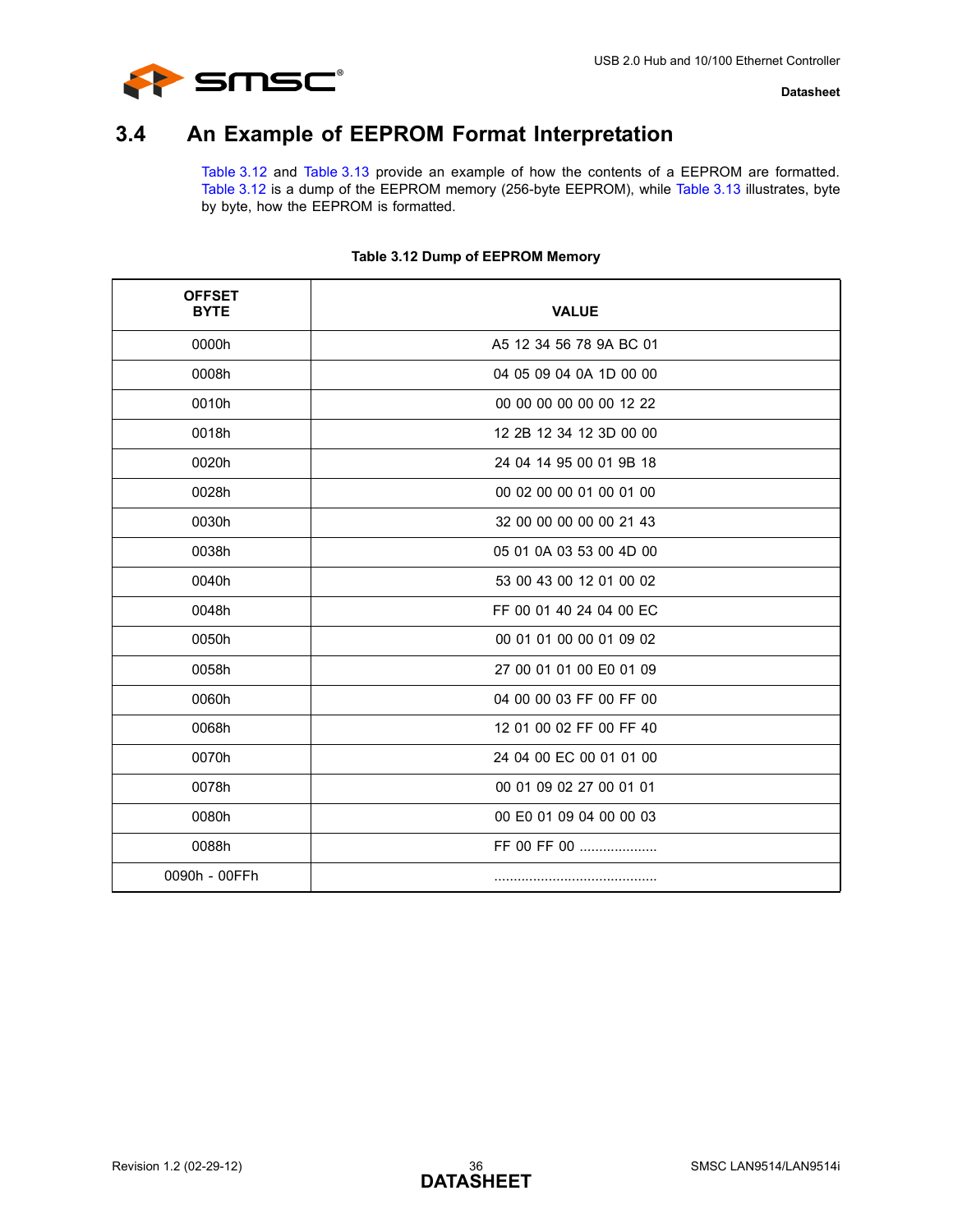

### **Table 3.13 EEPROM Example - 256 Byte EEPROM**

<span id="page-36-0"></span>

| <b>EEPROM</b><br><b>ADDRESS</b> | <b>EEPROM</b><br><b>CONTENTS</b><br>(HEX) | <b>DESCRIPTION</b>                                                                                           |
|---------------------------------|-------------------------------------------|--------------------------------------------------------------------------------------------------------------|
| 00h                             | A <sub>5</sub>                            | <b>EEPROM Programmed Indicator</b>                                                                           |
| 01h-06h                         | 12 34 56 78 9A BC                         | MAC Address 12 34 56 78 9A BC                                                                                |
| 07h                             | 01                                        | Full-Speed Polling Interval for Interrupt Endpoint (1ms)                                                     |
| 08h                             | 04                                        | Hi-Speed Polling Interval for Interrupt Endpoint (4ms)                                                       |
| 09h                             | 05                                        | Configuration Flags - The device is self powered and supports remote<br>wakeup.                              |
| 0Ah-0Bh                         | 09 04                                     | Language ID Descriptor 0409h, English                                                                        |
| 0Ch                             | 0A                                        | Manufacturer ID String Descriptor Length (10 bytes)                                                          |
| 0 <sub>Dh</sub>                 | 1D                                        | Manufacturer ID String Descriptor EEPROM Word Offset (1Dh)<br>Corresponds to EEPROM Byte Offset 3Ah          |
| 0Eh                             | 00                                        | Product Name String Descriptor Length (0 bytes - NA)                                                         |
| 0Fh                             | 00                                        | Product Name String Descriptor EEPROM Word Offset (Don't Care)                                               |
| 10h                             | 00                                        | Serial Number String Descriptor Length (0 bytes - NA)                                                        |
| 11h                             | 00                                        | Serial Number String Descriptor EEPROM Word Offset (Don't Care)                                              |
| 12h                             | 00                                        | Configuration String Descriptor Length (0 bytes - NA)                                                        |
| 13h                             | 00                                        | Configuration String Descriptor Word Offset (Don't Care)                                                     |
| 14h                             | 00                                        | Interface String Descriptor Length (0 bytes - NA)                                                            |
| 15h                             | 00                                        | Interface String Descriptor Word Offset (Don't Care)                                                         |
| 16h                             | 12                                        | Hi-Speed Device Descriptor Length (18 bytes)                                                                 |
| 17h                             | 22h                                       | Hi-Speed Device Descriptor Word Offset (22h)<br>Corresponds to EEPROM Byte Offset 44h                        |
| 18h                             | 12                                        | Hi-Speed Configuration and Interface Descriptor Length (18 bytes)                                            |
| 19h                             | 2B                                        | Hi-Speed Configuration and Interface Descriptor Word Offset (2Bh)<br>Corresponds to EEPROM Byte Offset 56h   |
| 1Ah                             | 12                                        | Full-Speed Device Descriptor Length (18 bytes)                                                               |
| 1Bh                             | 34                                        | Full-Speed Device Descriptor Word Offset (34h)<br>Corresponds to EEPROM Byte Offset 68h                      |
| 1Ch                             | 12                                        | Full-Speed Configuration and Interface Descriptor Length (18bytes)                                           |
| 1Dh                             | 3D                                        | Full-Speed Configuration and Interface Descriptor Word Offset (3Dh)<br>Corresponds to EEPROM Byte Offset 7Ah |
| 1Eh                             | $00\,$                                    | <b>RESERVED</b>                                                                                              |
| 1Fh                             | 00                                        | <b>RESERVED</b>                                                                                              |
| 20h                             | 24                                        | Vendor ID LSB Register (VIDL)                                                                                |

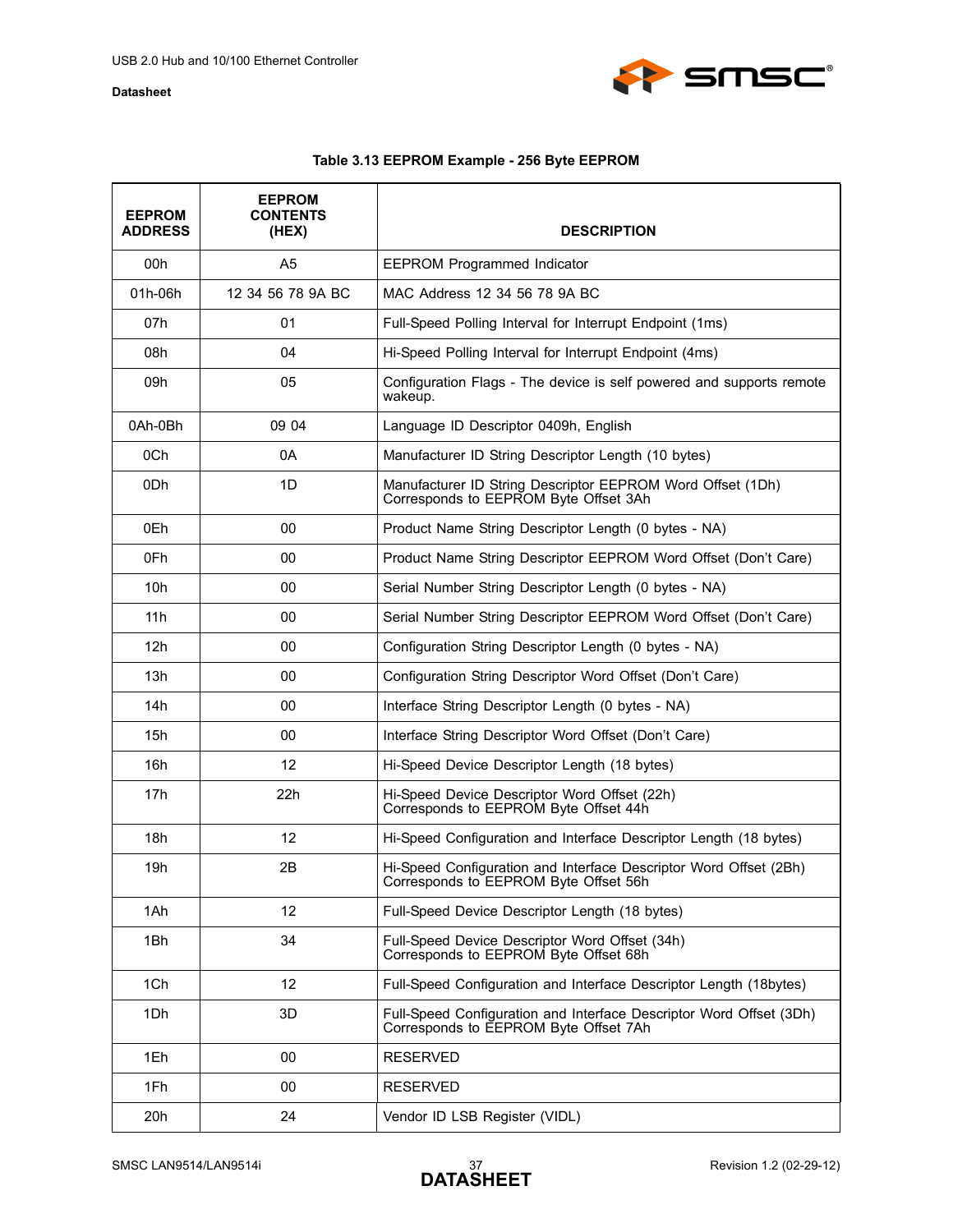



| Table 3.13 EEPROM Example - 256 Byte EEPROM (continued) |  |  |
|---------------------------------------------------------|--|--|
|                                                         |  |  |

| <b>EEPROM</b><br><b>ADDRESS</b> | <b>EEPROM</b><br><b>CONTENTS</b><br>(HEX) | <b>DESCRIPTION</b>                                             |
|---------------------------------|-------------------------------------------|----------------------------------------------------------------|
| 21h                             | 04                                        | Vendor ID MSB Register (VIDM)                                  |
| 22h                             | 14                                        | Product ID LSB Register (PIDL)                                 |
| 23h                             | 95                                        | Product ID MSB Register (PIDM)                                 |
| 24h                             | 00                                        | Device ID LSB Register (DIDL)                                  |
| 25h                             | 01                                        | Device ID MSB Register (DIDM)                                  |
| 26h                             | 9B                                        | Config Data Byte 1 Register (CFG1)                             |
| 27h                             | 18                                        | Config Data Byte 2 Register (CFG2)                             |
| 28h                             | 00                                        | Config Data Byte 3 Register (CFG3)                             |
| 29h                             | 02                                        | Non-Removable Devices Register (NRD)                           |
| 2Ah                             | 00                                        | Port Disable (Self) Register (PDS)                             |
| 2Bh                             | 00                                        | Port Disable (Bus) Register (PDB)                              |
| 2Ch                             | 01                                        | Max Power (Self) Register (MAXPS)                              |
| 2Dh                             | 00                                        | Max Power (Bus) Register (MAXPB)                               |
| 2Eh                             | 01                                        | Hub Controller Max Current (Self) Register (HCMCS)             |
| 2Fh                             | 00                                        | Hub Controller Max Current (Bus) Register (HCMCB)              |
| 30h                             | 32                                        | Power-on Time Register (PWRT)                                  |
| 31h                             | 00                                        | Boost Up Register (BOOSTUP)                                    |
| 32h                             | 00                                        | Boost_7:5 Register (BOOST75)                                   |
| 33h                             | 00                                        | Boost 4:2 Register (BOOST42)                                   |
| 34h                             | 00                                        | <b>RESERVED</b>                                                |
| 35h                             | 00                                        | Port Swap Register (PRTSP)                                     |
| 36h                             | 21                                        | Port Remap 12 Register (PRTR12)                                |
| 37h                             | 43                                        | Port Remap 34 Register (PRTR34)                                |
| 38h                             | 05                                        | Port Remap 5 Register (PRTR5)                                  |
| 39h                             | 01                                        | Status/Command Register (STCD)                                 |
| 3A                              | 0A                                        | Size of Manufacturer ID String Descriptor (10 bytes)           |
| 3Bh                             | 03                                        | Descriptor Type (String Descriptor - 03h)                      |
| 3Ch-43h                         | 53 00 4D 00 53 00 43 00                   | Manufacturer ID String ("SMSC" in UNICODE)                     |
| 44h                             | 12                                        | Size of Hi-Speed Device Descriptor in Bytes (18 bytes)         |
| 45h                             | 01                                        | Descriptor Type (Device Descriptor - 01h)                      |
| 46h-47h                         | 00 02                                     | USB Specification Number that the device complies with (0200h) |

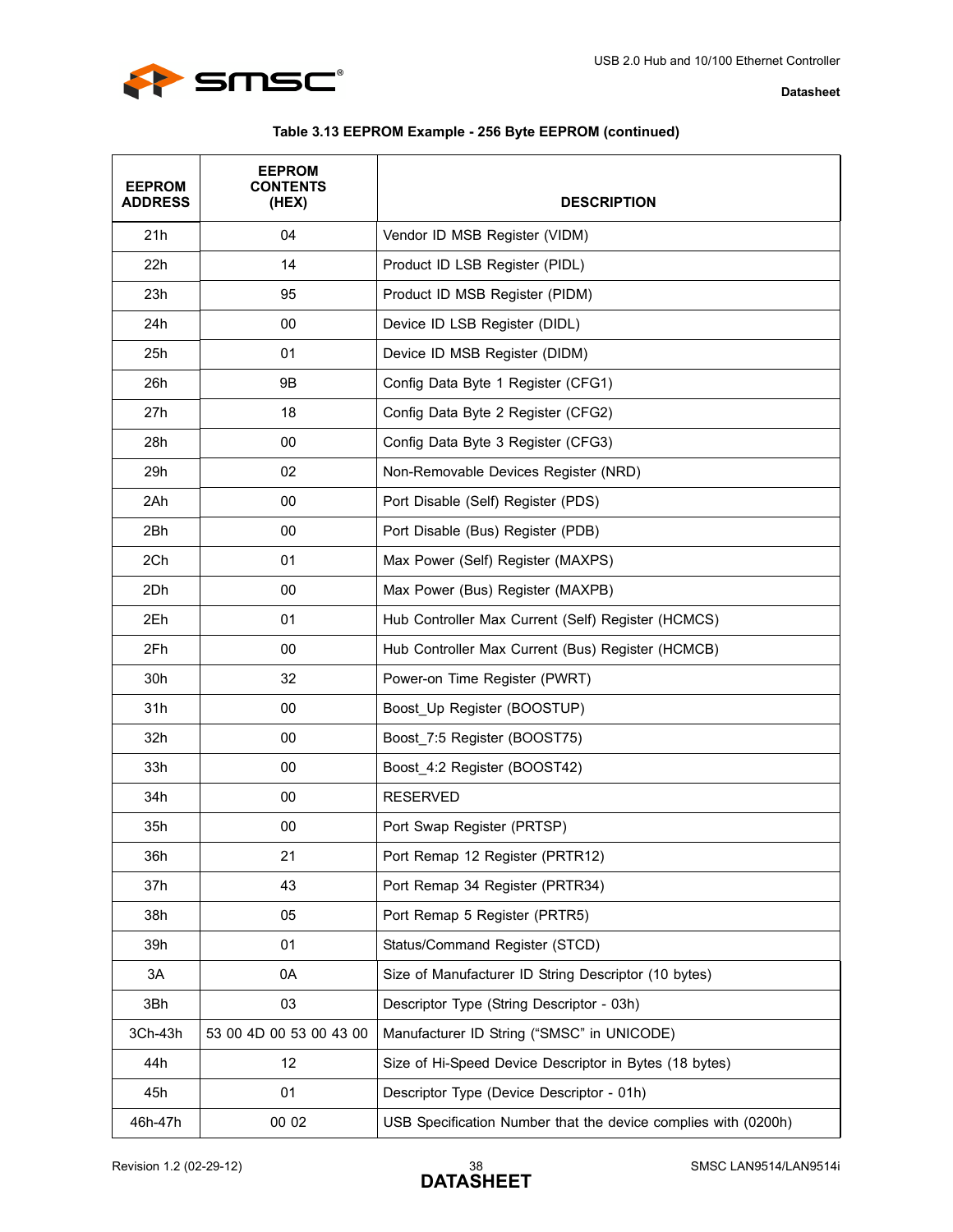

## **Table 3.13 EEPROM Example - 256 Byte EEPROM (continued)**

| <b>EEPROM</b><br><b>ADDRESS</b> | <b>EEPROM</b><br><b>CONTENTS</b><br>(HEX) | <b>DESCRIPTION</b>                                             |
|---------------------------------|-------------------------------------------|----------------------------------------------------------------|
| 48h                             | <b>FF</b>                                 | Class Code                                                     |
| 49h                             | 00                                        | Subclass Code                                                  |
| 4Ah                             | FF                                        | Protocol Code                                                  |
| 4Bh                             | 40                                        | Maximum Packet Size for Endpoint 0                             |
| 4Ch-4Dh                         | 24 04                                     | Vendor ID (0424h)                                              |
| 4Eh-4Fh                         | 00 EC                                     | Product ID (EC00h)                                             |
| 50h-51h                         | 00 01                                     | Device Release Number (0100h)                                  |
| 52h                             | 01                                        | Index of Manufacturer String Descriptor                        |
| 53h                             | 00                                        | Index of Product String Descriptor                             |
| 54h                             | 00                                        | Index of Serial Number String Descriptor                       |
| 55h                             | 01                                        | Number of Possible Configurations                              |
| 56h                             | 09                                        | Size of Hi-Speed Configuration Descriptor in bytes (9 bytes)   |
| 57h                             | 02                                        | Descriptor Type (Configuration Descriptor - 02h)               |
| 58h-59h                         | 27 00                                     | Total length in bytes of data returned (0027h = 39 bytes)      |
| 5Ah                             | 01                                        | Number of Interfaces                                           |
| 5Bh                             | 01                                        | Value to use as an argument to select this configuration       |
| 5Ch                             | 00                                        | Index of String Descriptor describing this configuration       |
| 5Dh                             | E <sub>0</sub>                            | Self powered and remote wakeup enabled                         |
| 5Eh                             | 01                                        | Maximum Power Consumption is 2 mA                              |
| 5Fh                             | 09                                        | Size of Descriptor in Bytes (9 Bytes)                          |
| 60h                             | 04                                        | Descriptor Type (Interface Descriptor - 04h)                   |
| 61h                             | 00                                        | Number identifying this Interface                              |
| 62h                             | 00                                        | Value used to select alternative setting                       |
| 63h                             | 03                                        | Number of Endpoints used for this interface (Less endpoint 0)  |
| 64h                             | <b>FF</b>                                 | Class Code                                                     |
| 65h                             | 00                                        | Subclass Code                                                  |
| 66h                             | <b>FF</b>                                 | Protocol Code                                                  |
| 67h                             | 00                                        | Index of String Descriptor Describing this interface           |
| 68h                             | 12                                        | Size of Full-Speed Device Descriptor in Bytes (18 Bytes)       |
| 69h                             | 01                                        | Descriptor Type (Device Descriptor - 01h)                      |
| 6Ah-6Bh                         | 00 02                                     | USB Specification Number that the device complies with (0200h) |

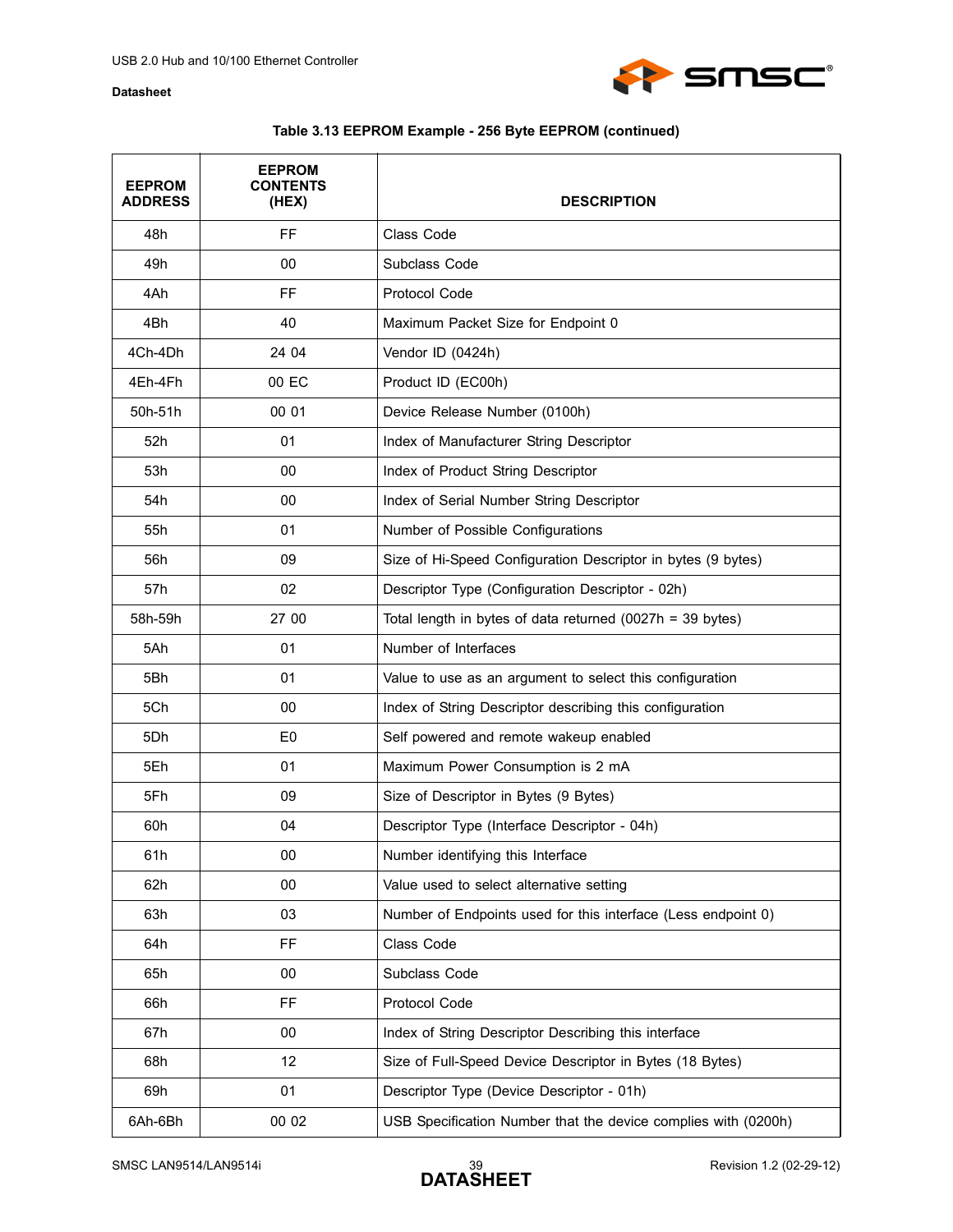

| Table 3.13 EEPROM Example - 256 Byte EEPROM (continued) |  |  |
|---------------------------------------------------------|--|--|
|---------------------------------------------------------|--|--|

| <b>EEPROM</b><br><b>ADDRESS</b> | <b>EEPROM</b><br><b>CONTENTS</b><br>(HEX) | <b>DESCRIPTION</b>                                             |
|---------------------------------|-------------------------------------------|----------------------------------------------------------------|
| 6Ch                             | FF                                        | Class Code                                                     |
| 6Dh                             | 00                                        | Subclass Code                                                  |
| 6Eh                             | FF                                        | Protocol Code                                                  |
| 6Fh                             | 40                                        | Maximum Packet Size for Endpoint 0                             |
| 70h-71h                         | 24 04                                     | Vendor ID (0424h)                                              |
| 72h-73h                         | 00 EC                                     | Product ID (EC00h)                                             |
| 74h-75h                         | 00 01                                     | Device Release Number (0100h)                                  |
| 76                              | 01                                        | Index of Manufacturer String Descriptor                        |
| 77h                             | 00                                        | Index of Product String Descriptor                             |
| 78h                             | 00                                        | Index of Serial Number String Descriptor                       |
| 79h                             | 01                                        | Number of Possible Configurations                              |
| 7Ah                             | 09                                        | Size of Full-Speed Configuration Descriptor in bytes (9 bytes) |
| 7Bh                             | 02                                        | Descriptor Type (Configuration Descriptor - 02h)               |
| 7Ch-7Dh                         | 27 00                                     | Total length in bytes of data returned $(0027h = 39$ bytes)    |
| 7Eh                             | 01                                        | Number of Interfaces                                           |
| 7Fh                             | 01                                        | Value to use as an argument to select this configuration       |
| 80h                             | 00                                        | Index of String Descriptor describing this configuration       |
| 81h                             | E <sub>0</sub>                            | Self powered and remote wakeup enabled                         |
| 82h                             | 01                                        | Maximum Power Consumption is 2 mA                              |
| 83h                             | 09                                        | Size of Full-Speed Interface Descriptor in Bytes (9 Bytes)     |
| 84h                             | 04                                        | Descriptor Type (Interface Descriptor - 04h)                   |
| 85h                             | <sub>00</sub>                             | Number identifying this Interface                              |
| 86h                             | 00                                        | Value used to select alternative setting                       |
| 87h                             | 03                                        | Number of Endpoints used for this interface (Less endpoint 0)  |
| 88h                             | <b>FF</b>                                 | Class Code                                                     |
| 89h                             | 00                                        | Subclass Code                                                  |
| 8Ah                             | <b>FF</b>                                 | Protocol Code                                                  |
| 8Bh                             | 00                                        | Index of String Descriptor describing this interface           |
| 8Ch-FFh                         | $\qquad \qquad \blacksquare$              | Data storage for use by Host as desired                        |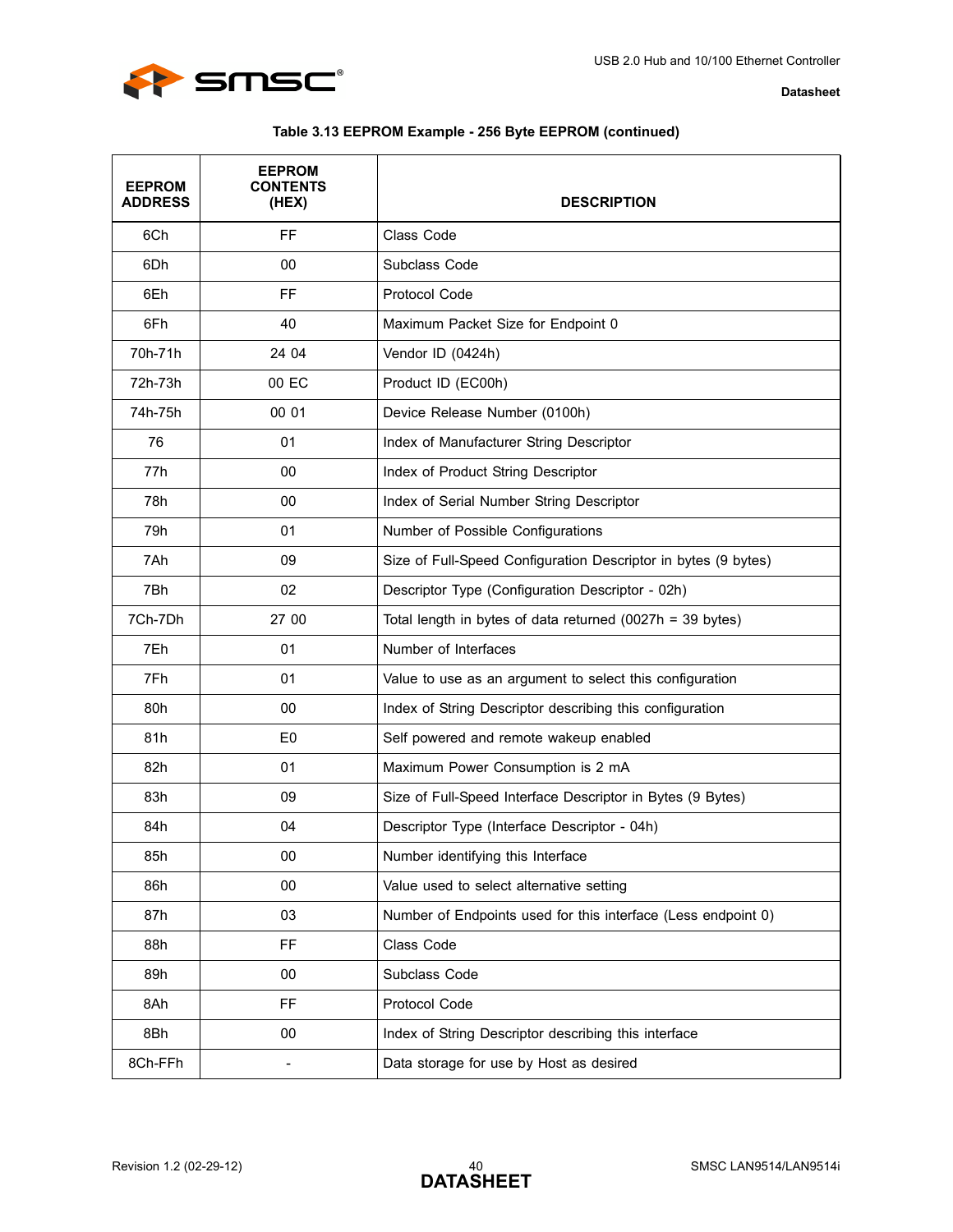

# <span id="page-40-0"></span>**Chapter 4 Operational Characteristics**

## <span id="page-40-1"></span>**4.1 Absolute Maximum Ratings\***

<span id="page-40-8"></span>

| Air-Gap Discharge ESD Performance per IEC61000-4-2 (Note 4.5)+/- 15kV |
|-----------------------------------------------------------------------|
|                                                                       |

- <span id="page-40-4"></span>**Note 4.1** When powering this device from laboratory or system power supplies, it is important that the absolute maximum ratings not be exceeded or device failure can result. Some power supplies exhibit voltage spikes on their outputs when AC power is switched on or off. In addition, voltage transients on the AC power line may appear on the DC output. If this possibility exists, it is suggested that a clamp circuit be used.
- <span id="page-40-5"></span>**Note 4.2** This rating does not apply to the following pins: XI, XO, EXRES, USBRBIAS.
- <span id="page-40-6"></span>**Note 4.3** This rating does not apply to the following pins: EXRES, USBRBIAS.
- <span id="page-40-7"></span>**Note 4.4**  $0^{\circ}$ C to +70 $^{\circ}$ C for commercial version, -40 $^{\circ}$ C to +85 $^{\circ}$ C for industrial version.
- <span id="page-40-3"></span>**Note 4.5** Performed by independant 3rd party test facility.

\*Stresses exceeding those listed in this section could cause permanent damage to the device. This is a stress rating only. Exposure to absolute maximum rating conditions for extended periods may affect device reliability. Functional operation of the device at any condition exceeding those indicated in [Section 4.2, "Operating Conditions\\*\\*"](#page-40-2), [Section 4.4, "DC Specifications"](#page-43-0), or any other applicable section of this specification is not implied. Note, device signals are *NOT* 5 volt tolerant unless specified otherwise.

## <span id="page-40-2"></span>**4.2 Operating Conditions\*\***

\*\*Proper operation of LAN9514/LAN9514i is guaranteed only within the ranges specified in this section.

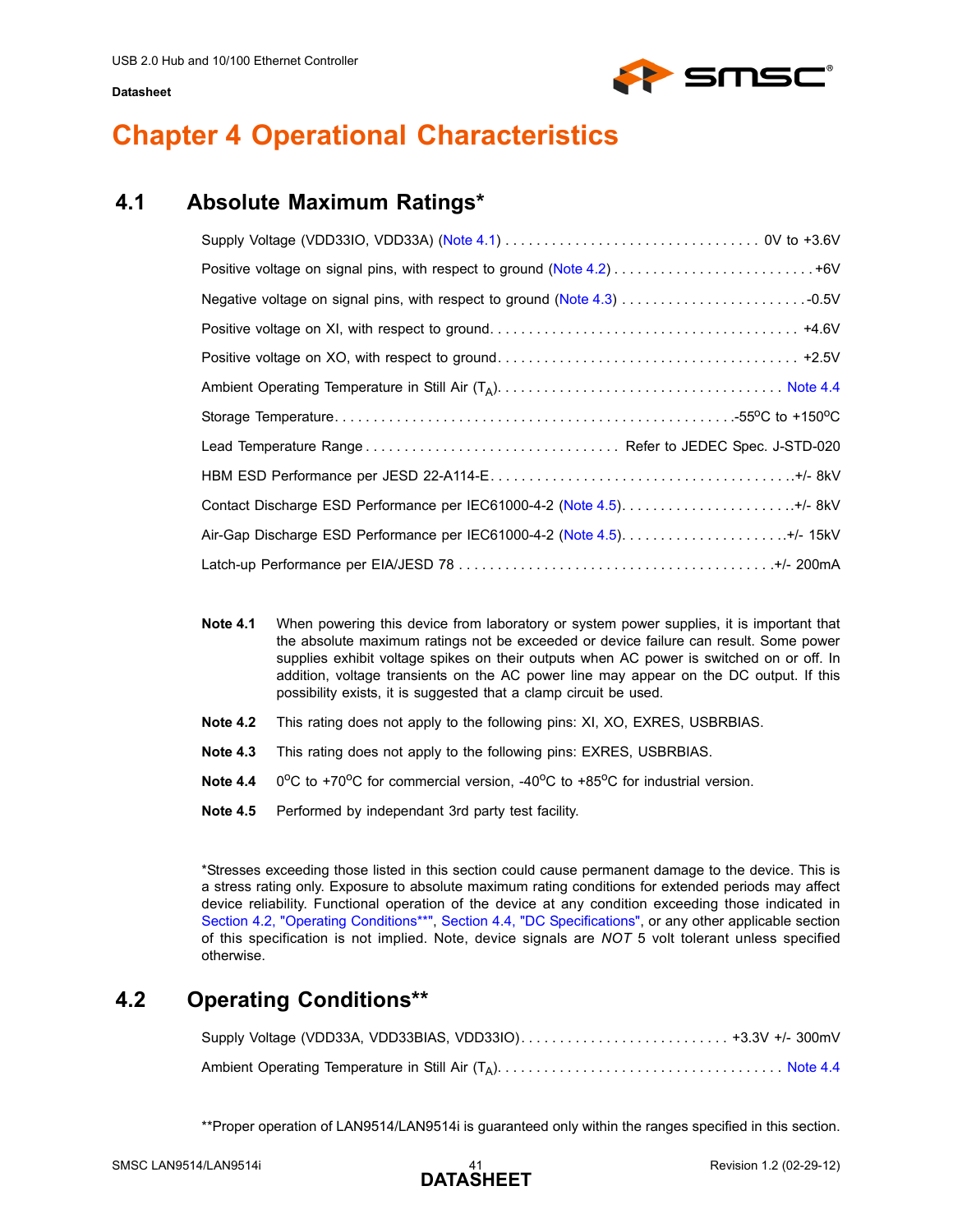

## <span id="page-41-0"></span>**4.3 Power Consumption**

<span id="page-41-7"></span>This section details the power consumption of the device as measured during various modes of operation. Power dissipation is determined by temperature, supply voltage, and external source/sink requirements.

## <span id="page-41-1"></span>**4.3.1 SUSPEND0**

<span id="page-41-4"></span>

| <b>PARAMETER</b>                                   | <b>MIN</b> | <b>TYPICAL</b> | <b>MAX</b> | <b>UNIT</b> |
|----------------------------------------------------|------------|----------------|------------|-------------|
| Supply current (VDD33IO, VDD33A)                   |            | 74             |            | mA          |
| Power Dissipation (Device Only)                    |            | 245            |            | mW          |
| Power Dissipation (Device and Ethernet components) |            | 379            |            | mW          |

## <span id="page-41-2"></span>**4.3.2 SUSPEND1**

#### **Table 4.2 SUSPEND1 Current Consumption and Power Dissipation (VDD33IO = VDD33A = 3.3V)**

<span id="page-41-5"></span>

| <b>PARAMETER</b>                                   | <b>MIN</b> | <b>TYPICAL</b> | <b>MAX</b> | <b>UNIT</b> |
|----------------------------------------------------|------------|----------------|------------|-------------|
| Supply current (VDD33IO, VDD33A)                   |            | 68             |            | mA          |
| Power Dissipation (Device Only)                    |            | 224            |            | mW          |
| Power Dissipation (Device and Ethernet components) |            | 229            |            | mW          |

## <span id="page-41-3"></span>**4.3.3 SUSPEND2**

| Table 4.3 SUSPEND2 Current Consumption and Power Dissipation (VDD33IO = VDD33A = 3.3V) |  |  |  |
|----------------------------------------------------------------------------------------|--|--|--|
|----------------------------------------------------------------------------------------|--|--|--|

<span id="page-41-6"></span>

| <b>PARAMETER</b>                                   | <b>MIN</b> | <b>TYPICAL</b> | <b>MAX</b> | <b>UNIT</b> |
|----------------------------------------------------|------------|----------------|------------|-------------|
| Supply current (VDD33IO, VDD33A)                   |            | 4.2            |            | mA          |
| Power Dissipation (Device Only)                    |            | 14.0           |            | mW          |
| Power Dissipation (Device and Ethernet components) |            | 14.1           |            | mW          |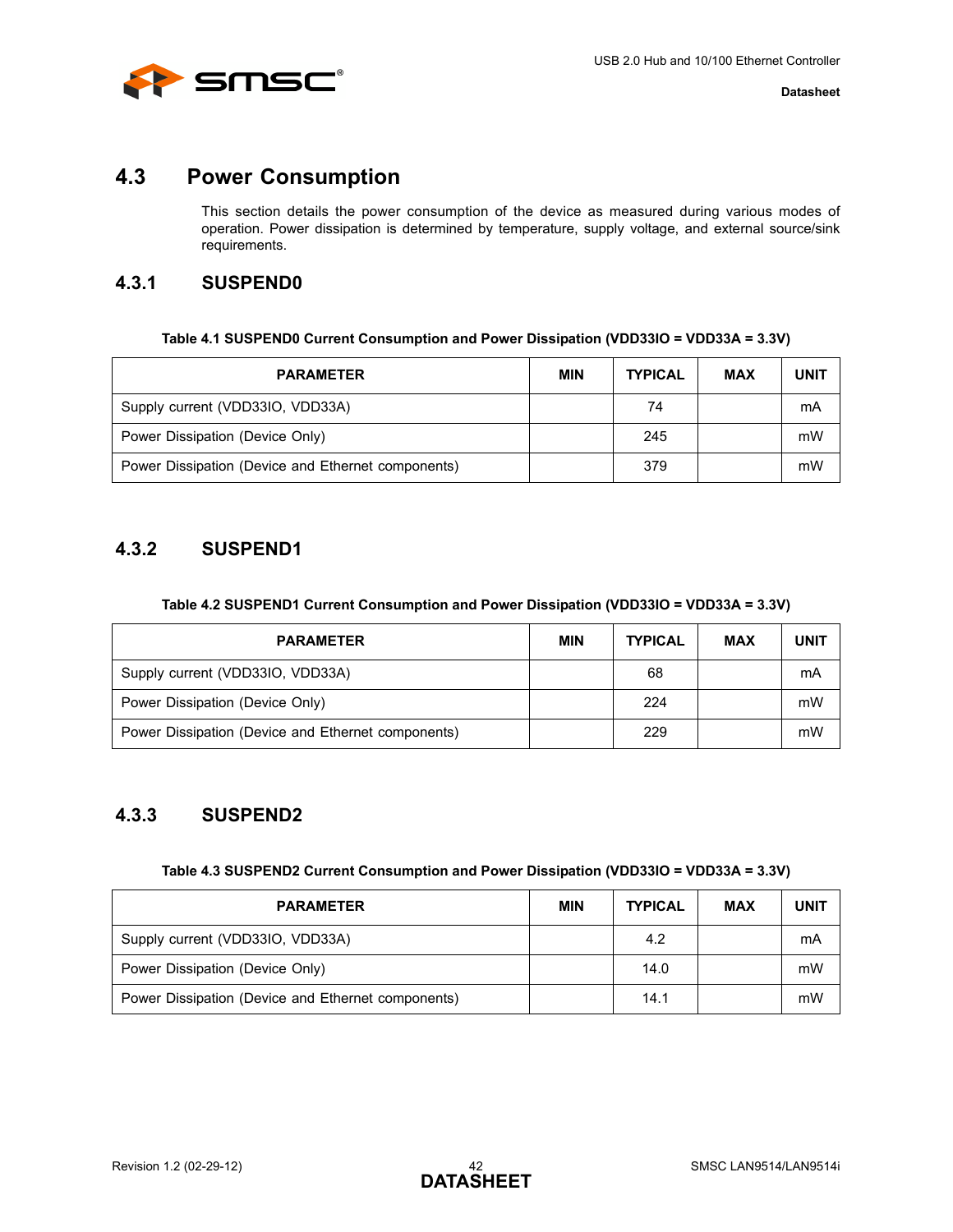

## <span id="page-42-0"></span>**4.3.4 Operational Current Consumption & Power Dissipation**

### **Table 4.4 Operational Current Consumption & Power Dissipation (VDD33IO = VDD33A = 3.3V)**

<span id="page-42-1"></span>

| <b>PARAMETER</b>                        | <b>MIN</b> | <b>TYPICAL</b> | <b>MAX</b> | <b>UNIT</b> |  |  |  |  |
|-----------------------------------------|------------|----------------|------------|-------------|--|--|--|--|
| 100BASE-TX Full Duplex (USB High-Speed) |            |                |            |             |  |  |  |  |
| Supply current (VDD33IO, VDD33A)        |            | 288            |            | mA          |  |  |  |  |
| Power Dissipation (Device Only)         |            | 951            |            | mW          |  |  |  |  |
| 10BASE-T Full Duplex (USB High-Speed)   |            |                |            |             |  |  |  |  |
| Supply current (VDD33IO, VDD33A)        |            | 243            |            | mA          |  |  |  |  |
| Power Dissipation (Device Only)         |            | 802            |            | mW          |  |  |  |  |
| 10BASE-T Full Duplex (USB Full-Speed)   |            |                |            |             |  |  |  |  |
| Supply current (VDD33IO, VDD33A)        |            | 180            |            | mA          |  |  |  |  |
| Power Dissipation (Device Only)         |            | 594            |            | mW          |  |  |  |  |

**Note:** All values measured with maximum simultaneous traffic on the Ethernet port and all USB ports.

**Note:** Magnetic power consumption:

- 100BASE-TX: ~42mA
- 10BASE-T: ~104mA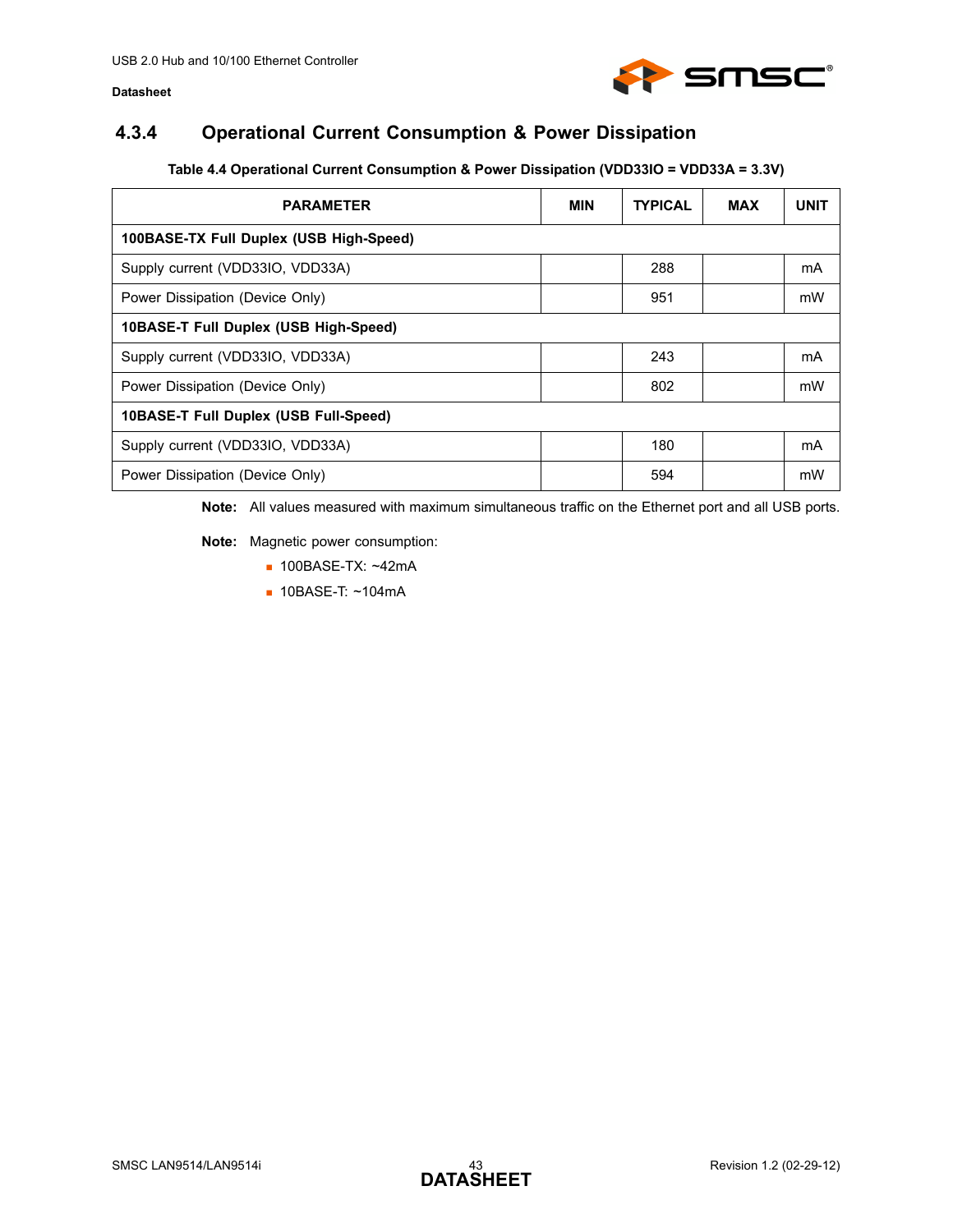

# <span id="page-43-2"></span><span id="page-43-0"></span>**4.4 DC Specifications**

<span id="page-43-1"></span>

| <b>PARAMETER</b>                               | <b>SYMBOL</b>                 | <b>MIN</b>    | <b>TYP</b> | <b>MAX</b> | <b>UNITS</b> | <b>NOTES</b>       |
|------------------------------------------------|-------------------------------|---------------|------------|------------|--------------|--------------------|
| IS Type Input Buffer                           |                               |               |            |            |              |                    |
| Low Input Level                                | $V_{\parallel\perp\parallel}$ | $-0.3$        |            |            | V            |                    |
| High Input Level                               | V <sub>HH</sub>               |               |            | 3.6        | V            |                    |
| Negative-Going Threshold                       | $V_{\parallel T}$             | 1.01          | 1.18       | 1.35       | V            | Schmitt trigger    |
| Positive-Going Threshold                       | V <sub>IHT</sub>              | 1.39          | 1.6        | 1.8        | V            | Schmitt trigger    |
| SchmittTrigger Hysteresis<br>$(VIHT - VILT)$   | <b>V<sub>HYS</sub></b>        | 345           | 420        | 485        | mV           |                    |
| Input Leakage<br>$(V_{IN} = VSS$ or VDD33IO)   | Iн                            | $-10$         |            | 10         | uA           | <b>Note 4.6</b>    |
| Input Capacitance                              | $C_{IN}$                      |               |            | 2.5        | рF           |                    |
| IS_5V Type Input Buffer                        |                               |               |            |            |              |                    |
| Low Input Level                                | $V_{\parallel$                | $-0.3$        |            |            | V            |                    |
| High Input Level                               | V <sub>HH</sub>               |               |            | 5.5        | V            |                    |
| Negative-Going Threshold                       | $V_{\parallel\Gamma}$         | 1.01          | 1.18       | 1.35       | V            | Schmitt trigger    |
| Positive-Going Threshold                       | $V_{IHT}$                     | 1.39          | 1.6        | 1.8        | V            | Schmitt trigger    |
| SchmittTrigger Hysteresis<br>$(VIHT - VILT)$   | <b>V<sub>HYS</sub></b>        | 345           | 420        | 485        | mV           |                    |
| Input Leakage<br>$(V_{IN} = VSS \nor VDD33IO)$ | Iн                            | $-10$         |            | 10         | uA           | <b>Note 4.6</b>    |
| Input Leakage<br>$(V_{IN} = 5.5V)$             | Iн                            |               |            | 120        | uA           | Note 4.6, Note 4.7 |
| Input Capacitance                              | $\mathrm{C_{IN}}$             |               |            | 3.5        | pF           |                    |
| O8 Type Buffers                                |                               |               |            |            |              |                    |
| Low Output Level                               | $V_{OL}$                      |               |            | 0.4        | V            | $I_{OL}$ = 8mA     |
| High Output Level                              | $V_{OH}$                      | VDD33IO - 0.4 |            |            | V            | $I_{OH}$ = -8mA    |
| OD8 Type Buffer                                |                               |               |            |            |              |                    |
| Low Output Level                               | $V_{OL}$                      |               |            | 0.4        | V            | $I_{OL}$ = 8mA     |
| O12 Type Buffers                               |                               |               |            |            |              |                    |
| Low Output Level                               | $V_{OL}$                      |               |            | 0.4        | V            | $I_{OL}$ = 12mA    |
| High Output Level                              | $V_{OH}$                      | VDD33IO - 0.4 |            |            | V            | $I_{OH}$ = -12mA   |
| OD12 Type Buffer                               |                               |               |            |            |              |                    |
| Low Output Level                               | $V_{OL}$                      |               |            | 0.4        | V            | $I_{OL}$ = 12mA    |
| ICLK Type Buffer (XI Input)                    |                               |               |            |            |              | Note 4.8           |
| Low Input Level                                | $V_{\parallel L1}$            | $-0.3$        |            | 0.5        | V            |                    |
| High Input Level                               | V <sub>HH</sub>               | 1.4           |            | 3.6        | V            |                    |

### **Table 4.5 I/O Buffer Characteristics**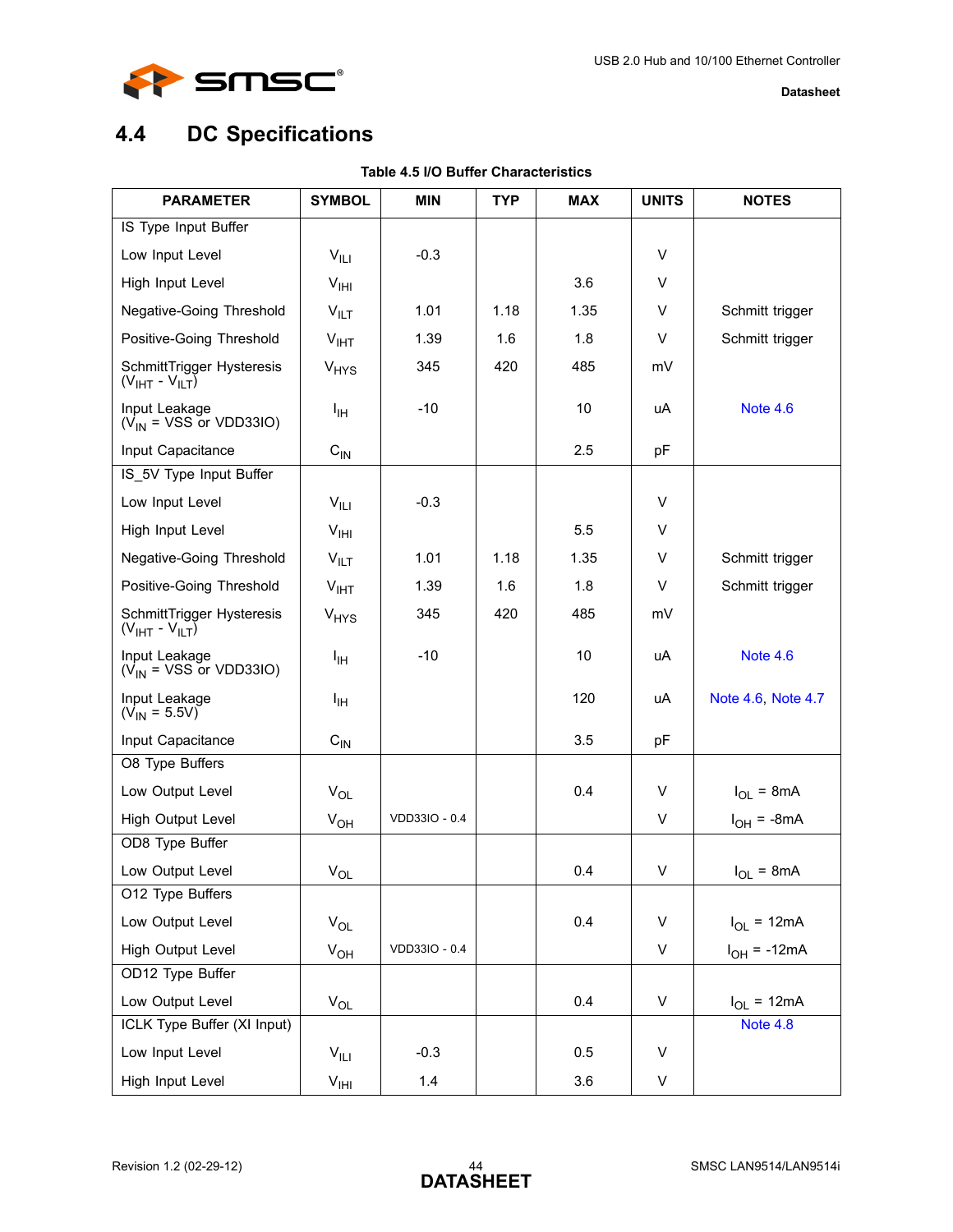

- <span id="page-44-2"></span>**Note 4.6** This specification applies to all inputs and tri-stated bi-directional pins. Internal pull-down and pull-up resistors add +/- 50uA per-pin (typical).
- <span id="page-44-4"></span>**Note 4.7** This is the total 5.5V input leakage for the entire device.
- **Note 4.8** XI can optionally be driven from a 25MHz single-ended clock oscillator.

<span id="page-44-3"></span><span id="page-44-0"></span>

| <b>PARAMETER</b>                      | <b>SYMBOL</b>    | <b>MIN</b> | <b>TYP</b> | <b>MAX</b> | <b>UNITS</b>  | <b>NOTES</b>     |
|---------------------------------------|------------------|------------|------------|------------|---------------|------------------|
| Peak Differential Output Voltage High | $V_{PPH}$        | 950        |            | 1050       | mVpk          | <b>Note 4.9</b>  |
| Peak Differential Output Voltage Low  | V <sub>PPL</sub> | $-950$     | ۰          | $-1050$    | mVpk          | <b>Note 4.9</b>  |
| Signal Amplitude Symmetry             | $V_{SS}$         | 98         | ۰          | 102        | $\%$          | <b>Note 4.9</b>  |
| Signal Rise and Fall Time             | $T_{\sf RF}$     | 3.0        |            | 5.0        | nS            | <b>Note 4.9</b>  |
| Rise and Fall Symmetry                | T <sub>RFS</sub> |            |            | 0.5        | nS            | Note 4.9         |
| Duty Cycle Distortion                 | $D_{CD}$         | 35         | 50         | 65         | $\%$          | <b>Note 4.10</b> |
| Overshoot and Undershoot              | $V_{OS}$         |            | ٠          | 5          | $\frac{0}{0}$ |                  |
| Jitter                                |                  |            |            | 1.4        | nS            | <b>Note 4.11</b> |

#### **Table 4.6 100BASE-TX Transceiver Characteristics**

<span id="page-44-5"></span>**Note 4.9** Measured at line side of transformer, line replaced by 100Ω (+/- 1%) resistor.

<span id="page-44-6"></span>**Note 4.10** Offset from 16nS pulse width at 50% of pulse peak.

<span id="page-44-7"></span>**Note 4.11** Measured differentially.

<span id="page-44-1"></span>

| <b>PARAMETER</b>                             | <b>SYMBOL</b>              | <b>MIN</b> | <b>TYP</b> | <b>MAX</b> | <b>UNITS</b> | <b>NOTES</b> |
|----------------------------------------------|----------------------------|------------|------------|------------|--------------|--------------|
| Transmitter Peak Differential Output Voltage | $V_{\text{OUT}}$           | 2.2        | 2.5        | 2.8        |              | Note 4.12    |
| Receiver Differential Squelch Threshold      | $\mathsf{V}_{\mathsf{DS}}$ | 300        | 420        | 585        | m٧           |              |

<span id="page-44-8"></span>**Note 4.12** Min/max voltages guaranteed as measured with 100Ω resistive load.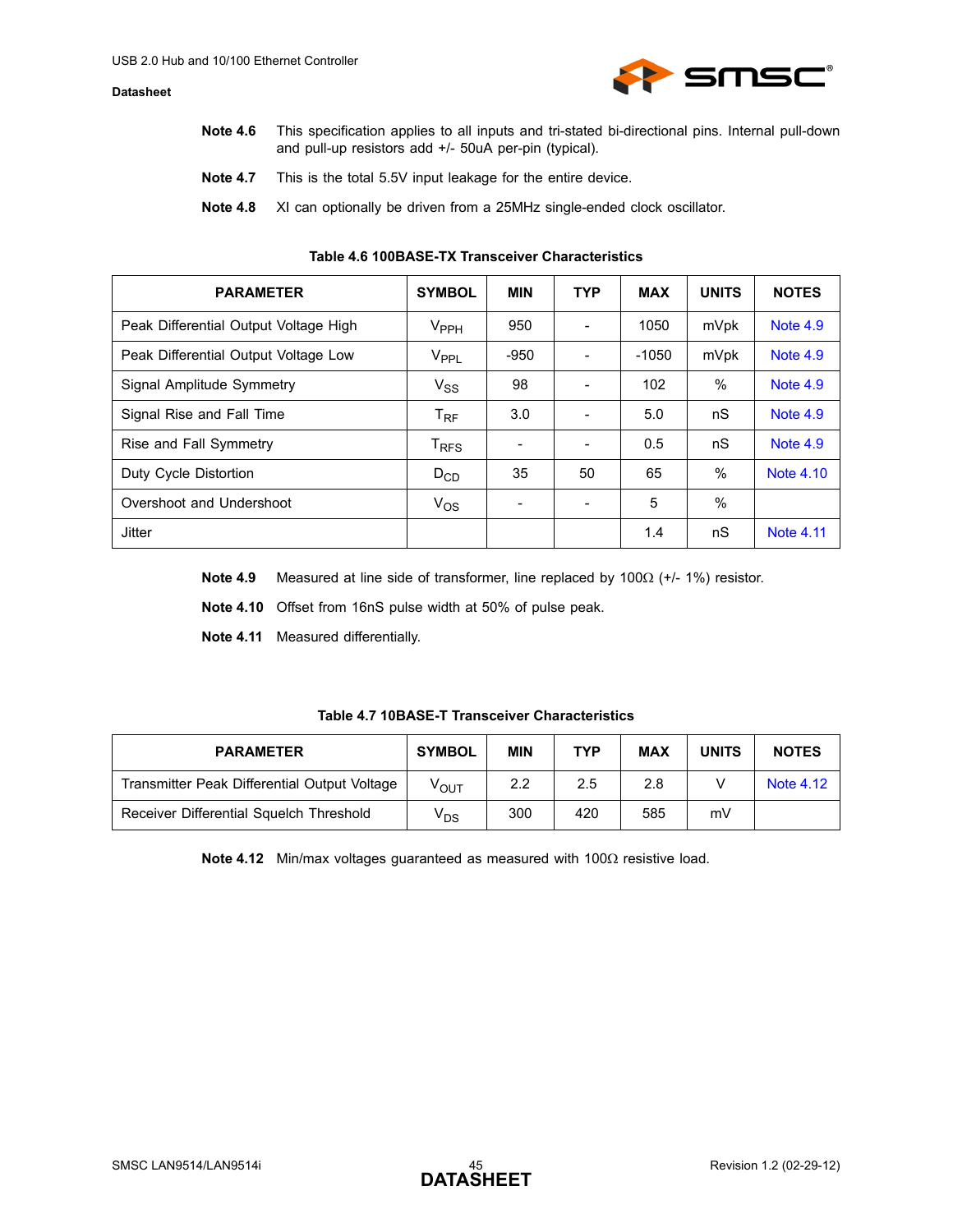

## <span id="page-45-0"></span>**4.5 AC Specifications**

This section details the various AC timing specifications of the LAN9514/LAN9514i.

**Note:** The USBDP and USBDM pin timing adheres to the USB 2.0 specification. Refer to the Universal Serial Bus Revision 2.0 specification for detailed USB timing information.

### <span id="page-45-1"></span>**4.5.1 Equivalent Test Load**

Output timing specifications assume the 25pF equivalent test load illustrated in [Figure 4.1](#page-45-3) below.



**Figure 4.1 Output Equivalent Test Load**

## <span id="page-45-3"></span><span id="page-45-2"></span>**4.5.2 Reset Timing**

The nRESET pin input assertion time must be a minimum of 1  $\mu$ S. Assertion of nRESET is not a requirement. However, if used, it must be asserted for the minimum period specified.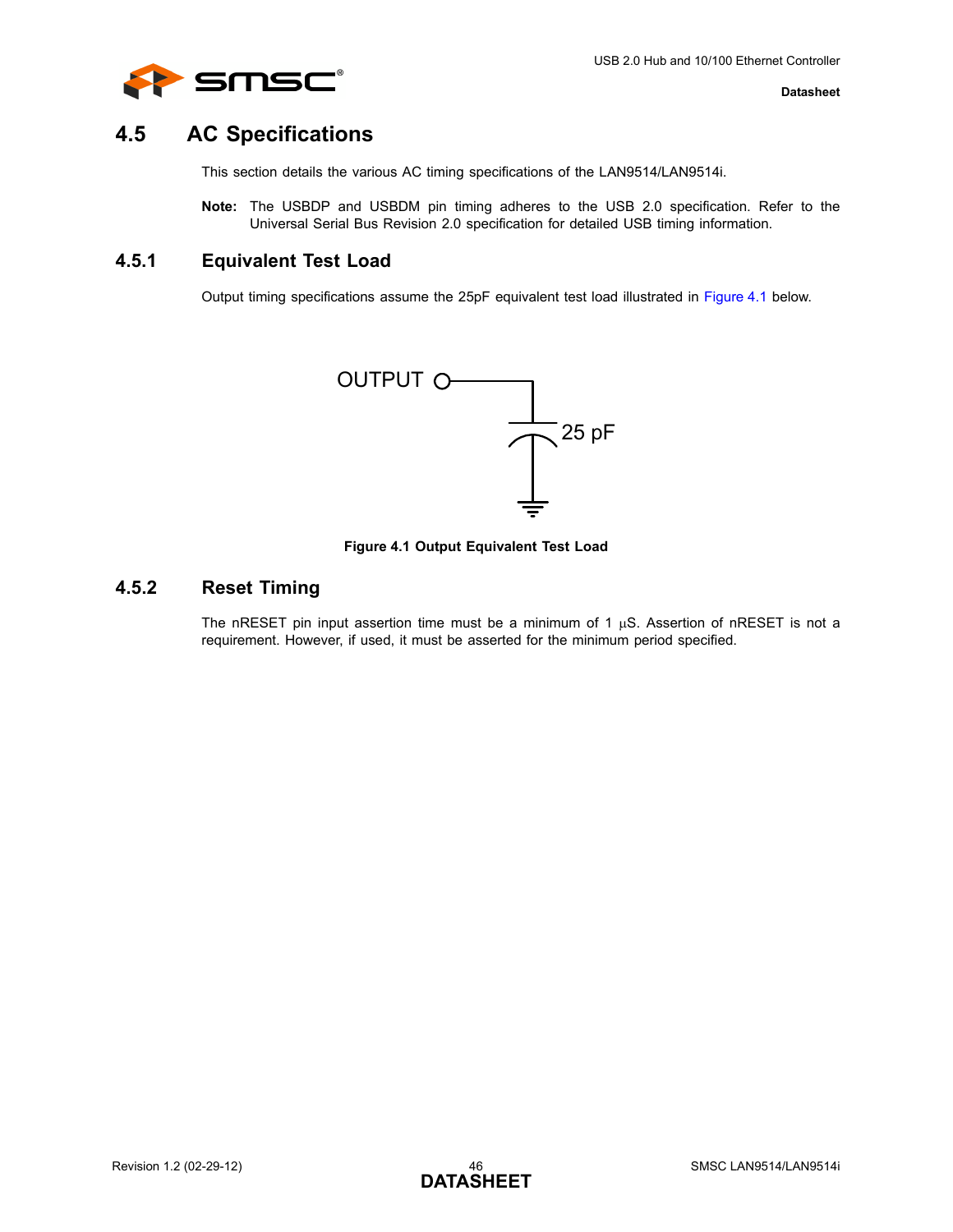

# <span id="page-46-0"></span>**4.5.3 EEPROM Timing**

The following specifies the EEPROM timing requirements for LAN9514/LAN9514i:



#### **Figure 4.2 EEPROM Timing**

<span id="page-46-2"></span><span id="page-46-1"></span>

| <b>SYMBOL</b>               | <b>DESCRIPTION</b>                     | <b>MIN</b> | <b>TYP</b> | <b>MAX</b> | <b>UNITS</b> |
|-----------------------------|----------------------------------------|------------|------------|------------|--------------|
| $t_{ckcyc}$                 | <b>EECLK Cycle time</b>                | 1110       |            | 1130       | ns           |
| $t_{\sf ckh}$               | <b>EECLK High time</b>                 | 550        |            | 570        | ns           |
| $\mathfrak{t}_{\rm ckl}$    | <b>EECLK Low time</b>                  | 550        |            | 570        | ns           |
| t <sub>cshckh</sub>         | EECS high before rising edge of EECLK  | 1070       |            |            | ns           |
| t <sub>cklcsl</sub>         | EECLK falling edge to EECS low         | 30         |            |            | ns           |
| t <sub>dvckh</sub>          | EEDO valid before rising edge of EECLK | 550        |            |            | ns           |
| t <sub>ckhdis</sub>         | EEDO disable after rising edge EECLK   | 550        |            |            | ns           |
| t <sub>dsckh</sub>          | EEDI setup to rising edge of EECLK     | 90         |            |            | ns           |
| t <sub>dhckh</sub>          | EEDI hold after rising edge of EECLK   | 0          |            |            | ns           |
| t <sub>ckldis</sub>         | EECLK low to data disable (OUTPUT)     | 580        |            |            | ns           |
| t <sub>cshdv</sub>          | EEDIO valid after EECS high (VERIFY)   |            |            | 600        | ns           |
| t <sub>dhcsl</sub>          | EEDIO hold after EECS low (VERIFY)     | 0          |            |            | ns           |
| $\mathsf{t}_{\mathsf{csl}}$ | FFCS low                               | 1070       |            |            | ns           |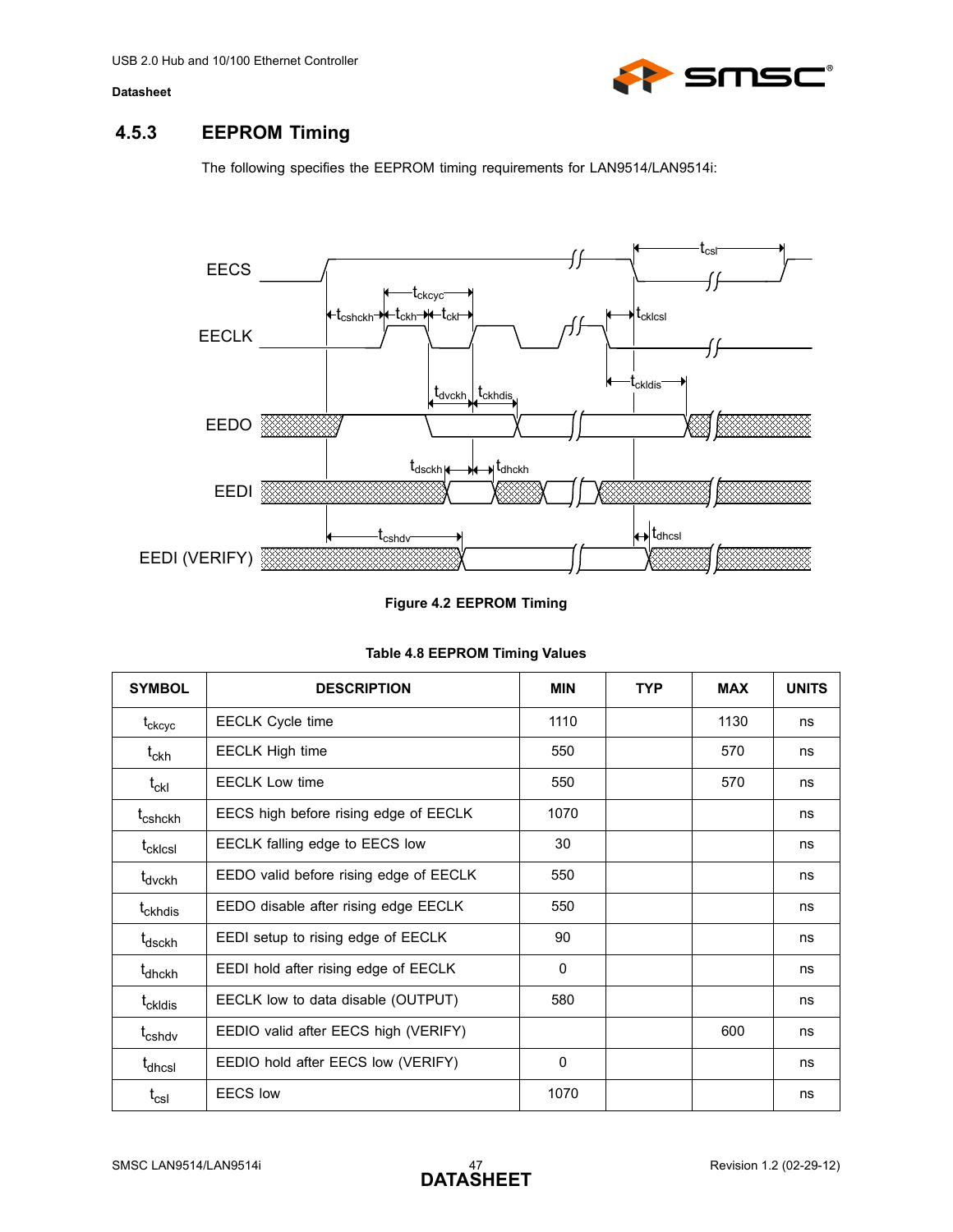

## <span id="page-47-0"></span>**4.5.4 JTAG Timing**

<span id="page-47-3"></span>This section specifies the JTAG timing of the device.



|  | Figure 4.3 JTAG Timing |
|--|------------------------|
|  |                        |

### **Table 4.9 JTAG Timing Values**

<span id="page-47-2"></span><span id="page-47-1"></span>

| <b>SYMBOL</b>                | <b>DESCRIPTION</b>                     | <b>MIN</b>             | <b>MAX</b>             | <b>UNITS</b> | <b>NOTES</b> |
|------------------------------|----------------------------------------|------------------------|------------------------|--------------|--------------|
| t <sub>tckp</sub>            | TCK clock period                       | 66.67                  |                        | ns           |              |
| t <sub>tckhl</sub>           | TCK clock high/low time                | $t_{\text{tckp}}$ *0.4 | $t_{\text{tckp}}$ *0.6 | ns           |              |
| $\mathfrak{t}_{\mathsf{su}}$ | TDI, TMS setup to TCK rising edge      | 10                     |                        | ns           |              |
| t <sub>h</sub>               | TDI, TMS hold from TCK rising edge     | 10                     |                        | ns           |              |
| t <sub>dov</sub>             | TDO output valid from TCK falling edge |                        | 16                     | ns           |              |
| t <sub>doh</sub>             | TDO output hold from TCK falling edge  | 0                      |                        | ns           |              |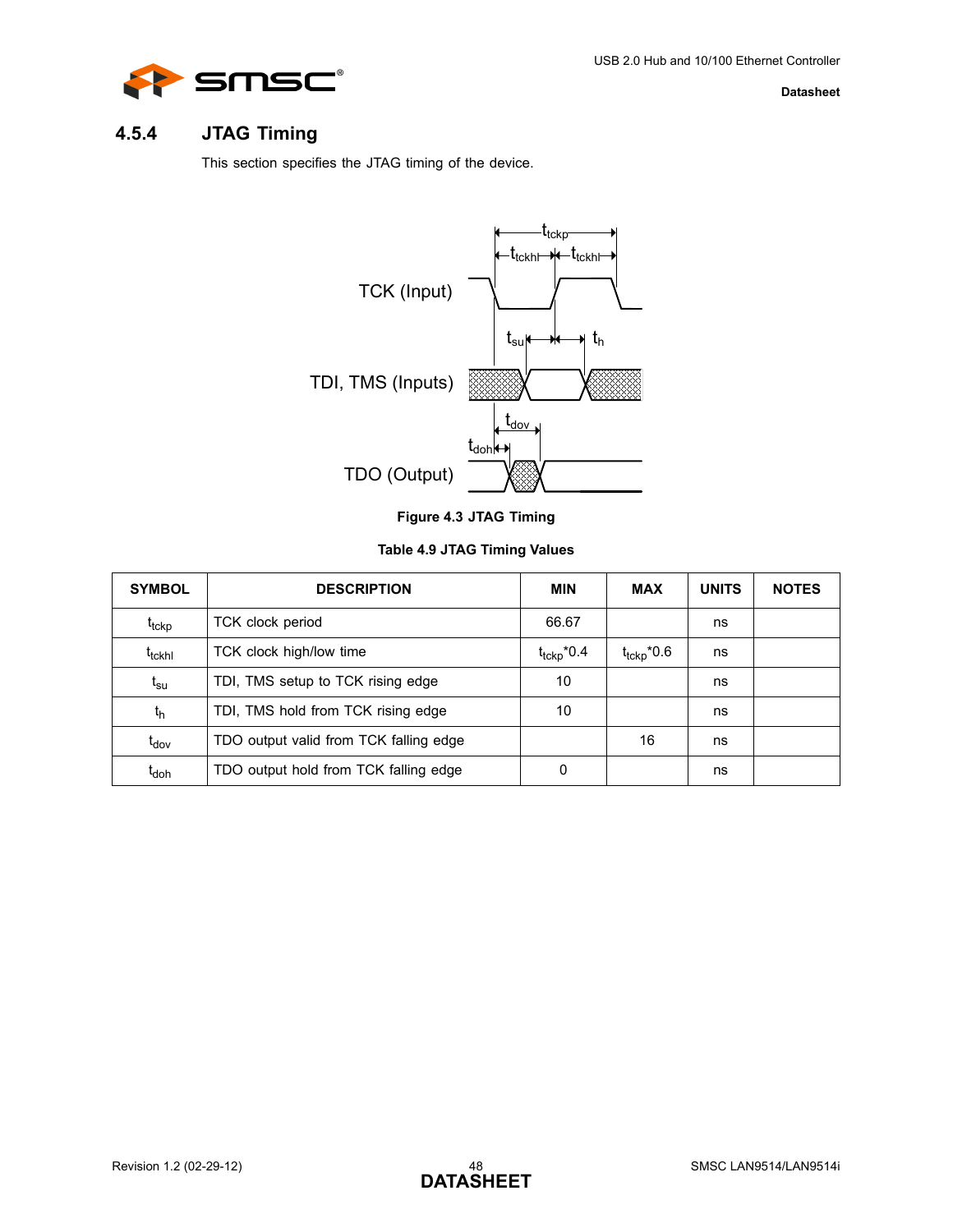

## <span id="page-48-0"></span>**4.6 Clock Circuit**

LAN9514/LAN9514i can accept either a 25MHz crystal (preferred) or a 25MHz single-ended clock oscillator (+/- 50ppm) input. If the single-ended clock oscillator method is implemented, XO should be left unconnected and XI should be driven with a nominal 0-3.3V clock signal. The input clock duty cycle is 40% minimum, 50% typical and 60% maximum.

It is recommended that a crystal utilizing matching parallel load capacitors be used for the crystal input/output signals (XI/XO). See [Table 4.10](#page-48-1) for the recommended crystal specifications.

<span id="page-48-1"></span>

| <b>PARAMETER</b>                          | <b>SYMBOL</b>          | <b>MIN</b>                   | <b>NOM</b>  | <b>MAX</b>               | <b>UNITS</b> | <b>NOTES</b>     |
|-------------------------------------------|------------------------|------------------------------|-------------|--------------------------|--------------|------------------|
| Crystal Cut                               |                        |                              | AT, typ     |                          |              |                  |
| <b>Crystal Oscillation Mode</b>           |                        | <b>Fundamental Mode</b>      |             |                          |              |                  |
| <b>Crystal Calibration Mode</b>           | Parallel Resonant Mode |                              |             |                          |              |                  |
| Frequency                                 | $F_{fund}$             | $\qquad \qquad \blacksquare$ | 25.000      | $\overline{\phantom{a}}$ | <b>MHz</b>   |                  |
| Frequency Tolerance $@$ 25 <sup>o</sup> C | $F_{tol}$              | -                            |             | $+/-50$                  | <b>PPM</b>   | Note 4.13        |
| Frequency Stability Over Temp             | $F_{temp}$             | ۰                            |             | $+/-50$                  | <b>PPM</b>   | <b>Note 4.13</b> |
| Frequency Deviation Over Time             | $F_{age}$              | -                            | $+/-3$ to 5 |                          | <b>PPM</b>   | Note 4.14        |
| Total Allowable PPM Budget                |                        | -                            |             | $+/-50$                  | <b>PPM</b>   | Note 4.15        |
| Shunt Capacitance                         | C <sub>O</sub>         | $\qquad \qquad \blacksquare$ | 7 typ       | $\overline{\phantom{a}}$ | рF           |                  |
| Load Capacitance                          | $C_L$                  | $\qquad \qquad \blacksquare$ | 20 typ      | $\overline{\phantom{a}}$ | рF           |                  |
| Drive Level                               | $P_W$                  | 300                          | ۰           | $\overline{\phantom{a}}$ | uW           |                  |
| <b>Equivalent Series Resistance</b>       | $R_1$                  | ۰                            | ۰           | 50                       | Ohm          |                  |
| Operating Temperature Range               |                        | <b>Note 4.16</b>             |             | Note 4.17                | $^{\circ}$   |                  |
| LAN9514/LAN9514i XI Pin<br>Capacitance    |                        | -                            | 3 typ       | $\overline{\phantom{a}}$ | pF           | Note 4.18        |
| LAN9514/LAN9514i XO Pin<br>Capacitance    |                        |                              | 3 typ       |                          | pF           | <b>Note 4.18</b> |

#### **Table 4.10 LAN9514/LAN9514i Crystal Specifications**

- <span id="page-48-2"></span>**Note 4.13** The maximum allowable values for Frequency Tolerance and Frequency Stability are application dependant. Since any particular application must meet the IEEE +/-50 PPM Total PPM Budget, the combination of these two values must be approximately +/-45 PPM (allowing for aging).
- <span id="page-48-3"></span>**Note 4.14** Frequency Deviation Over Time is also referred to as Aging.
- <span id="page-48-4"></span>**Note 4.15** The total deviation for the Transmitter Clock Frequency is specified by IEEE 802.3u as +/- 50 PPM.
- <span id="page-48-5"></span>**Note 4.16** 0<sup>o</sup>C for commercial version, -40<sup>o</sup>C for industrial version.
- <span id="page-48-7"></span>**Note 4.17** +70<sup>o</sup>C for commercial version, +85<sup>o</sup>C for industrial version.
- <span id="page-48-6"></span>**Note 4.18** This number includes the pad, the bond wire and the lead frame. PCB capacitance is not included in this value. The XO/XI pin and PCB capacitance values are required to accurately calculate the value of the two external load capacitors. These two external load capacitors determine the accuracy of the 25.000 MHz frequency.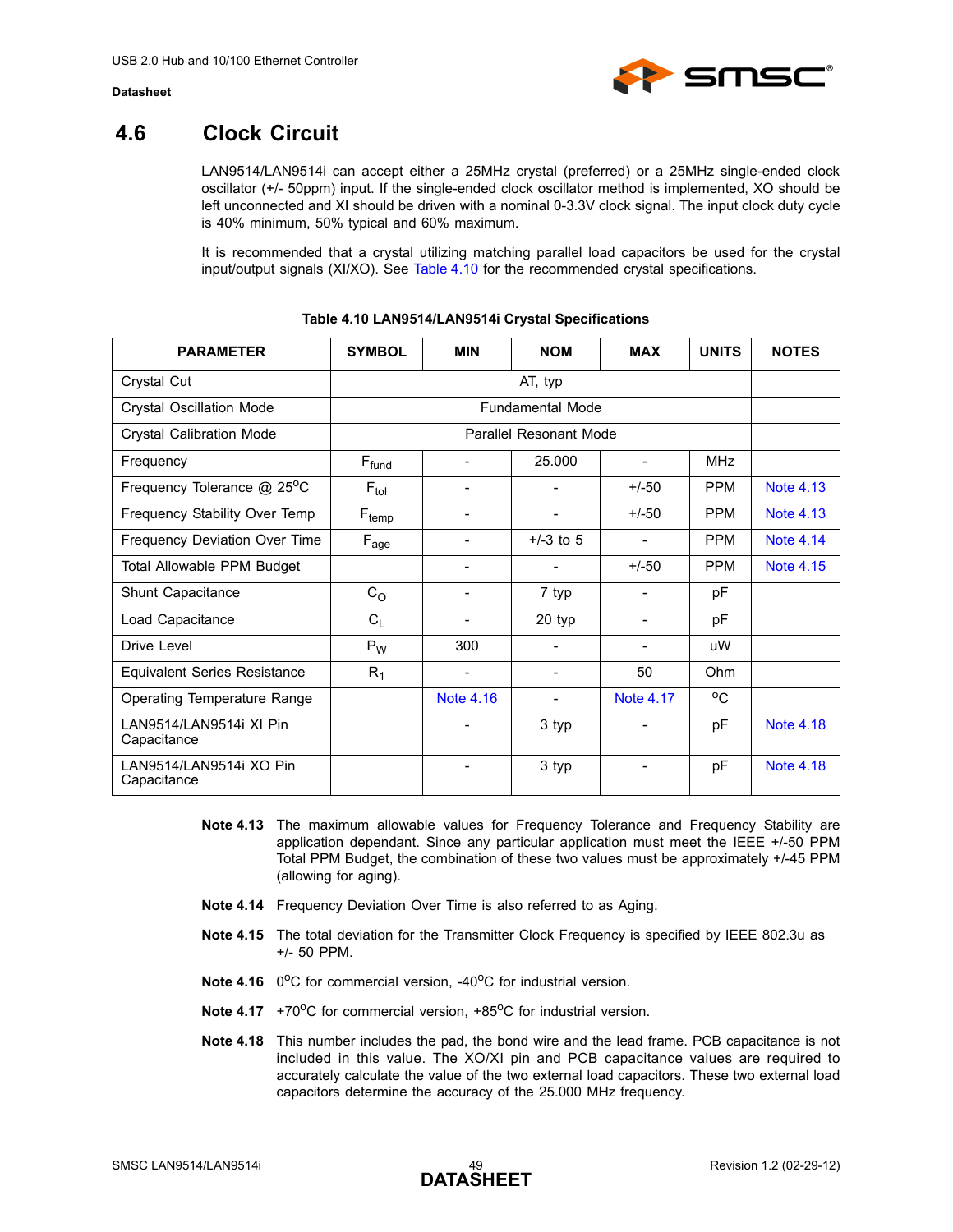

# <span id="page-49-0"></span>**Chapter 5 Package Outline**

## <span id="page-49-1"></span>**5.1 64-QFN Package**





<span id="page-49-3"></span><span id="page-49-2"></span>

|                | <b>MIN</b>               | <b>NOMINAL</b> | <b>MAX</b> | <b>REMARKS</b>              |
|----------------|--------------------------|----------------|------------|-----------------------------|
| A              | 0.80                     | 0.85           | 1.00       | Overall Package Height      |
| A <sub>1</sub> | 0.00                     | 0.02           | 0.05       | Standoff                    |
| A2             | $\overline{\phantom{a}}$ | 0.65           | 0.80       | Mold Cap Thickness          |
| D/E            | 8.90                     | 9.00           | 9.10       | X/Y Body Size               |
| D1/E1          | 8.65                     | 8.75           | 8.85       | X/Y Mold Cap Size           |
| D2/E2          | 7.20                     | 7.30           | 7.40       | X/Y Exposed Pad Size        |
|                | 0.30                     | 0.40           | 0.50       | <b>Terminal Length</b>      |
| h              | 0.18                     | 0.25           | 0.30       | <b>Terminal Width</b>       |
| e              |                          | 0.50 BSC       |            | <b>Terminal Pitch</b>       |
| ĸ              | 0.35                     |                |            | Pin to Center Pad Clearance |

#### **Table 5.1 LAN9514/LAN9514i 64-QFN Dimensions**

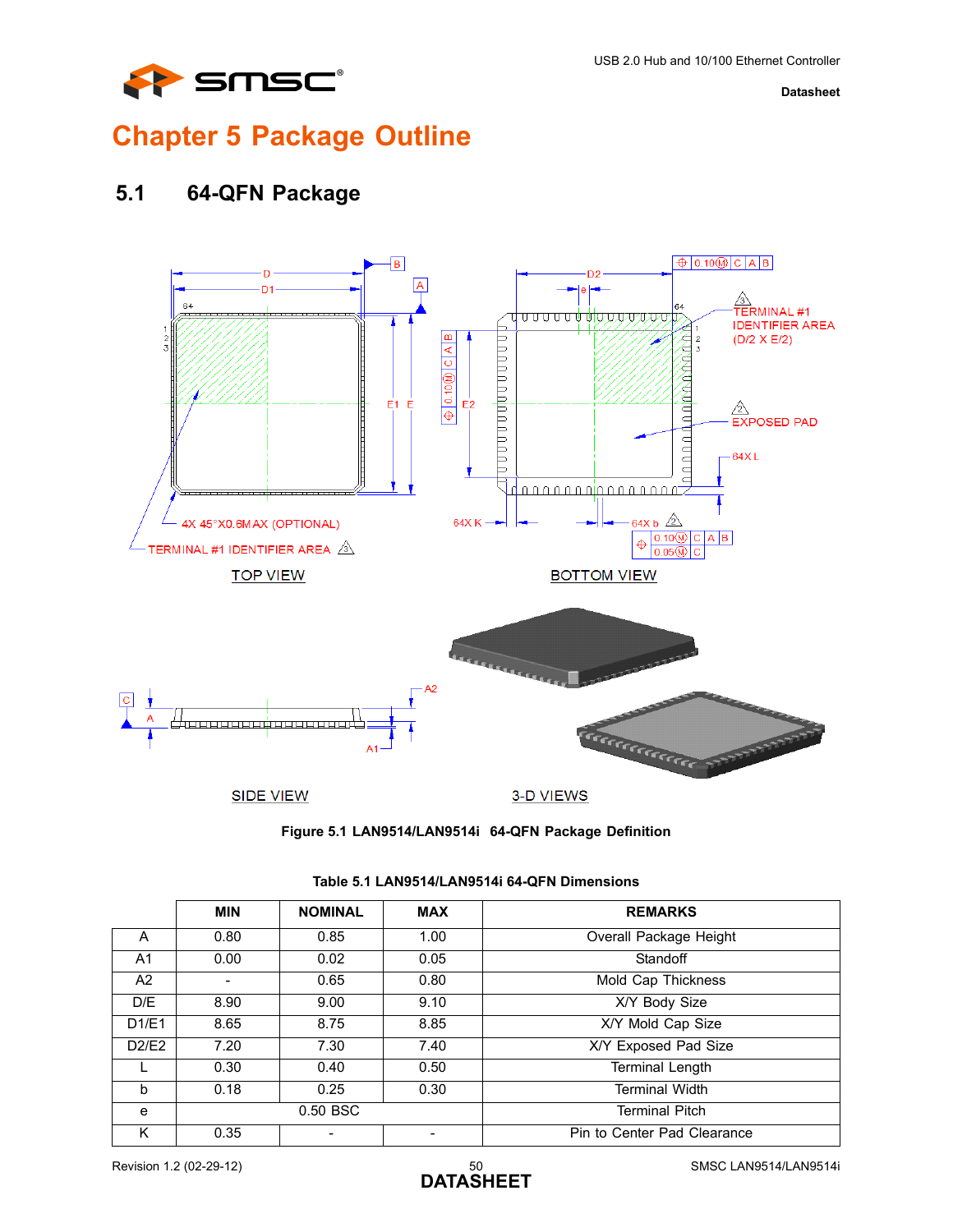

#### **Notes:**

- 1. All dimensions are in millimeters unless otherwise noted.
- 2. Dimension "b" applies to plated terminals and is measured between 0.15 and 0.30 mm from the terminal tip.
- 3. Details of terminal #1 identifier are optional, but must be located within the area indicated. The terminal #1 identifier may be either a mold or marked feature.



#### THE USER MAY MODIFY THE PCB LAND PATTERN DIMENSIONS BASED ON THEIR EXPERIENCE AND/OR PROCESS CAPABILITY

#### RECOMMENDED PCB LAND PATTERN

#### <span id="page-50-0"></span>**Figure 5.2 LAN9514/LAN9514i Recommended PCB Land Pattern**